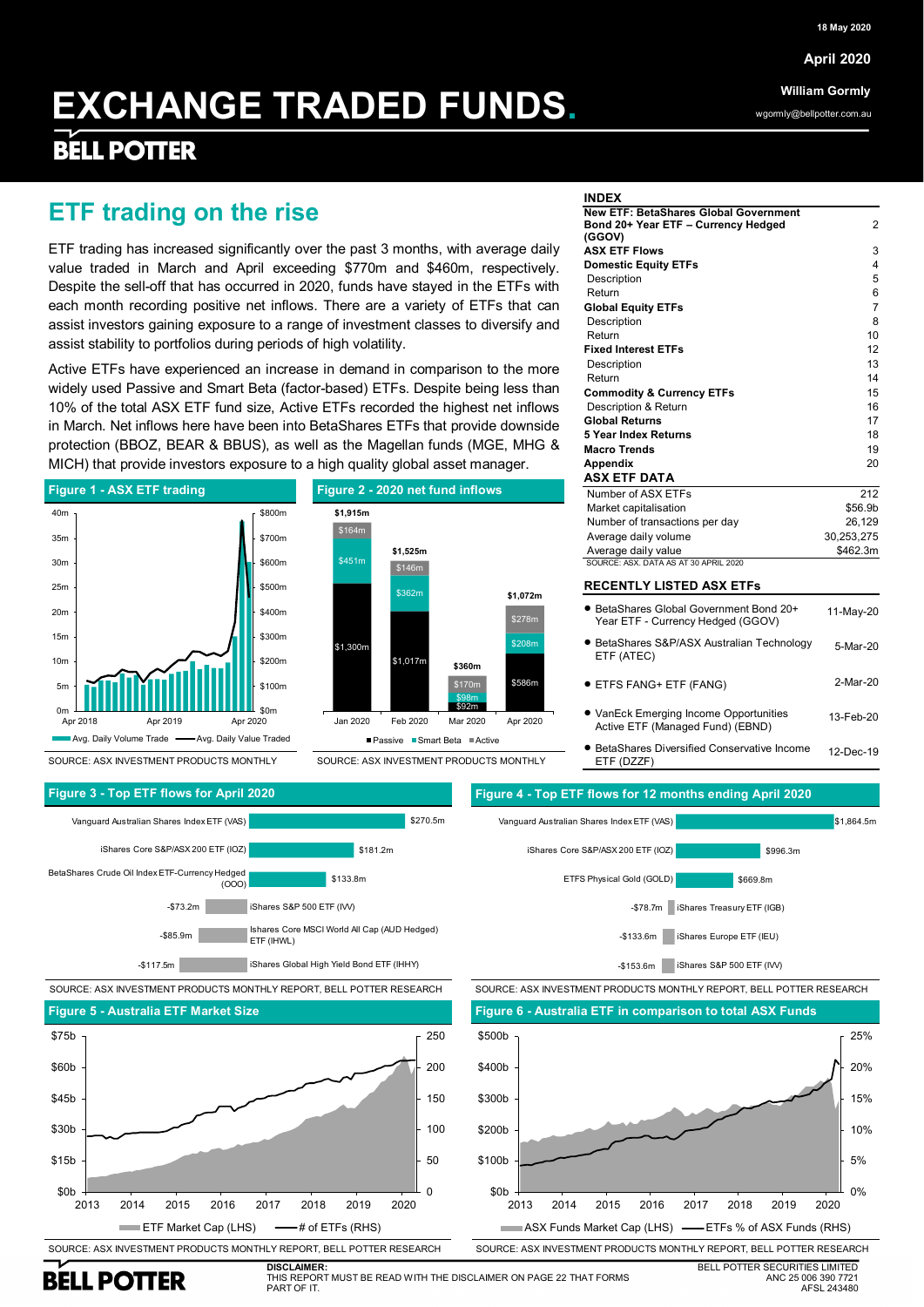# **BetaShares Global Government Bond 20+ Year ETF – Currency Hedged (GGOV).**

| 11 May 2020         |
|---------------------|
| \$2,001,018         |
| 80,000              |
| 0.22% p.a.          |
| Quarterly           |
|                     |
| <b>RetaShares</b>   |
| Capital Ltd         |
| <b>RBC</b> Investor |
| Services            |
| <b>RBC</b> Investor |
| Services            |
|                     |
| <b>Link Market</b>  |
| Services            |
| <b>KPMG</b>         |
|                     |

\* AS AT 13 MAY 2020 \*\*CERTAIN ADDITIONAL COSTS APPLY. PLEASE REFER TO PDS.

| <b>Portfolio Characteristics</b> |              |
|----------------------------------|--------------|
| <b>Running Yield</b>             | 1.84% p.a.   |
| <b>Yield to Maturity</b>         | $0.86%$ p.a. |
| <b>Average Maturity</b>          | 28.0 years   |
| <b>Modified Duration</b>         | 21.6 years   |
| Average Credit                   | ΔΔ           |
| Rating                           |              |
| AS AT 15 MAY 2020                |              |

GGOV aims to track the performance of the S&P G7 Sovereign Duration-Capped 20+ Year AUD Hedged Bond Index (before fees and expenses) that provides exposure to a portfolio of high-quality, long-dated, income-producing bonds issued by some of the largest developed economies in the world, hedged into AUD.

### **About the index**

The Index measures the Australian dollar hedged performance of sovereign bonds with maturities greater than 20 years issued by G7 member countries for their domestic markets. To be eligible for inclusion in the Index, each security must meet the following eligibility criteria:

- be issued by the government of a G7 member country;
- be issued in the member country's local currency in the respective domestic market;
- have a remaining term to maturity of more than 20 years.

Each security is weighted in the Index according to its market value with a duration related cap also applied at each reweighting period. No country will have a dollar duration contribution to the Index above 25%, although a country's final market value weight in the Index may exceed 25%. The Index is rebalanced monthly, on the last business day of the month, based on selection of index components determined 4 business days before the rebalance date.

|  | Figure 7 - Top holdings |  |
|--|-------------------------|--|
|  |                         |  |

| <b>Name</b>                                          | <b>Weight Coupon</b> |          | <b>YTM</b> | Mod.<br>Dur. |
|------------------------------------------------------|----------------------|----------|------------|--------------|
| United Kingdom Gilt 3.25% Jan-44                     | 5.42%                | 3.25%    | 0.60%      | 18.14        |
| United Kingdom Gilt 4.25% Dec-49                     | 4.74%                | 4.25%    | 0.58%      | 20.67        |
| Japan Government Thirty Year Bond 1.9% Sep-42        | 4.52%                | 1.90%    | 0.32%      | 20.78        |
| United Kingdom Gilt 4.0% Jan-60                      | 4.33%                | 4.00%    | 0.47%      | 26.63        |
| United States Treasury Note/Bond 3.75% Nov-43        | 4.02%                | 3.75%    | 1.21%      | 17.32        |
| French Republic Government Bond Oat 4.5% Apr-41      | 3.94%                | 4.50%    | 0.46%      | 15.80        |
| United States Treasury Note/Bond 2.0% Feb-50         | 3.75%                | 2.00%    | 1.28%      | 22.98        |
| United Kingdom Gilt 3.75% Jul-52                     | 3.71%                | 3.75%    | 0.53%      | 22.72        |
| French Republic Government Bond Oat 4.0% Apr-60      | 3.56%                | 4.00%    | 0.74%      | 26.43        |
| Bundesrepublik Deutschland Bundesanleihe 2.5% Aug-46 | 3.46%                | 2.50%    | $-0.17%$   | 21.15        |
| United States Treasury Note/Bond 3.0% Feb-49         | 3.30%                | 3.00%    | 1.27%      | 20.86        |
| United States Treasury Note/Bond 3.0% Feb-48         | 3.27%                | 3.00%    | 1.27%      | 20.31        |
| United States Treasury Note/Bond 3.0% Feb-47         | 3.26%                | 3.00%    | 1.25%      | 19.76        |
| United States Treasury Note/Bond 3.0% Nov-44         | 3.19%                | $3.00\%$ | 1.24%      | 18.56        |
| Japan Government Forty Year Bond 1.7% Mar-54         | 3.01%                | 1.70%    | 0.40%      | 29.75        |
| United States Treasury Note/Bond 2.5% Feb-46         | 2.96%                | 2.50%    | 1.27%      | 19.78        |
| Japan Government Thirty Year Bond 0.6% Dec-46        | 2.87%                | 0.60%    | 0.42%      | 23.84        |
| Japan Government Thirty Year Bond 0.4% Dec-49        | 2.86%                | 0.40%    | 0.45%      | 26.05        |
| Japan Government Thirty Year Bond 1.7% Jun-44        | 2.63%                | 1.70%    | 0.35%      | 22.10        |
| Bundesrepublik Deutschland Bundesanleihe 2.5% Jul-44 | 2.38%                | 2.50%    | $-0.21%$   | 19.66        |





SOURCE: BETASHARES. AS AT 14 MAY 2020

SOURCE: BETASHARES. % WEIGHT IN INDEX. AS AT 30 APRIL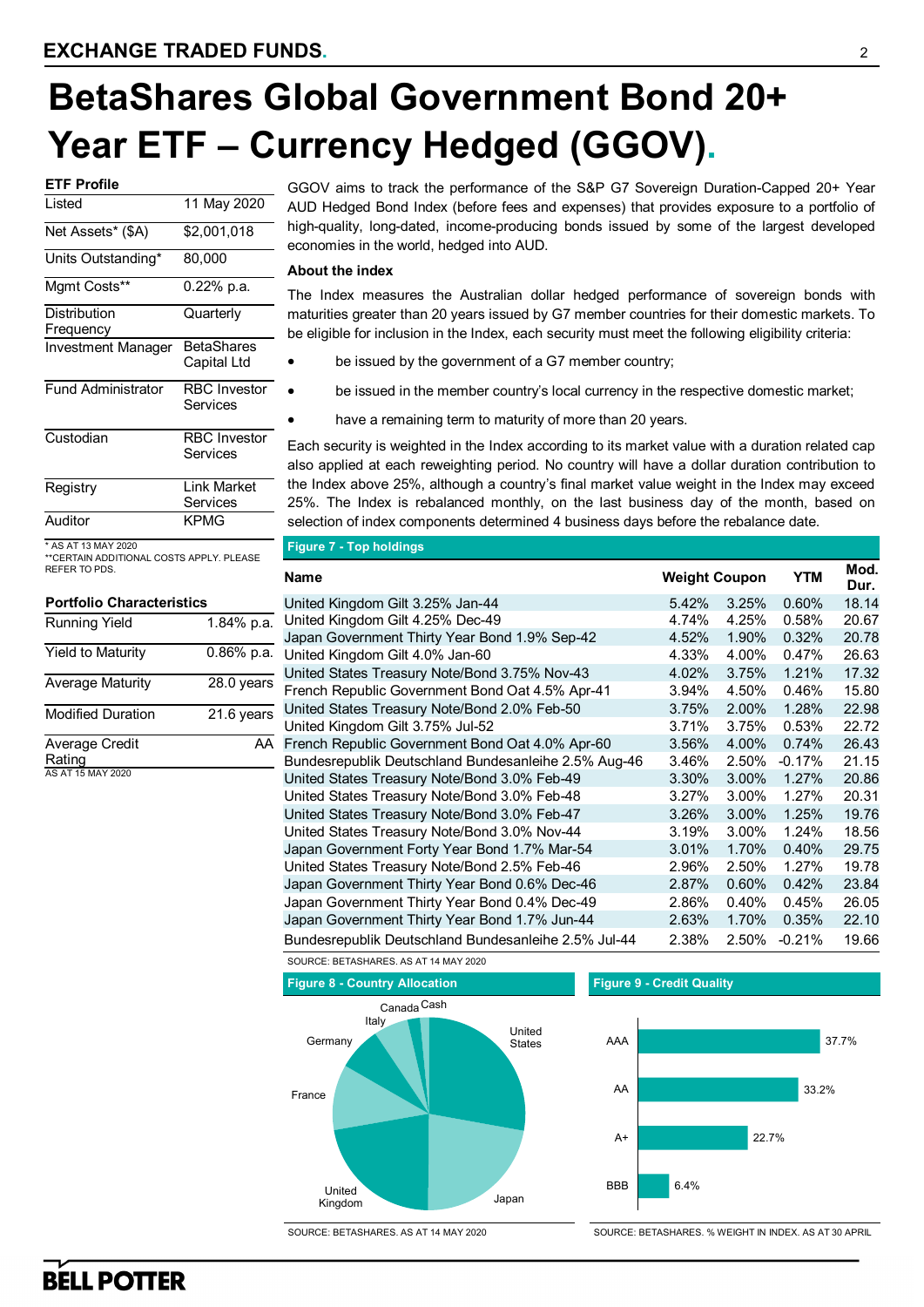# **ASX ETF Flows.**

### **Figure 10 - 1 year fund flows by category as at April 2020 Figure 11 - April 2020 net fund flows by category**



#### SOURCE: ASX, BELL POTTER RESEARCH SOURCE: ASX, BELL POTTER RESEARCH

### **Figure 12 - 1 year fund flows by provider as at April 2020 Figure 13 - April 2020 net fund flows by provider**

|                       |           |            |            | <b>BetaShares</b>     |
|-----------------------|-----------|------------|------------|-----------------------|
| Vanguard              |           |            | \$5,984.5m |                       |
| <b>BetaShares</b>     |           | \$3,519.8m |            | Vanguard              |
| iShares               |           | \$2,263.9m |            | iShares               |
| VanEck                |           | \$1,464.1m |            | <b>State Street</b>   |
| <b>ETF Securities</b> |           | \$958.6m   |            | VanEck                |
| Magellan              |           | \$603.7m   |            | Magellan              |
| <b>State Street</b>   |           | \$375.6m   |            | <b>ETF Securities</b> |
| Perth Mint            |           | \$226.7m   |            | Perth Mint            |
| Russell               |           | \$188.8m   |            | Russell               |
| Ardea                 |           | \$161.2m   |            | Ardea                 |
| Legg Mason            |           | \$97.7m    |            | <b>AMP Capital</b>    |
| Fidelity              |           | \$60.0m    |            | Switzer               |
| Switzer               |           | \$38.1m    |            | elnyest               |
| Morningstar           |           | \$11.6m    |            | InvestSMART           |
| Pinnacle              |           | \$10.5m    |            | Pinnacle              |
| InvestSMART           |           | \$9.7m     |            | Morningstar           |
| elnvest               |           | \$6.1m     |            | K <sub>2</sub> Asset  |
| Antipodes             |           | \$1.2m     |            | Antipodes             |
| Platinum              | $-$2.1m$  |            |            | Fidelity              |
| <b>AMP Capital</b>    | $-$2.1m$  |            |            | Platinum              |
| Montgomery            | $-$2.8m$  |            |            | Montgomery            |
| K <sub>2</sub> Asset  | $-$11.6m$ |            |            | Legg Mason            |
| Schroder              | $-$13.6m$ |            |            | Schroder              |
| <b>UBS</b>            | -\$33.8m  |            |            | <b>UBS</b>            |
|                       |           |            |            |                       |

### SOURCE: ASX, BELL POTTER RESEARCH SOURCE: ASX, BELL POTTER RESEARCH

UBS -\$30.6m

Global Fixed Interest - \$109.3m

Domestic Equity Global Equity Commodity **Currency** 

Domestic Fixed Interest

### **Figure 14 - FUM by category as at April 2020 Figure 15 - FUM by provider as at April 2020**

-\$0.1m -\$0.2m -\$0.8m -\$1.0m -\$1.1m -\$2.1m -\$5.2m

| Vanguard              |            |             | \$19,013.4m |
|-----------------------|------------|-------------|-------------|
| <b>iShares</b>        |            | \$14,757.0m |             |
| <b>BetaShares</b>     | \$9,723.1m |             |             |
| <b>State Street</b>   | \$5,644.6m |             |             |
| VanEck                | \$4,071.2m |             |             |
| Magellan              | \$2,457.0m |             |             |
| <b>ETF Securities</b> | \$2,446.5m |             |             |
| Russell               | \$807.1m   |             |             |
| Perth Mint            | \$489.8m   |             |             |
| Platinum              | \$471.5m   |             |             |
| <b>UBS</b>            | \$216.5m   |             |             |
| Legg Mason            | \$187.9m   |             |             |
| Switzer               | \$176.6m   |             |             |
| Ardea                 | \$171.9m   |             |             |
| Montgomery            | \$80.5m    |             |             |
| Fidelity              | \$76.7m    |             |             |
| <b>AMP Capital</b>    | \$65.2m    |             |             |
| <b>InvestSMART</b>    | \$43.0m    |             |             |
| Schroder              | \$39.1m    |             |             |
| Antipodes             | \$23.2m    |             |             |
| elnyest               | \$21.5m    |             |             |
| K <sub>2</sub> Asset  | \$11.7m    |             |             |
| Pinnacle              | \$10.1m    |             |             |

\$85.8m \$84.7m \$75.3m \$56.8m  $$42.3m$  $$35.6m$ \$5.1m \$4.2m \$1.8m \$0.4m \$0.2m \$0.1m \$0.0m \$0.0m

\$4.3m

-\$14.1m

SOURCE: ASX, BELL POTTER RESEARCH

#### Domestic Equity Domestic Fixed Interest

Global Equity

Commodity Global Fixed Interest **Currency** 

\$27,436.1m  $$20.246.6m$ \$8,974.2m \$2,690.6m **\$1,284.4m** \$383.7m

SOURCE: ASX, BELL POTTER RESEARCH

\$408.9m

\$722.9m

\$311.8m

 $$257.2m$ \$211.1m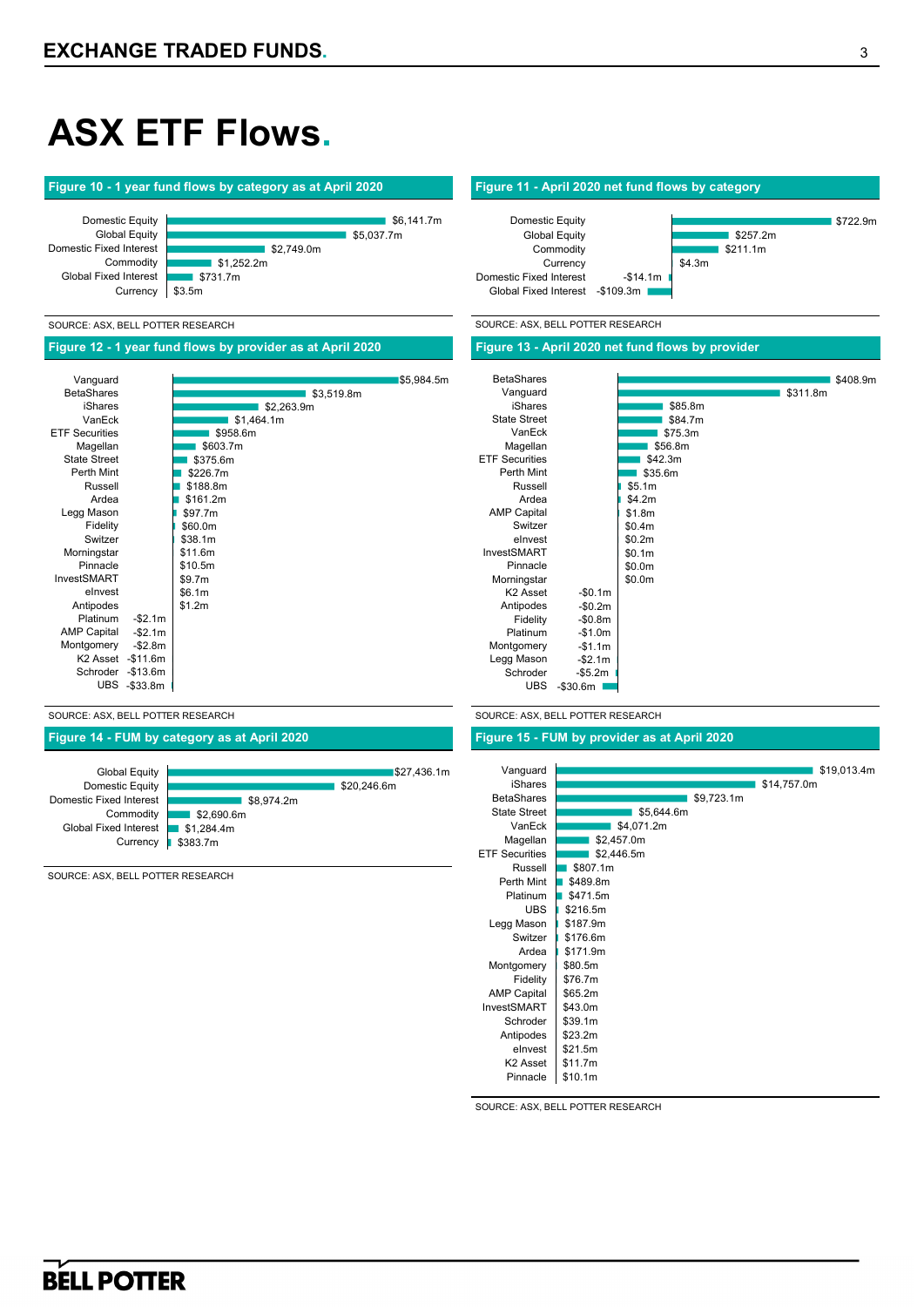## **Domestic Equity ETFs.**

Domestic markets rebounded in April. The ASX All Ordinaries Accumulation Index and the S&P/ASX 200 Accumulation Index increased by 9.5% and 8.8%, respectively. Small caps outperformed the larger cap securities over the month with the S&P/ASX Small Ordinaries Accumulation Index returning 14.3%. The top performing market cap mandated domestic ETF was the **Vanguard MSCI Australian Small Companies Index ETF (VSO)** which holds approximately 170 securities with a median market cap of \$2.1bn. VSO returned 16.5% in April.

**Vanguard Australian Shares Index ETF (VAS)** and **iShares Core S&P/ASX 200 ETF (IOZ)**  received the largest net fund inflows over the month with \$271m and \$181m, respectively. Whilst the total \$723m net inflows into domestic equity ETFs were substantially below the \$1.21bn in March 2020, it was the 3 third highest monthly total in the last 12 months.

**BetaShares Australian Ex-20 Portfolio Diversifier ETF (EX20)** led the net outflows with \$37m coming out of the ETF, equating to a 27% reduction in the units outstanding. EX20 aims to track the performance of the Nasdaq Australia Completion Cap Index (before fees and expenses) comprising the 180 largest stocks listed on the ASX, ranked from number 21 to number 200, based on their market capitalisation. EX20 helps diversify away from the large ASX-listed banks and miners, with Financials having a weight of ~10% compared to ~35% in the ASX 20 and ~25% in the ASX 200.

Newly listed **BetaShares S&P/ASX Australian Technology ETF (ATEC)** was the top performing domestic focused ETF in April, returning 22.0%. ATEC aims to track the performance of the S&P/ASX All Technology Index (before fees and expenses). The Index provides exposure to leading ASX-listed companies in a range of tech-related market segments such as information technology, consumer electronics, online retail and medical technology.



SOURCE: ASX, BELL POTTER RESEARCH SOURCE: ASX, BELL POTTER RESEARCH

|             | Figure 18 - Domestic equity April net fund inflows  |              |
|-------------|-----------------------------------------------------|--------------|
| Code        | <b>ETF Description</b>                              | <b>Flows</b> |
| <b>VAS</b>  | Vanguard Australian Shares Index ETF                | \$270.5m     |
| IOZ         | iShares Core S&P/ASX 200 ETF                        | \$181.2m     |
| <b>BBOZ</b> | BetaShares Australian Equities Strong Bear          | \$85.4m      |
| <b>STW</b>  | SPDR S&P/ASX 200 Fund                               | \$70.5m      |
| <b>VAP</b>  | Vanguard Australian Property Securities Index ETF   | \$39.7m      |
|             | SOURCE: ASX, BELL POTTER RESEARCH                   |              |
|             |                                                     |              |
|             | Figure 20 - Domestic equity 1 year net fund inflows |              |
| Code        | <b>ETF Description</b>                              | <b>Flows</b> |
| <b>VAS</b>  | Vanguard Australian Shares Index ETF                | \$1,864.5m   |
| 107         | iShares Core S&P/ASX 200 ETF                        | \$996.3m     |
| <b>VAP</b>  | Vanguard Australian Property Securities Index ETF   | \$564.7m     |
| <b>MVW</b>  | VanEck Vectors Australian Equal Weight ETF          | \$391.0m     |
| <b>VHY</b>  | Vanguard Australian Shares High Yield ETF           | \$316.3m     |



|             | Figure 19 - Domestic equity April net fund outflows  |              |
|-------------|------------------------------------------------------|--------------|
| Code        | <b>ETF Description</b>                               | <b>Flows</b> |
| EX20        | BetaShares Australian Ex-20 Portfolio Diversifier    | $-$ \$37.0m  |
| UBA         | UBS IO MSCI Australia Ethical ETF                    | -\$8.2m      |
| <b>MVA</b>  | VanEck Vectors Australian Property ETF               | -\$7.7m      |
| <b>GROW</b> | Schroder Real Return Fund                            | -\$5.2m      |
| <b>ISO</b>  | iShares S&P/ASX Small Ordinaries ETF                 | -\$5.0m      |
|             | SOURCE: ASX, BELL POTTER RESEARCH                    |              |
|             |                                                      |              |
|             | Figure 21 - Domestic equity 1 year net fund outflows |              |
| Code        | <b>ETF Description</b>                               | <b>Flows</b> |
| <b>DMKT</b> | <b>AMP Capital Dynamic Markets</b>                   | $-$16.3m$    |
|             | <b>GROW Schroder Real Return Fund</b>                | $-$13.6m$    |
| <b>UBA</b>  | UBS IQ MSCI Australia Ethical ETF                    | $-$13.4m$    |
| QFN         | BetaShares S&P/ASX 200 Financials Sector ETF         | $-$12.7m$    |
| <b>KSM</b>  | K2 Australian Small Cap Fund (Hedge Fund)            | $-$ \$8.6m   |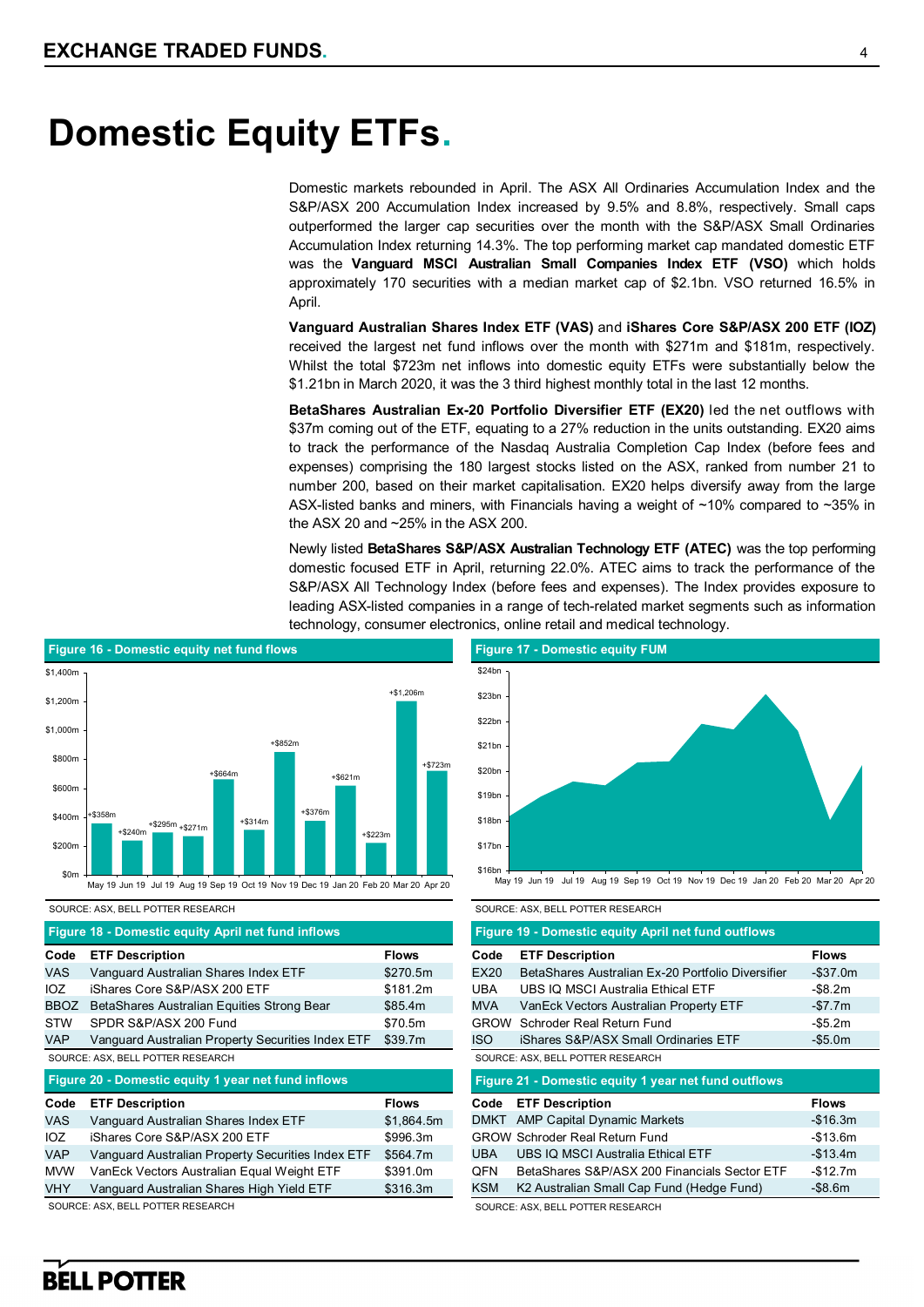# **Domestic Equity ETFs.**

| <b>Broad Market</b><br>A200<br>90.44<br><b>BetaShares</b><br>$-201$<br>0.07<br>0.09<br>660.5<br><b>ASX 200</b><br>Solactive Australia 200<br>Passive<br>ASX 200<br>IOZ<br>22.06<br>iShares<br>S&P/ASX 200<br>$-202$<br>0.09<br>0.08<br>1,834.0<br>Passive<br><b>STW</b><br><b>ASX 200</b><br>49.98<br><b>State Street</b><br>S&P/ASX 200<br>~207<br>Passive<br>0.13<br>0.06<br>3,321.8<br>ASX 300<br>VAS<br>$-300$<br>0.10<br>0.08<br>4,696.8<br>68.51<br>Vanguard<br>S&P/ASX 300<br>Passive<br>Large Cap<br><b>ASX 20</b><br><b>ILC</b><br>$-20$<br>284.4<br>20.84<br>iShares<br><b>S&amp;P/ASX20</b><br>0.24<br>0.41<br>Passive<br><b>VLC</b><br>ASX 30<br>54.55<br>$-29$<br>0.20<br>0.22<br>88.4<br>Vanguard<br>MSCI Large Cap<br>Passive<br><b>ASX50</b><br><b>SFY</b><br>48.97<br>$-54$<br>0.29<br>0.35<br>534.4<br><b>State Street</b><br><b>S&amp;P/ASX50</b><br>Passive<br>Small/Mid Cap<br><b>MVE</b><br>VanEck<br>~52<br>ASX MidCap 50<br>24.57<br>S&P/ASX MidCap 50<br>Passive<br>0.45<br>0.64<br>106.6<br>EX20<br>15.23<br><b>BetaShares</b><br>~174 Smart Beta<br>0.25<br>102.4<br>ASX 200 Ex-20<br>NASDAQ Australia Completion Cap<br>0.49<br><b>ISO</b><br>4.19<br>~198<br>87.6<br><b>ASX Small Ords</b><br>iShares<br>S&P/ASX Small Ordinaries<br>Passive<br>0.55<br>0.44<br>SSO<br><b>ASX Small Ords</b><br>13.05<br><b>State Street</b><br>S&P/ASX Small Ordinaries<br>~183<br>Passive<br>0.50<br>1.09<br>19.8<br><b>VSO</b><br>0.30<br>323.9<br>50.73<br><b>MSCI Small Cap</b><br>~168<br>Passive<br>0.40<br>ASX Small Companies<br>Vanguard<br><b>MVS</b><br>~94 Smart Beta<br>0.49<br>0.95<br>57.2<br><b>ASX Small Div Payers</b><br>16.41<br>VanEck<br>MVIS Australia Small-Cap Dividend Payers<br>Sector<br><b>Australian Banks</b><br><b>MVB</b><br>17.69<br>VanEck<br>~1<br>0.28<br>48.1<br><b>MVIS Australian Banks</b><br>Passive<br>0.19<br>QFN<br><b>BetaShares</b><br>$-28$<br>0.30<br>12.8<br>ASX 200 Financials ex A-REIT<br>7.56<br>Solactive Australia Financials Ex-REITS Sector<br>Passive<br>0.34<br><b>OZF</b><br>$-29$<br>0.23<br>58.7<br>ASX 200 Financials ex A-REIT<br>13.55<br><b>State Street</b><br>S&P/ASX 200 X-A-REITs<br>Passive<br>0.40<br><b>MVA</b><br>VanEck<br>~13 Smart Beta<br>0.35<br>189.0<br>ASX 200 Property<br>17.66<br>MVIS Australian A-REIT<br>0.55<br><b>SLF</b><br>$-22$<br>456.7<br>ASX 200 Property<br>10.07<br><b>State Street</b><br>S&P/ASX 200 A-REITs<br>Passive<br>0.40<br>0.33<br><b>VAP</b><br>64.49<br>$-32$<br>0.23<br>0.22<br>1,363.3<br>ASX 300 Property<br>Vanguard<br>S&P/ASX 300 A-REITs<br>Passive<br><b>OZR</b><br><b>State Street</b><br>$-40$<br>0.39<br>67.3<br>ASX 200 Resources<br>9.75<br>S&P/ASX 200 Resources<br>Passive<br>0.40<br>QRE<br>48.3<br>ASX 200 Resources<br>5.32<br><b>BetaShares</b><br>Solactive Australia Resources Sector<br>$-34$<br>Passive<br>0.34<br>0.44<br><b>MVR</b><br>$-25$<br>55.7<br><b>Australian Resources</b><br>24.73<br>VanEck<br>0.35<br>0.64<br>MVIS Australian Energy & Mining<br>Passive<br><b>ATEC</b><br>15.25<br><b>BetaShares</b><br>$-46$<br>0.48<br>0.30<br>13.7<br>Technology<br>S&P/ASX All Technology Index<br>Passive<br><b>Strategy</b><br>ZYAU<br><b>ETF Securities</b><br>~39 Smart Beta<br>104.7<br><b>High Dividend</b><br>8.15<br>S&P/ASX Shareholder Yield<br>0.35<br>0.73<br>DIV<br>19.76<br><b>UBS</b><br>0.30<br>11.0<br><b>High Dividend</b><br>Morningstar Australia Dividend Yield Focus<br>~25 Smart Beta<br>0.56<br><b>IHD</b><br>iShares<br>~50 Smart Beta<br>0.27<br>247.8<br><b>High Dividend</b><br>10.86<br>S&P/ASX Dividend Opportunities<br>0.30<br><b>RDV</b><br>~50 Smart Beta<br>215.5<br><b>High Dividend</b><br>21.42<br>Russell<br>Russell High Dividend<br>0.34<br>0.31<br>SYI<br>~43 Smart Beta<br>142.1<br><b>High Dividend</b><br>21.91<br><b>State Street</b><br>MSCI Australian Select High Dividend Yield<br>0.35<br>0.24<br>VHY<br>45.97<br>~64 Smart Beta<br>0.25<br>0.23<br>1,152.0<br><b>High Dividend</b><br>Vanguard<br>FTSE ASFA Australian High Dividend Yield<br>ETF<br><b>UBS</b><br>0.30<br>0.48<br>4.9<br>Quality<br>18.41<br>Morningstar Australia Moat Focus<br>~32 Smart Beta<br><b>Style</b><br><b>MVW</b><br>953.9<br><b>Equal Weight</b><br>24.87<br>VanEck<br>Smart Beta<br>0.35<br>0.24<br>MVIS Australia Equal Weight<br>~87<br><b>AUMF</b><br>~90 Smart Beta<br>0.37<br>15.9<br>Multifactor<br>24.58<br>iShares<br>MSCI Australia IMI Diversified Multiple-Factor<br>0.30<br><b>MVOL</b><br>41.8<br>Minimum Volatility<br>24.26<br>iShares<br>MSCI Australia IMI Select Minimum Volatility<br>~124 Smart Beta<br>0.30<br>0.53<br>RAFI ASX 200<br>QOZ<br><b>BetaShares</b><br>0.27<br>206.9<br>10.48<br>FTSE RAFI Australia 200<br>~201 Smart Beta<br>0.40<br>Environmental, Social & Governance (ESG)<br>Australia ex Tobacco & Weapons UBA<br>18.00<br><b>UBS</b><br>MSCI Aus ex-Tobacco, Controversial Weapons<br>$-69$<br>0.17<br>0.34<br>131.6<br>Passive<br><b>High Dividend</b><br>RARI<br>~71 Smart Beta<br>19.30<br>Russell<br>Russell Australia ESG High Dividend<br>0.45<br>0.28<br>214.1<br><b>GRNV</b><br>VanEck<br>~69 Smart Beta<br>0.48<br>50.0<br>Sustainable<br>21.50<br>MSCI Australia IMI Select SRI Screened Index<br>0.35<br><b>FAIR</b><br>16.25<br><b>BetaShares</b><br>~80 Smart Beta<br>0.33<br>481.2<br>Sustainability Leaders<br>Nasdaq Future Australian Sustainability Leaders<br>0.49<br>Exchange Traded Managed Fund (Equity)<br>Switzer<br><b>SWTZ</b><br>2.01<br>0.89<br>0.91<br>64.3<br>Dividend Growth<br>S&P/ASX 200 Accumulation<br>Active<br>n/a<br><b>HVST</b><br><b>BetaShares</b><br>$\sim\!\!5$<br>0.27<br>125.5<br>Dividend Harvester<br>12.97<br>S&P/ASX 200 Accumulation<br>Active<br>0.90<br>Ethical<br><b>INES</b><br>2.50<br>0.97<br>0.91<br>18.3<br>InvestSMART<br>S&P/ASX 200 Accumulation<br>n/a<br>Active<br>140.7<br><b>Equities Bear</b><br><b>BEAR</b><br>13.47<br><b>BetaShares</b><br>S&P/ASX 200 Accumulation<br>~1<br>Active<br>1.38<br>0.17<br><b>EINC</b><br>0.93<br>21.9<br>Equity Income<br>6.71<br>Legg Mason<br>S&P/ASX 200<br>Active<br>0.85<br>n/a<br>$\ensuremath{\mathsf{INIF}}$<br>1.96<br>InvestSMART<br>S&P/ASX 200 Accumulation<br>0.97<br>2.05<br>48.7<br>Equity Income<br>n/a<br>Active<br><b>GEAR</b><br>14.20<br><b>BetaShares</b><br>~201<br>0.80<br>0.24<br>154.0<br><b>Geared Equity</b><br>S&P/ASX 200<br>Active<br><b>EIGA</b><br>15.6<br>Income Generator<br>2.98<br>elnvest<br>S&P/ASX 300 Franking Credit Adjusted Daily TR<br>n/a<br>Active<br>0.80<br>0.86<br><b>AUST</b><br>15.00<br><b>BetaShares</b><br>~201 Smart Beta<br>0.41<br>44.0<br>Managed Risk<br>S&P/ASX 200<br>0.49<br><b>RINC</b><br>S&P/ASX 200<br>41.8<br>Real Income<br>7.46<br>Legg Mason<br>n/a<br>Active<br>0.85<br>0.91<br><b>SELF</b><br>~56 Smart Beta<br>80.7<br>SelfWealth SMSF Leaders<br>38.40<br><b>ETF Securities</b><br>Solactive SelfWealth SMSF Leaders Index<br>0.88<br>0.70<br><b>KSM</b><br>12.0<br>Small Cap<br>1.74<br>K2 Asset<br>n/a<br>Active<br>2.05<br>S&P/ASX Small Ordinaries Accumulation<br>n/a<br><b>IMPQ</b><br>3.91<br>0.99<br>0.3<br>Small Cap<br>elnvest<br>S&P/ASX Small Ordinaries Accumulation<br>n/a<br>Active<br>1.35<br><b>Small Companies Select</b><br>SMLL<br><b>BetaShares</b><br>~90 Smart Beta<br>0.97<br>31.4<br>2.89<br>S&P/ASX Small Ordinaries Accumulation<br>0.39<br>n/a<br>405.4<br>Strong Bear<br><b>BBOZ</b><br>11.42<br><b>BetaShares</b><br>S&P/ASX 200<br>Active<br>1.38<br>0.21<br>Top 20 Equity Yield Max<br><b>YMAX</b><br>S&P/ASX 20<br>~20 Smart Beta<br>0.79<br>232.2<br>6.70<br><b>BetaShares</b><br>0.45<br>Exchange Traded Managed Fund (Mixed Asset)<br>7.3<br><b>DMKT</b><br><b>AMP Capital</b><br>RBA CPI - trimmed mean + 4.5% pa.<br>1.34<br><b>Dynamic Markets</b><br>2.10<br>n/a<br>Active<br>0.61<br>0.90<br>0.76<br>39.3<br>Real Return<br><b>GROW</b><br>3.59<br>Schroder<br>n/a<br>Active | <b>Description</b> | ETF Code Price (\$) Manager | <b>Benchmark</b>                | <b>Holdings</b> | Strategy MER (%) | $(\%)$ | <b>Spread Market Cap</b><br>(Sm) |
|--------------------------------------------------------------------------------------------------------------------------------------------------------------------------------------------------------------------------------------------------------------------------------------------------------------------------------------------------------------------------------------------------------------------------------------------------------------------------------------------------------------------------------------------------------------------------------------------------------------------------------------------------------------------------------------------------------------------------------------------------------------------------------------------------------------------------------------------------------------------------------------------------------------------------------------------------------------------------------------------------------------------------------------------------------------------------------------------------------------------------------------------------------------------------------------------------------------------------------------------------------------------------------------------------------------------------------------------------------------------------------------------------------------------------------------------------------------------------------------------------------------------------------------------------------------------------------------------------------------------------------------------------------------------------------------------------------------------------------------------------------------------------------------------------------------------------------------------------------------------------------------------------------------------------------------------------------------------------------------------------------------------------------------------------------------------------------------------------------------------------------------------------------------------------------------------------------------------------------------------------------------------------------------------------------------------------------------------------------------------------------------------------------------------------------------------------------------------------------------------------------------------------------------------------------------------------------------------------------------------------------------------------------------------------------------------------------------------------------------------------------------------------------------------------------------------------------------------------------------------------------------------------------------------------------------------------------------------------------------------------------------------------------------------------------------------------------------------------------------------------------------------------------------------------------------------------------------------------------------------------------------------------------------------------------------------------------------------------------------------------------------------------------------------------------------------------------------------------------------------------------------------------------------------------------------------------------------------------------------------------------------------------------------------------------------------------------------------------------------------------------------------------------------------------------------------------------------------------------------------------------------------------------------------------------------------------------------------------------------------------------------------------------------------------------------------------------------------------------------------------------------------------------------------------------------------------------------------------------------------------------------------------------------------------------------------------------------------------------------------------------------------------------------------------------------------------------------------------------------------------------------------------------------------------------------------------------------------------------------------------------------------------------------------------------------------------------------------------------------------------------------------------------------------------------------------------------------------------------------------------------------------------------------------------------------------------------------------------------------------------------------------------------------------------------------------------------------------------------------------------------------------------------------------------------------------------------------------------------------------------------------------------------------------------------------------------------------------------------------------------------------------------------------------------------------------------------------------------------------------------------------------------------------------------------------------------------------------------------------------------------------------------------------------------------------------------------------------------------------------------------------------------------------------------------------------------------------------------------------------------------------------------------------------------------------------------------------------------------------------------------------------------------------------------------------------------------------------------------------------------------------------------------------------------------------------------------------------------------------------------------------------------------------------------------------------------------------------------------------------------------------------------------------------------------------------------------------------------------------------------------------------------------------------------------------------------------------------------------------------------------------------------------------------------------------------------------------------------------------------------------------------------------------------------------------------------------------------------------------------------------------------------------------------------------------------------------------------------------------------------------------------------------------------------------------------------------------------------------------------------------------------------------------------------------------------------------------------------------------------------------------------------------------------------------------------------------------------------------------------------------------------------------------------------------------------------------------------------------------------------------------------------------------------------------------------------------------------------------------------------------------------------------------------------------------------------------------------------------------------------------------------------------------------------------------------------------------------------------------------------------------------------------------------------------------|--------------------|-----------------------------|---------------------------------|-----------------|------------------|--------|----------------------------------|
|                                                                                                                                                                                                                                                                                                                                                                                                                                                                                                                                                                                                                                                                                                                                                                                                                                                                                                                                                                                                                                                                                                                                                                                                                                                                                                                                                                                                                                                                                                                                                                                                                                                                                                                                                                                                                                                                                                                                                                                                                                                                                                                                                                                                                                                                                                                                                                                                                                                                                                                                                                                                                                                                                                                                                                                                                                                                                                                                                                                                                                                                                                                                                                                                                                                                                                                                                                                                                                                                                                                                                                                                                                                                                                                                                                                                                                                                                                                                                                                                                                                                                                                                                                                                                                                                                                                                                                                                                                                                                                                                                                                                                                                                                                                                                                                                                                                                                                                                                                                                                                                                                                                                                                                                                                                                                                                                                                                                                                                                                                                                                                                                                                                                                                                                                                                                                                                                                                                                                                                                                                                                                                                                                                                                                                                                                                                                                                                                                                                                                                                                                                                                                                                                                                                                                                                                                                                                                                                                                                                                                                                                                                                                                                                                                                                                                                                                                                                                                                                                                                                                                                                                                                                                                                                                                                                                                                                                                                                                      |                    |                             |                                 |                 |                  |        |                                  |
|                                                                                                                                                                                                                                                                                                                                                                                                                                                                                                                                                                                                                                                                                                                                                                                                                                                                                                                                                                                                                                                                                                                                                                                                                                                                                                                                                                                                                                                                                                                                                                                                                                                                                                                                                                                                                                                                                                                                                                                                                                                                                                                                                                                                                                                                                                                                                                                                                                                                                                                                                                                                                                                                                                                                                                                                                                                                                                                                                                                                                                                                                                                                                                                                                                                                                                                                                                                                                                                                                                                                                                                                                                                                                                                                                                                                                                                                                                                                                                                                                                                                                                                                                                                                                                                                                                                                                                                                                                                                                                                                                                                                                                                                                                                                                                                                                                                                                                                                                                                                                                                                                                                                                                                                                                                                                                                                                                                                                                                                                                                                                                                                                                                                                                                                                                                                                                                                                                                                                                                                                                                                                                                                                                                                                                                                                                                                                                                                                                                                                                                                                                                                                                                                                                                                                                                                                                                                                                                                                                                                                                                                                                                                                                                                                                                                                                                                                                                                                                                                                                                                                                                                                                                                                                                                                                                                                                                                                                                                      |                    |                             |                                 |                 |                  |        |                                  |
|                                                                                                                                                                                                                                                                                                                                                                                                                                                                                                                                                                                                                                                                                                                                                                                                                                                                                                                                                                                                                                                                                                                                                                                                                                                                                                                                                                                                                                                                                                                                                                                                                                                                                                                                                                                                                                                                                                                                                                                                                                                                                                                                                                                                                                                                                                                                                                                                                                                                                                                                                                                                                                                                                                                                                                                                                                                                                                                                                                                                                                                                                                                                                                                                                                                                                                                                                                                                                                                                                                                                                                                                                                                                                                                                                                                                                                                                                                                                                                                                                                                                                                                                                                                                                                                                                                                                                                                                                                                                                                                                                                                                                                                                                                                                                                                                                                                                                                                                                                                                                                                                                                                                                                                                                                                                                                                                                                                                                                                                                                                                                                                                                                                                                                                                                                                                                                                                                                                                                                                                                                                                                                                                                                                                                                                                                                                                                                                                                                                                                                                                                                                                                                                                                                                                                                                                                                                                                                                                                                                                                                                                                                                                                                                                                                                                                                                                                                                                                                                                                                                                                                                                                                                                                                                                                                                                                                                                                                                                      |                    |                             |                                 |                 |                  |        |                                  |
|                                                                                                                                                                                                                                                                                                                                                                                                                                                                                                                                                                                                                                                                                                                                                                                                                                                                                                                                                                                                                                                                                                                                                                                                                                                                                                                                                                                                                                                                                                                                                                                                                                                                                                                                                                                                                                                                                                                                                                                                                                                                                                                                                                                                                                                                                                                                                                                                                                                                                                                                                                                                                                                                                                                                                                                                                                                                                                                                                                                                                                                                                                                                                                                                                                                                                                                                                                                                                                                                                                                                                                                                                                                                                                                                                                                                                                                                                                                                                                                                                                                                                                                                                                                                                                                                                                                                                                                                                                                                                                                                                                                                                                                                                                                                                                                                                                                                                                                                                                                                                                                                                                                                                                                                                                                                                                                                                                                                                                                                                                                                                                                                                                                                                                                                                                                                                                                                                                                                                                                                                                                                                                                                                                                                                                                                                                                                                                                                                                                                                                                                                                                                                                                                                                                                                                                                                                                                                                                                                                                                                                                                                                                                                                                                                                                                                                                                                                                                                                                                                                                                                                                                                                                                                                                                                                                                                                                                                                                                      |                    |                             |                                 |                 |                  |        |                                  |
|                                                                                                                                                                                                                                                                                                                                                                                                                                                                                                                                                                                                                                                                                                                                                                                                                                                                                                                                                                                                                                                                                                                                                                                                                                                                                                                                                                                                                                                                                                                                                                                                                                                                                                                                                                                                                                                                                                                                                                                                                                                                                                                                                                                                                                                                                                                                                                                                                                                                                                                                                                                                                                                                                                                                                                                                                                                                                                                                                                                                                                                                                                                                                                                                                                                                                                                                                                                                                                                                                                                                                                                                                                                                                                                                                                                                                                                                                                                                                                                                                                                                                                                                                                                                                                                                                                                                                                                                                                                                                                                                                                                                                                                                                                                                                                                                                                                                                                                                                                                                                                                                                                                                                                                                                                                                                                                                                                                                                                                                                                                                                                                                                                                                                                                                                                                                                                                                                                                                                                                                                                                                                                                                                                                                                                                                                                                                                                                                                                                                                                                                                                                                                                                                                                                                                                                                                                                                                                                                                                                                                                                                                                                                                                                                                                                                                                                                                                                                                                                                                                                                                                                                                                                                                                                                                                                                                                                                                                                                      |                    |                             |                                 |                 |                  |        |                                  |
|                                                                                                                                                                                                                                                                                                                                                                                                                                                                                                                                                                                                                                                                                                                                                                                                                                                                                                                                                                                                                                                                                                                                                                                                                                                                                                                                                                                                                                                                                                                                                                                                                                                                                                                                                                                                                                                                                                                                                                                                                                                                                                                                                                                                                                                                                                                                                                                                                                                                                                                                                                                                                                                                                                                                                                                                                                                                                                                                                                                                                                                                                                                                                                                                                                                                                                                                                                                                                                                                                                                                                                                                                                                                                                                                                                                                                                                                                                                                                                                                                                                                                                                                                                                                                                                                                                                                                                                                                                                                                                                                                                                                                                                                                                                                                                                                                                                                                                                                                                                                                                                                                                                                                                                                                                                                                                                                                                                                                                                                                                                                                                                                                                                                                                                                                                                                                                                                                                                                                                                                                                                                                                                                                                                                                                                                                                                                                                                                                                                                                                                                                                                                                                                                                                                                                                                                                                                                                                                                                                                                                                                                                                                                                                                                                                                                                                                                                                                                                                                                                                                                                                                                                                                                                                                                                                                                                                                                                                                                      |                    |                             |                                 |                 |                  |        |                                  |
|                                                                                                                                                                                                                                                                                                                                                                                                                                                                                                                                                                                                                                                                                                                                                                                                                                                                                                                                                                                                                                                                                                                                                                                                                                                                                                                                                                                                                                                                                                                                                                                                                                                                                                                                                                                                                                                                                                                                                                                                                                                                                                                                                                                                                                                                                                                                                                                                                                                                                                                                                                                                                                                                                                                                                                                                                                                                                                                                                                                                                                                                                                                                                                                                                                                                                                                                                                                                                                                                                                                                                                                                                                                                                                                                                                                                                                                                                                                                                                                                                                                                                                                                                                                                                                                                                                                                                                                                                                                                                                                                                                                                                                                                                                                                                                                                                                                                                                                                                                                                                                                                                                                                                                                                                                                                                                                                                                                                                                                                                                                                                                                                                                                                                                                                                                                                                                                                                                                                                                                                                                                                                                                                                                                                                                                                                                                                                                                                                                                                                                                                                                                                                                                                                                                                                                                                                                                                                                                                                                                                                                                                                                                                                                                                                                                                                                                                                                                                                                                                                                                                                                                                                                                                                                                                                                                                                                                                                                                                      |                    |                             |                                 |                 |                  |        |                                  |
|                                                                                                                                                                                                                                                                                                                                                                                                                                                                                                                                                                                                                                                                                                                                                                                                                                                                                                                                                                                                                                                                                                                                                                                                                                                                                                                                                                                                                                                                                                                                                                                                                                                                                                                                                                                                                                                                                                                                                                                                                                                                                                                                                                                                                                                                                                                                                                                                                                                                                                                                                                                                                                                                                                                                                                                                                                                                                                                                                                                                                                                                                                                                                                                                                                                                                                                                                                                                                                                                                                                                                                                                                                                                                                                                                                                                                                                                                                                                                                                                                                                                                                                                                                                                                                                                                                                                                                                                                                                                                                                                                                                                                                                                                                                                                                                                                                                                                                                                                                                                                                                                                                                                                                                                                                                                                                                                                                                                                                                                                                                                                                                                                                                                                                                                                                                                                                                                                                                                                                                                                                                                                                                                                                                                                                                                                                                                                                                                                                                                                                                                                                                                                                                                                                                                                                                                                                                                                                                                                                                                                                                                                                                                                                                                                                                                                                                                                                                                                                                                                                                                                                                                                                                                                                                                                                                                                                                                                                                                      |                    |                             |                                 |                 |                  |        |                                  |
|                                                                                                                                                                                                                                                                                                                                                                                                                                                                                                                                                                                                                                                                                                                                                                                                                                                                                                                                                                                                                                                                                                                                                                                                                                                                                                                                                                                                                                                                                                                                                                                                                                                                                                                                                                                                                                                                                                                                                                                                                                                                                                                                                                                                                                                                                                                                                                                                                                                                                                                                                                                                                                                                                                                                                                                                                                                                                                                                                                                                                                                                                                                                                                                                                                                                                                                                                                                                                                                                                                                                                                                                                                                                                                                                                                                                                                                                                                                                                                                                                                                                                                                                                                                                                                                                                                                                                                                                                                                                                                                                                                                                                                                                                                                                                                                                                                                                                                                                                                                                                                                                                                                                                                                                                                                                                                                                                                                                                                                                                                                                                                                                                                                                                                                                                                                                                                                                                                                                                                                                                                                                                                                                                                                                                                                                                                                                                                                                                                                                                                                                                                                                                                                                                                                                                                                                                                                                                                                                                                                                                                                                                                                                                                                                                                                                                                                                                                                                                                                                                                                                                                                                                                                                                                                                                                                                                                                                                                                                      |                    |                             |                                 |                 |                  |        |                                  |
|                                                                                                                                                                                                                                                                                                                                                                                                                                                                                                                                                                                                                                                                                                                                                                                                                                                                                                                                                                                                                                                                                                                                                                                                                                                                                                                                                                                                                                                                                                                                                                                                                                                                                                                                                                                                                                                                                                                                                                                                                                                                                                                                                                                                                                                                                                                                                                                                                                                                                                                                                                                                                                                                                                                                                                                                                                                                                                                                                                                                                                                                                                                                                                                                                                                                                                                                                                                                                                                                                                                                                                                                                                                                                                                                                                                                                                                                                                                                                                                                                                                                                                                                                                                                                                                                                                                                                                                                                                                                                                                                                                                                                                                                                                                                                                                                                                                                                                                                                                                                                                                                                                                                                                                                                                                                                                                                                                                                                                                                                                                                                                                                                                                                                                                                                                                                                                                                                                                                                                                                                                                                                                                                                                                                                                                                                                                                                                                                                                                                                                                                                                                                                                                                                                                                                                                                                                                                                                                                                                                                                                                                                                                                                                                                                                                                                                                                                                                                                                                                                                                                                                                                                                                                                                                                                                                                                                                                                                                                      |                    |                             |                                 |                 |                  |        |                                  |
|                                                                                                                                                                                                                                                                                                                                                                                                                                                                                                                                                                                                                                                                                                                                                                                                                                                                                                                                                                                                                                                                                                                                                                                                                                                                                                                                                                                                                                                                                                                                                                                                                                                                                                                                                                                                                                                                                                                                                                                                                                                                                                                                                                                                                                                                                                                                                                                                                                                                                                                                                                                                                                                                                                                                                                                                                                                                                                                                                                                                                                                                                                                                                                                                                                                                                                                                                                                                                                                                                                                                                                                                                                                                                                                                                                                                                                                                                                                                                                                                                                                                                                                                                                                                                                                                                                                                                                                                                                                                                                                                                                                                                                                                                                                                                                                                                                                                                                                                                                                                                                                                                                                                                                                                                                                                                                                                                                                                                                                                                                                                                                                                                                                                                                                                                                                                                                                                                                                                                                                                                                                                                                                                                                                                                                                                                                                                                                                                                                                                                                                                                                                                                                                                                                                                                                                                                                                                                                                                                                                                                                                                                                                                                                                                                                                                                                                                                                                                                                                                                                                                                                                                                                                                                                                                                                                                                                                                                                                                      |                    |                             |                                 |                 |                  |        |                                  |
|                                                                                                                                                                                                                                                                                                                                                                                                                                                                                                                                                                                                                                                                                                                                                                                                                                                                                                                                                                                                                                                                                                                                                                                                                                                                                                                                                                                                                                                                                                                                                                                                                                                                                                                                                                                                                                                                                                                                                                                                                                                                                                                                                                                                                                                                                                                                                                                                                                                                                                                                                                                                                                                                                                                                                                                                                                                                                                                                                                                                                                                                                                                                                                                                                                                                                                                                                                                                                                                                                                                                                                                                                                                                                                                                                                                                                                                                                                                                                                                                                                                                                                                                                                                                                                                                                                                                                                                                                                                                                                                                                                                                                                                                                                                                                                                                                                                                                                                                                                                                                                                                                                                                                                                                                                                                                                                                                                                                                                                                                                                                                                                                                                                                                                                                                                                                                                                                                                                                                                                                                                                                                                                                                                                                                                                                                                                                                                                                                                                                                                                                                                                                                                                                                                                                                                                                                                                                                                                                                                                                                                                                                                                                                                                                                                                                                                                                                                                                                                                                                                                                                                                                                                                                                                                                                                                                                                                                                                                                      |                    |                             |                                 |                 |                  |        |                                  |
|                                                                                                                                                                                                                                                                                                                                                                                                                                                                                                                                                                                                                                                                                                                                                                                                                                                                                                                                                                                                                                                                                                                                                                                                                                                                                                                                                                                                                                                                                                                                                                                                                                                                                                                                                                                                                                                                                                                                                                                                                                                                                                                                                                                                                                                                                                                                                                                                                                                                                                                                                                                                                                                                                                                                                                                                                                                                                                                                                                                                                                                                                                                                                                                                                                                                                                                                                                                                                                                                                                                                                                                                                                                                                                                                                                                                                                                                                                                                                                                                                                                                                                                                                                                                                                                                                                                                                                                                                                                                                                                                                                                                                                                                                                                                                                                                                                                                                                                                                                                                                                                                                                                                                                                                                                                                                                                                                                                                                                                                                                                                                                                                                                                                                                                                                                                                                                                                                                                                                                                                                                                                                                                                                                                                                                                                                                                                                                                                                                                                                                                                                                                                                                                                                                                                                                                                                                                                                                                                                                                                                                                                                                                                                                                                                                                                                                                                                                                                                                                                                                                                                                                                                                                                                                                                                                                                                                                                                                                                      |                    |                             |                                 |                 |                  |        |                                  |
|                                                                                                                                                                                                                                                                                                                                                                                                                                                                                                                                                                                                                                                                                                                                                                                                                                                                                                                                                                                                                                                                                                                                                                                                                                                                                                                                                                                                                                                                                                                                                                                                                                                                                                                                                                                                                                                                                                                                                                                                                                                                                                                                                                                                                                                                                                                                                                                                                                                                                                                                                                                                                                                                                                                                                                                                                                                                                                                                                                                                                                                                                                                                                                                                                                                                                                                                                                                                                                                                                                                                                                                                                                                                                                                                                                                                                                                                                                                                                                                                                                                                                                                                                                                                                                                                                                                                                                                                                                                                                                                                                                                                                                                                                                                                                                                                                                                                                                                                                                                                                                                                                                                                                                                                                                                                                                                                                                                                                                                                                                                                                                                                                                                                                                                                                                                                                                                                                                                                                                                                                                                                                                                                                                                                                                                                                                                                                                                                                                                                                                                                                                                                                                                                                                                                                                                                                                                                                                                                                                                                                                                                                                                                                                                                                                                                                                                                                                                                                                                                                                                                                                                                                                                                                                                                                                                                                                                                                                                                      |                    |                             |                                 |                 |                  |        |                                  |
|                                                                                                                                                                                                                                                                                                                                                                                                                                                                                                                                                                                                                                                                                                                                                                                                                                                                                                                                                                                                                                                                                                                                                                                                                                                                                                                                                                                                                                                                                                                                                                                                                                                                                                                                                                                                                                                                                                                                                                                                                                                                                                                                                                                                                                                                                                                                                                                                                                                                                                                                                                                                                                                                                                                                                                                                                                                                                                                                                                                                                                                                                                                                                                                                                                                                                                                                                                                                                                                                                                                                                                                                                                                                                                                                                                                                                                                                                                                                                                                                                                                                                                                                                                                                                                                                                                                                                                                                                                                                                                                                                                                                                                                                                                                                                                                                                                                                                                                                                                                                                                                                                                                                                                                                                                                                                                                                                                                                                                                                                                                                                                                                                                                                                                                                                                                                                                                                                                                                                                                                                                                                                                                                                                                                                                                                                                                                                                                                                                                                                                                                                                                                                                                                                                                                                                                                                                                                                                                                                                                                                                                                                                                                                                                                                                                                                                                                                                                                                                                                                                                                                                                                                                                                                                                                                                                                                                                                                                                                      |                    |                             |                                 |                 |                  |        |                                  |
|                                                                                                                                                                                                                                                                                                                                                                                                                                                                                                                                                                                                                                                                                                                                                                                                                                                                                                                                                                                                                                                                                                                                                                                                                                                                                                                                                                                                                                                                                                                                                                                                                                                                                                                                                                                                                                                                                                                                                                                                                                                                                                                                                                                                                                                                                                                                                                                                                                                                                                                                                                                                                                                                                                                                                                                                                                                                                                                                                                                                                                                                                                                                                                                                                                                                                                                                                                                                                                                                                                                                                                                                                                                                                                                                                                                                                                                                                                                                                                                                                                                                                                                                                                                                                                                                                                                                                                                                                                                                                                                                                                                                                                                                                                                                                                                                                                                                                                                                                                                                                                                                                                                                                                                                                                                                                                                                                                                                                                                                                                                                                                                                                                                                                                                                                                                                                                                                                                                                                                                                                                                                                                                                                                                                                                                                                                                                                                                                                                                                                                                                                                                                                                                                                                                                                                                                                                                                                                                                                                                                                                                                                                                                                                                                                                                                                                                                                                                                                                                                                                                                                                                                                                                                                                                                                                                                                                                                                                                                      |                    |                             |                                 |                 |                  |        |                                  |
|                                                                                                                                                                                                                                                                                                                                                                                                                                                                                                                                                                                                                                                                                                                                                                                                                                                                                                                                                                                                                                                                                                                                                                                                                                                                                                                                                                                                                                                                                                                                                                                                                                                                                                                                                                                                                                                                                                                                                                                                                                                                                                                                                                                                                                                                                                                                                                                                                                                                                                                                                                                                                                                                                                                                                                                                                                                                                                                                                                                                                                                                                                                                                                                                                                                                                                                                                                                                                                                                                                                                                                                                                                                                                                                                                                                                                                                                                                                                                                                                                                                                                                                                                                                                                                                                                                                                                                                                                                                                                                                                                                                                                                                                                                                                                                                                                                                                                                                                                                                                                                                                                                                                                                                                                                                                                                                                                                                                                                                                                                                                                                                                                                                                                                                                                                                                                                                                                                                                                                                                                                                                                                                                                                                                                                                                                                                                                                                                                                                                                                                                                                                                                                                                                                                                                                                                                                                                                                                                                                                                                                                                                                                                                                                                                                                                                                                                                                                                                                                                                                                                                                                                                                                                                                                                                                                                                                                                                                                                      |                    |                             |                                 |                 |                  |        |                                  |
|                                                                                                                                                                                                                                                                                                                                                                                                                                                                                                                                                                                                                                                                                                                                                                                                                                                                                                                                                                                                                                                                                                                                                                                                                                                                                                                                                                                                                                                                                                                                                                                                                                                                                                                                                                                                                                                                                                                                                                                                                                                                                                                                                                                                                                                                                                                                                                                                                                                                                                                                                                                                                                                                                                                                                                                                                                                                                                                                                                                                                                                                                                                                                                                                                                                                                                                                                                                                                                                                                                                                                                                                                                                                                                                                                                                                                                                                                                                                                                                                                                                                                                                                                                                                                                                                                                                                                                                                                                                                                                                                                                                                                                                                                                                                                                                                                                                                                                                                                                                                                                                                                                                                                                                                                                                                                                                                                                                                                                                                                                                                                                                                                                                                                                                                                                                                                                                                                                                                                                                                                                                                                                                                                                                                                                                                                                                                                                                                                                                                                                                                                                                                                                                                                                                                                                                                                                                                                                                                                                                                                                                                                                                                                                                                                                                                                                                                                                                                                                                                                                                                                                                                                                                                                                                                                                                                                                                                                                                                      |                    |                             |                                 |                 |                  |        |                                  |
|                                                                                                                                                                                                                                                                                                                                                                                                                                                                                                                                                                                                                                                                                                                                                                                                                                                                                                                                                                                                                                                                                                                                                                                                                                                                                                                                                                                                                                                                                                                                                                                                                                                                                                                                                                                                                                                                                                                                                                                                                                                                                                                                                                                                                                                                                                                                                                                                                                                                                                                                                                                                                                                                                                                                                                                                                                                                                                                                                                                                                                                                                                                                                                                                                                                                                                                                                                                                                                                                                                                                                                                                                                                                                                                                                                                                                                                                                                                                                                                                                                                                                                                                                                                                                                                                                                                                                                                                                                                                                                                                                                                                                                                                                                                                                                                                                                                                                                                                                                                                                                                                                                                                                                                                                                                                                                                                                                                                                                                                                                                                                                                                                                                                                                                                                                                                                                                                                                                                                                                                                                                                                                                                                                                                                                                                                                                                                                                                                                                                                                                                                                                                                                                                                                                                                                                                                                                                                                                                                                                                                                                                                                                                                                                                                                                                                                                                                                                                                                                                                                                                                                                                                                                                                                                                                                                                                                                                                                                                      |                    |                             |                                 |                 |                  |        |                                  |
|                                                                                                                                                                                                                                                                                                                                                                                                                                                                                                                                                                                                                                                                                                                                                                                                                                                                                                                                                                                                                                                                                                                                                                                                                                                                                                                                                                                                                                                                                                                                                                                                                                                                                                                                                                                                                                                                                                                                                                                                                                                                                                                                                                                                                                                                                                                                                                                                                                                                                                                                                                                                                                                                                                                                                                                                                                                                                                                                                                                                                                                                                                                                                                                                                                                                                                                                                                                                                                                                                                                                                                                                                                                                                                                                                                                                                                                                                                                                                                                                                                                                                                                                                                                                                                                                                                                                                                                                                                                                                                                                                                                                                                                                                                                                                                                                                                                                                                                                                                                                                                                                                                                                                                                                                                                                                                                                                                                                                                                                                                                                                                                                                                                                                                                                                                                                                                                                                                                                                                                                                                                                                                                                                                                                                                                                                                                                                                                                                                                                                                                                                                                                                                                                                                                                                                                                                                                                                                                                                                                                                                                                                                                                                                                                                                                                                                                                                                                                                                                                                                                                                                                                                                                                                                                                                                                                                                                                                                                                      |                    |                             |                                 |                 |                  |        |                                  |
|                                                                                                                                                                                                                                                                                                                                                                                                                                                                                                                                                                                                                                                                                                                                                                                                                                                                                                                                                                                                                                                                                                                                                                                                                                                                                                                                                                                                                                                                                                                                                                                                                                                                                                                                                                                                                                                                                                                                                                                                                                                                                                                                                                                                                                                                                                                                                                                                                                                                                                                                                                                                                                                                                                                                                                                                                                                                                                                                                                                                                                                                                                                                                                                                                                                                                                                                                                                                                                                                                                                                                                                                                                                                                                                                                                                                                                                                                                                                                                                                                                                                                                                                                                                                                                                                                                                                                                                                                                                                                                                                                                                                                                                                                                                                                                                                                                                                                                                                                                                                                                                                                                                                                                                                                                                                                                                                                                                                                                                                                                                                                                                                                                                                                                                                                                                                                                                                                                                                                                                                                                                                                                                                                                                                                                                                                                                                                                                                                                                                                                                                                                                                                                                                                                                                                                                                                                                                                                                                                                                                                                                                                                                                                                                                                                                                                                                                                                                                                                                                                                                                                                                                                                                                                                                                                                                                                                                                                                                                      |                    |                             |                                 |                 |                  |        |                                  |
|                                                                                                                                                                                                                                                                                                                                                                                                                                                                                                                                                                                                                                                                                                                                                                                                                                                                                                                                                                                                                                                                                                                                                                                                                                                                                                                                                                                                                                                                                                                                                                                                                                                                                                                                                                                                                                                                                                                                                                                                                                                                                                                                                                                                                                                                                                                                                                                                                                                                                                                                                                                                                                                                                                                                                                                                                                                                                                                                                                                                                                                                                                                                                                                                                                                                                                                                                                                                                                                                                                                                                                                                                                                                                                                                                                                                                                                                                                                                                                                                                                                                                                                                                                                                                                                                                                                                                                                                                                                                                                                                                                                                                                                                                                                                                                                                                                                                                                                                                                                                                                                                                                                                                                                                                                                                                                                                                                                                                                                                                                                                                                                                                                                                                                                                                                                                                                                                                                                                                                                                                                                                                                                                                                                                                                                                                                                                                                                                                                                                                                                                                                                                                                                                                                                                                                                                                                                                                                                                                                                                                                                                                                                                                                                                                                                                                                                                                                                                                                                                                                                                                                                                                                                                                                                                                                                                                                                                                                                                      |                    |                             |                                 |                 |                  |        |                                  |
|                                                                                                                                                                                                                                                                                                                                                                                                                                                                                                                                                                                                                                                                                                                                                                                                                                                                                                                                                                                                                                                                                                                                                                                                                                                                                                                                                                                                                                                                                                                                                                                                                                                                                                                                                                                                                                                                                                                                                                                                                                                                                                                                                                                                                                                                                                                                                                                                                                                                                                                                                                                                                                                                                                                                                                                                                                                                                                                                                                                                                                                                                                                                                                                                                                                                                                                                                                                                                                                                                                                                                                                                                                                                                                                                                                                                                                                                                                                                                                                                                                                                                                                                                                                                                                                                                                                                                                                                                                                                                                                                                                                                                                                                                                                                                                                                                                                                                                                                                                                                                                                                                                                                                                                                                                                                                                                                                                                                                                                                                                                                                                                                                                                                                                                                                                                                                                                                                                                                                                                                                                                                                                                                                                                                                                                                                                                                                                                                                                                                                                                                                                                                                                                                                                                                                                                                                                                                                                                                                                                                                                                                                                                                                                                                                                                                                                                                                                                                                                                                                                                                                                                                                                                                                                                                                                                                                                                                                                                                      |                    |                             |                                 |                 |                  |        |                                  |
|                                                                                                                                                                                                                                                                                                                                                                                                                                                                                                                                                                                                                                                                                                                                                                                                                                                                                                                                                                                                                                                                                                                                                                                                                                                                                                                                                                                                                                                                                                                                                                                                                                                                                                                                                                                                                                                                                                                                                                                                                                                                                                                                                                                                                                                                                                                                                                                                                                                                                                                                                                                                                                                                                                                                                                                                                                                                                                                                                                                                                                                                                                                                                                                                                                                                                                                                                                                                                                                                                                                                                                                                                                                                                                                                                                                                                                                                                                                                                                                                                                                                                                                                                                                                                                                                                                                                                                                                                                                                                                                                                                                                                                                                                                                                                                                                                                                                                                                                                                                                                                                                                                                                                                                                                                                                                                                                                                                                                                                                                                                                                                                                                                                                                                                                                                                                                                                                                                                                                                                                                                                                                                                                                                                                                                                                                                                                                                                                                                                                                                                                                                                                                                                                                                                                                                                                                                                                                                                                                                                                                                                                                                                                                                                                                                                                                                                                                                                                                                                                                                                                                                                                                                                                                                                                                                                                                                                                                                                                      |                    |                             |                                 |                 |                  |        |                                  |
|                                                                                                                                                                                                                                                                                                                                                                                                                                                                                                                                                                                                                                                                                                                                                                                                                                                                                                                                                                                                                                                                                                                                                                                                                                                                                                                                                                                                                                                                                                                                                                                                                                                                                                                                                                                                                                                                                                                                                                                                                                                                                                                                                                                                                                                                                                                                                                                                                                                                                                                                                                                                                                                                                                                                                                                                                                                                                                                                                                                                                                                                                                                                                                                                                                                                                                                                                                                                                                                                                                                                                                                                                                                                                                                                                                                                                                                                                                                                                                                                                                                                                                                                                                                                                                                                                                                                                                                                                                                                                                                                                                                                                                                                                                                                                                                                                                                                                                                                                                                                                                                                                                                                                                                                                                                                                                                                                                                                                                                                                                                                                                                                                                                                                                                                                                                                                                                                                                                                                                                                                                                                                                                                                                                                                                                                                                                                                                                                                                                                                                                                                                                                                                                                                                                                                                                                                                                                                                                                                                                                                                                                                                                                                                                                                                                                                                                                                                                                                                                                                                                                                                                                                                                                                                                                                                                                                                                                                                                                      |                    |                             |                                 |                 |                  |        |                                  |
|                                                                                                                                                                                                                                                                                                                                                                                                                                                                                                                                                                                                                                                                                                                                                                                                                                                                                                                                                                                                                                                                                                                                                                                                                                                                                                                                                                                                                                                                                                                                                                                                                                                                                                                                                                                                                                                                                                                                                                                                                                                                                                                                                                                                                                                                                                                                                                                                                                                                                                                                                                                                                                                                                                                                                                                                                                                                                                                                                                                                                                                                                                                                                                                                                                                                                                                                                                                                                                                                                                                                                                                                                                                                                                                                                                                                                                                                                                                                                                                                                                                                                                                                                                                                                                                                                                                                                                                                                                                                                                                                                                                                                                                                                                                                                                                                                                                                                                                                                                                                                                                                                                                                                                                                                                                                                                                                                                                                                                                                                                                                                                                                                                                                                                                                                                                                                                                                                                                                                                                                                                                                                                                                                                                                                                                                                                                                                                                                                                                                                                                                                                                                                                                                                                                                                                                                                                                                                                                                                                                                                                                                                                                                                                                                                                                                                                                                                                                                                                                                                                                                                                                                                                                                                                                                                                                                                                                                                                                                      |                    |                             |                                 |                 |                  |        |                                  |
|                                                                                                                                                                                                                                                                                                                                                                                                                                                                                                                                                                                                                                                                                                                                                                                                                                                                                                                                                                                                                                                                                                                                                                                                                                                                                                                                                                                                                                                                                                                                                                                                                                                                                                                                                                                                                                                                                                                                                                                                                                                                                                                                                                                                                                                                                                                                                                                                                                                                                                                                                                                                                                                                                                                                                                                                                                                                                                                                                                                                                                                                                                                                                                                                                                                                                                                                                                                                                                                                                                                                                                                                                                                                                                                                                                                                                                                                                                                                                                                                                                                                                                                                                                                                                                                                                                                                                                                                                                                                                                                                                                                                                                                                                                                                                                                                                                                                                                                                                                                                                                                                                                                                                                                                                                                                                                                                                                                                                                                                                                                                                                                                                                                                                                                                                                                                                                                                                                                                                                                                                                                                                                                                                                                                                                                                                                                                                                                                                                                                                                                                                                                                                                                                                                                                                                                                                                                                                                                                                                                                                                                                                                                                                                                                                                                                                                                                                                                                                                                                                                                                                                                                                                                                                                                                                                                                                                                                                                                                      |                    |                             |                                 |                 |                  |        |                                  |
|                                                                                                                                                                                                                                                                                                                                                                                                                                                                                                                                                                                                                                                                                                                                                                                                                                                                                                                                                                                                                                                                                                                                                                                                                                                                                                                                                                                                                                                                                                                                                                                                                                                                                                                                                                                                                                                                                                                                                                                                                                                                                                                                                                                                                                                                                                                                                                                                                                                                                                                                                                                                                                                                                                                                                                                                                                                                                                                                                                                                                                                                                                                                                                                                                                                                                                                                                                                                                                                                                                                                                                                                                                                                                                                                                                                                                                                                                                                                                                                                                                                                                                                                                                                                                                                                                                                                                                                                                                                                                                                                                                                                                                                                                                                                                                                                                                                                                                                                                                                                                                                                                                                                                                                                                                                                                                                                                                                                                                                                                                                                                                                                                                                                                                                                                                                                                                                                                                                                                                                                                                                                                                                                                                                                                                                                                                                                                                                                                                                                                                                                                                                                                                                                                                                                                                                                                                                                                                                                                                                                                                                                                                                                                                                                                                                                                                                                                                                                                                                                                                                                                                                                                                                                                                                                                                                                                                                                                                                                      |                    |                             |                                 |                 |                  |        |                                  |
|                                                                                                                                                                                                                                                                                                                                                                                                                                                                                                                                                                                                                                                                                                                                                                                                                                                                                                                                                                                                                                                                                                                                                                                                                                                                                                                                                                                                                                                                                                                                                                                                                                                                                                                                                                                                                                                                                                                                                                                                                                                                                                                                                                                                                                                                                                                                                                                                                                                                                                                                                                                                                                                                                                                                                                                                                                                                                                                                                                                                                                                                                                                                                                                                                                                                                                                                                                                                                                                                                                                                                                                                                                                                                                                                                                                                                                                                                                                                                                                                                                                                                                                                                                                                                                                                                                                                                                                                                                                                                                                                                                                                                                                                                                                                                                                                                                                                                                                                                                                                                                                                                                                                                                                                                                                                                                                                                                                                                                                                                                                                                                                                                                                                                                                                                                                                                                                                                                                                                                                                                                                                                                                                                                                                                                                                                                                                                                                                                                                                                                                                                                                                                                                                                                                                                                                                                                                                                                                                                                                                                                                                                                                                                                                                                                                                                                                                                                                                                                                                                                                                                                                                                                                                                                                                                                                                                                                                                                                                      |                    |                             |                                 |                 |                  |        |                                  |
|                                                                                                                                                                                                                                                                                                                                                                                                                                                                                                                                                                                                                                                                                                                                                                                                                                                                                                                                                                                                                                                                                                                                                                                                                                                                                                                                                                                                                                                                                                                                                                                                                                                                                                                                                                                                                                                                                                                                                                                                                                                                                                                                                                                                                                                                                                                                                                                                                                                                                                                                                                                                                                                                                                                                                                                                                                                                                                                                                                                                                                                                                                                                                                                                                                                                                                                                                                                                                                                                                                                                                                                                                                                                                                                                                                                                                                                                                                                                                                                                                                                                                                                                                                                                                                                                                                                                                                                                                                                                                                                                                                                                                                                                                                                                                                                                                                                                                                                                                                                                                                                                                                                                                                                                                                                                                                                                                                                                                                                                                                                                                                                                                                                                                                                                                                                                                                                                                                                                                                                                                                                                                                                                                                                                                                                                                                                                                                                                                                                                                                                                                                                                                                                                                                                                                                                                                                                                                                                                                                                                                                                                                                                                                                                                                                                                                                                                                                                                                                                                                                                                                                                                                                                                                                                                                                                                                                                                                                                                      |                    |                             |                                 |                 |                  |        |                                  |
|                                                                                                                                                                                                                                                                                                                                                                                                                                                                                                                                                                                                                                                                                                                                                                                                                                                                                                                                                                                                                                                                                                                                                                                                                                                                                                                                                                                                                                                                                                                                                                                                                                                                                                                                                                                                                                                                                                                                                                                                                                                                                                                                                                                                                                                                                                                                                                                                                                                                                                                                                                                                                                                                                                                                                                                                                                                                                                                                                                                                                                                                                                                                                                                                                                                                                                                                                                                                                                                                                                                                                                                                                                                                                                                                                                                                                                                                                                                                                                                                                                                                                                                                                                                                                                                                                                                                                                                                                                                                                                                                                                                                                                                                                                                                                                                                                                                                                                                                                                                                                                                                                                                                                                                                                                                                                                                                                                                                                                                                                                                                                                                                                                                                                                                                                                                                                                                                                                                                                                                                                                                                                                                                                                                                                                                                                                                                                                                                                                                                                                                                                                                                                                                                                                                                                                                                                                                                                                                                                                                                                                                                                                                                                                                                                                                                                                                                                                                                                                                                                                                                                                                                                                                                                                                                                                                                                                                                                                                                      |                    |                             |                                 |                 |                  |        |                                  |
|                                                                                                                                                                                                                                                                                                                                                                                                                                                                                                                                                                                                                                                                                                                                                                                                                                                                                                                                                                                                                                                                                                                                                                                                                                                                                                                                                                                                                                                                                                                                                                                                                                                                                                                                                                                                                                                                                                                                                                                                                                                                                                                                                                                                                                                                                                                                                                                                                                                                                                                                                                                                                                                                                                                                                                                                                                                                                                                                                                                                                                                                                                                                                                                                                                                                                                                                                                                                                                                                                                                                                                                                                                                                                                                                                                                                                                                                                                                                                                                                                                                                                                                                                                                                                                                                                                                                                                                                                                                                                                                                                                                                                                                                                                                                                                                                                                                                                                                                                                                                                                                                                                                                                                                                                                                                                                                                                                                                                                                                                                                                                                                                                                                                                                                                                                                                                                                                                                                                                                                                                                                                                                                                                                                                                                                                                                                                                                                                                                                                                                                                                                                                                                                                                                                                                                                                                                                                                                                                                                                                                                                                                                                                                                                                                                                                                                                                                                                                                                                                                                                                                                                                                                                                                                                                                                                                                                                                                                                                      |                    |                             |                                 |                 |                  |        |                                  |
|                                                                                                                                                                                                                                                                                                                                                                                                                                                                                                                                                                                                                                                                                                                                                                                                                                                                                                                                                                                                                                                                                                                                                                                                                                                                                                                                                                                                                                                                                                                                                                                                                                                                                                                                                                                                                                                                                                                                                                                                                                                                                                                                                                                                                                                                                                                                                                                                                                                                                                                                                                                                                                                                                                                                                                                                                                                                                                                                                                                                                                                                                                                                                                                                                                                                                                                                                                                                                                                                                                                                                                                                                                                                                                                                                                                                                                                                                                                                                                                                                                                                                                                                                                                                                                                                                                                                                                                                                                                                                                                                                                                                                                                                                                                                                                                                                                                                                                                                                                                                                                                                                                                                                                                                                                                                                                                                                                                                                                                                                                                                                                                                                                                                                                                                                                                                                                                                                                                                                                                                                                                                                                                                                                                                                                                                                                                                                                                                                                                                                                                                                                                                                                                                                                                                                                                                                                                                                                                                                                                                                                                                                                                                                                                                                                                                                                                                                                                                                                                                                                                                                                                                                                                                                                                                                                                                                                                                                                                                      |                    |                             |                                 |                 |                  |        |                                  |
|                                                                                                                                                                                                                                                                                                                                                                                                                                                                                                                                                                                                                                                                                                                                                                                                                                                                                                                                                                                                                                                                                                                                                                                                                                                                                                                                                                                                                                                                                                                                                                                                                                                                                                                                                                                                                                                                                                                                                                                                                                                                                                                                                                                                                                                                                                                                                                                                                                                                                                                                                                                                                                                                                                                                                                                                                                                                                                                                                                                                                                                                                                                                                                                                                                                                                                                                                                                                                                                                                                                                                                                                                                                                                                                                                                                                                                                                                                                                                                                                                                                                                                                                                                                                                                                                                                                                                                                                                                                                                                                                                                                                                                                                                                                                                                                                                                                                                                                                                                                                                                                                                                                                                                                                                                                                                                                                                                                                                                                                                                                                                                                                                                                                                                                                                                                                                                                                                                                                                                                                                                                                                                                                                                                                                                                                                                                                                                                                                                                                                                                                                                                                                                                                                                                                                                                                                                                                                                                                                                                                                                                                                                                                                                                                                                                                                                                                                                                                                                                                                                                                                                                                                                                                                                                                                                                                                                                                                                                                      |                    |                             |                                 |                 |                  |        |                                  |
|                                                                                                                                                                                                                                                                                                                                                                                                                                                                                                                                                                                                                                                                                                                                                                                                                                                                                                                                                                                                                                                                                                                                                                                                                                                                                                                                                                                                                                                                                                                                                                                                                                                                                                                                                                                                                                                                                                                                                                                                                                                                                                                                                                                                                                                                                                                                                                                                                                                                                                                                                                                                                                                                                                                                                                                                                                                                                                                                                                                                                                                                                                                                                                                                                                                                                                                                                                                                                                                                                                                                                                                                                                                                                                                                                                                                                                                                                                                                                                                                                                                                                                                                                                                                                                                                                                                                                                                                                                                                                                                                                                                                                                                                                                                                                                                                                                                                                                                                                                                                                                                                                                                                                                                                                                                                                                                                                                                                                                                                                                                                                                                                                                                                                                                                                                                                                                                                                                                                                                                                                                                                                                                                                                                                                                                                                                                                                                                                                                                                                                                                                                                                                                                                                                                                                                                                                                                                                                                                                                                                                                                                                                                                                                                                                                                                                                                                                                                                                                                                                                                                                                                                                                                                                                                                                                                                                                                                                                                                      |                    |                             |                                 |                 |                  |        |                                  |
|                                                                                                                                                                                                                                                                                                                                                                                                                                                                                                                                                                                                                                                                                                                                                                                                                                                                                                                                                                                                                                                                                                                                                                                                                                                                                                                                                                                                                                                                                                                                                                                                                                                                                                                                                                                                                                                                                                                                                                                                                                                                                                                                                                                                                                                                                                                                                                                                                                                                                                                                                                                                                                                                                                                                                                                                                                                                                                                                                                                                                                                                                                                                                                                                                                                                                                                                                                                                                                                                                                                                                                                                                                                                                                                                                                                                                                                                                                                                                                                                                                                                                                                                                                                                                                                                                                                                                                                                                                                                                                                                                                                                                                                                                                                                                                                                                                                                                                                                                                                                                                                                                                                                                                                                                                                                                                                                                                                                                                                                                                                                                                                                                                                                                                                                                                                                                                                                                                                                                                                                                                                                                                                                                                                                                                                                                                                                                                                                                                                                                                                                                                                                                                                                                                                                                                                                                                                                                                                                                                                                                                                                                                                                                                                                                                                                                                                                                                                                                                                                                                                                                                                                                                                                                                                                                                                                                                                                                                                                      |                    |                             |                                 |                 |                  |        |                                  |
|                                                                                                                                                                                                                                                                                                                                                                                                                                                                                                                                                                                                                                                                                                                                                                                                                                                                                                                                                                                                                                                                                                                                                                                                                                                                                                                                                                                                                                                                                                                                                                                                                                                                                                                                                                                                                                                                                                                                                                                                                                                                                                                                                                                                                                                                                                                                                                                                                                                                                                                                                                                                                                                                                                                                                                                                                                                                                                                                                                                                                                                                                                                                                                                                                                                                                                                                                                                                                                                                                                                                                                                                                                                                                                                                                                                                                                                                                                                                                                                                                                                                                                                                                                                                                                                                                                                                                                                                                                                                                                                                                                                                                                                                                                                                                                                                                                                                                                                                                                                                                                                                                                                                                                                                                                                                                                                                                                                                                                                                                                                                                                                                                                                                                                                                                                                                                                                                                                                                                                                                                                                                                                                                                                                                                                                                                                                                                                                                                                                                                                                                                                                                                                                                                                                                                                                                                                                                                                                                                                                                                                                                                                                                                                                                                                                                                                                                                                                                                                                                                                                                                                                                                                                                                                                                                                                                                                                                                                                                      |                    |                             |                                 |                 |                  |        |                                  |
|                                                                                                                                                                                                                                                                                                                                                                                                                                                                                                                                                                                                                                                                                                                                                                                                                                                                                                                                                                                                                                                                                                                                                                                                                                                                                                                                                                                                                                                                                                                                                                                                                                                                                                                                                                                                                                                                                                                                                                                                                                                                                                                                                                                                                                                                                                                                                                                                                                                                                                                                                                                                                                                                                                                                                                                                                                                                                                                                                                                                                                                                                                                                                                                                                                                                                                                                                                                                                                                                                                                                                                                                                                                                                                                                                                                                                                                                                                                                                                                                                                                                                                                                                                                                                                                                                                                                                                                                                                                                                                                                                                                                                                                                                                                                                                                                                                                                                                                                                                                                                                                                                                                                                                                                                                                                                                                                                                                                                                                                                                                                                                                                                                                                                                                                                                                                                                                                                                                                                                                                                                                                                                                                                                                                                                                                                                                                                                                                                                                                                                                                                                                                                                                                                                                                                                                                                                                                                                                                                                                                                                                                                                                                                                                                                                                                                                                                                                                                                                                                                                                                                                                                                                                                                                                                                                                                                                                                                                                                      |                    |                             |                                 |                 |                  |        |                                  |
|                                                                                                                                                                                                                                                                                                                                                                                                                                                                                                                                                                                                                                                                                                                                                                                                                                                                                                                                                                                                                                                                                                                                                                                                                                                                                                                                                                                                                                                                                                                                                                                                                                                                                                                                                                                                                                                                                                                                                                                                                                                                                                                                                                                                                                                                                                                                                                                                                                                                                                                                                                                                                                                                                                                                                                                                                                                                                                                                                                                                                                                                                                                                                                                                                                                                                                                                                                                                                                                                                                                                                                                                                                                                                                                                                                                                                                                                                                                                                                                                                                                                                                                                                                                                                                                                                                                                                                                                                                                                                                                                                                                                                                                                                                                                                                                                                                                                                                                                                                                                                                                                                                                                                                                                                                                                                                                                                                                                                                                                                                                                                                                                                                                                                                                                                                                                                                                                                                                                                                                                                                                                                                                                                                                                                                                                                                                                                                                                                                                                                                                                                                                                                                                                                                                                                                                                                                                                                                                                                                                                                                                                                                                                                                                                                                                                                                                                                                                                                                                                                                                                                                                                                                                                                                                                                                                                                                                                                                                                      |                    |                             |                                 |                 |                  |        |                                  |
|                                                                                                                                                                                                                                                                                                                                                                                                                                                                                                                                                                                                                                                                                                                                                                                                                                                                                                                                                                                                                                                                                                                                                                                                                                                                                                                                                                                                                                                                                                                                                                                                                                                                                                                                                                                                                                                                                                                                                                                                                                                                                                                                                                                                                                                                                                                                                                                                                                                                                                                                                                                                                                                                                                                                                                                                                                                                                                                                                                                                                                                                                                                                                                                                                                                                                                                                                                                                                                                                                                                                                                                                                                                                                                                                                                                                                                                                                                                                                                                                                                                                                                                                                                                                                                                                                                                                                                                                                                                                                                                                                                                                                                                                                                                                                                                                                                                                                                                                                                                                                                                                                                                                                                                                                                                                                                                                                                                                                                                                                                                                                                                                                                                                                                                                                                                                                                                                                                                                                                                                                                                                                                                                                                                                                                                                                                                                                                                                                                                                                                                                                                                                                                                                                                                                                                                                                                                                                                                                                                                                                                                                                                                                                                                                                                                                                                                                                                                                                                                                                                                                                                                                                                                                                                                                                                                                                                                                                                                                      |                    |                             |                                 |                 |                  |        |                                  |
|                                                                                                                                                                                                                                                                                                                                                                                                                                                                                                                                                                                                                                                                                                                                                                                                                                                                                                                                                                                                                                                                                                                                                                                                                                                                                                                                                                                                                                                                                                                                                                                                                                                                                                                                                                                                                                                                                                                                                                                                                                                                                                                                                                                                                                                                                                                                                                                                                                                                                                                                                                                                                                                                                                                                                                                                                                                                                                                                                                                                                                                                                                                                                                                                                                                                                                                                                                                                                                                                                                                                                                                                                                                                                                                                                                                                                                                                                                                                                                                                                                                                                                                                                                                                                                                                                                                                                                                                                                                                                                                                                                                                                                                                                                                                                                                                                                                                                                                                                                                                                                                                                                                                                                                                                                                                                                                                                                                                                                                                                                                                                                                                                                                                                                                                                                                                                                                                                                                                                                                                                                                                                                                                                                                                                                                                                                                                                                                                                                                                                                                                                                                                                                                                                                                                                                                                                                                                                                                                                                                                                                                                                                                                                                                                                                                                                                                                                                                                                                                                                                                                                                                                                                                                                                                                                                                                                                                                                                                                      |                    |                             |                                 |                 |                  |        |                                  |
|                                                                                                                                                                                                                                                                                                                                                                                                                                                                                                                                                                                                                                                                                                                                                                                                                                                                                                                                                                                                                                                                                                                                                                                                                                                                                                                                                                                                                                                                                                                                                                                                                                                                                                                                                                                                                                                                                                                                                                                                                                                                                                                                                                                                                                                                                                                                                                                                                                                                                                                                                                                                                                                                                                                                                                                                                                                                                                                                                                                                                                                                                                                                                                                                                                                                                                                                                                                                                                                                                                                                                                                                                                                                                                                                                                                                                                                                                                                                                                                                                                                                                                                                                                                                                                                                                                                                                                                                                                                                                                                                                                                                                                                                                                                                                                                                                                                                                                                                                                                                                                                                                                                                                                                                                                                                                                                                                                                                                                                                                                                                                                                                                                                                                                                                                                                                                                                                                                                                                                                                                                                                                                                                                                                                                                                                                                                                                                                                                                                                                                                                                                                                                                                                                                                                                                                                                                                                                                                                                                                                                                                                                                                                                                                                                                                                                                                                                                                                                                                                                                                                                                                                                                                                                                                                                                                                                                                                                                                                      |                    |                             |                                 |                 |                  |        |                                  |
|                                                                                                                                                                                                                                                                                                                                                                                                                                                                                                                                                                                                                                                                                                                                                                                                                                                                                                                                                                                                                                                                                                                                                                                                                                                                                                                                                                                                                                                                                                                                                                                                                                                                                                                                                                                                                                                                                                                                                                                                                                                                                                                                                                                                                                                                                                                                                                                                                                                                                                                                                                                                                                                                                                                                                                                                                                                                                                                                                                                                                                                                                                                                                                                                                                                                                                                                                                                                                                                                                                                                                                                                                                                                                                                                                                                                                                                                                                                                                                                                                                                                                                                                                                                                                                                                                                                                                                                                                                                                                                                                                                                                                                                                                                                                                                                                                                                                                                                                                                                                                                                                                                                                                                                                                                                                                                                                                                                                                                                                                                                                                                                                                                                                                                                                                                                                                                                                                                                                                                                                                                                                                                                                                                                                                                                                                                                                                                                                                                                                                                                                                                                                                                                                                                                                                                                                                                                                                                                                                                                                                                                                                                                                                                                                                                                                                                                                                                                                                                                                                                                                                                                                                                                                                                                                                                                                                                                                                                                                      |                    |                             |                                 |                 |                  |        |                                  |
|                                                                                                                                                                                                                                                                                                                                                                                                                                                                                                                                                                                                                                                                                                                                                                                                                                                                                                                                                                                                                                                                                                                                                                                                                                                                                                                                                                                                                                                                                                                                                                                                                                                                                                                                                                                                                                                                                                                                                                                                                                                                                                                                                                                                                                                                                                                                                                                                                                                                                                                                                                                                                                                                                                                                                                                                                                                                                                                                                                                                                                                                                                                                                                                                                                                                                                                                                                                                                                                                                                                                                                                                                                                                                                                                                                                                                                                                                                                                                                                                                                                                                                                                                                                                                                                                                                                                                                                                                                                                                                                                                                                                                                                                                                                                                                                                                                                                                                                                                                                                                                                                                                                                                                                                                                                                                                                                                                                                                                                                                                                                                                                                                                                                                                                                                                                                                                                                                                                                                                                                                                                                                                                                                                                                                                                                                                                                                                                                                                                                                                                                                                                                                                                                                                                                                                                                                                                                                                                                                                                                                                                                                                                                                                                                                                                                                                                                                                                                                                                                                                                                                                                                                                                                                                                                                                                                                                                                                                                                      |                    |                             |                                 |                 |                  |        |                                  |
|                                                                                                                                                                                                                                                                                                                                                                                                                                                                                                                                                                                                                                                                                                                                                                                                                                                                                                                                                                                                                                                                                                                                                                                                                                                                                                                                                                                                                                                                                                                                                                                                                                                                                                                                                                                                                                                                                                                                                                                                                                                                                                                                                                                                                                                                                                                                                                                                                                                                                                                                                                                                                                                                                                                                                                                                                                                                                                                                                                                                                                                                                                                                                                                                                                                                                                                                                                                                                                                                                                                                                                                                                                                                                                                                                                                                                                                                                                                                                                                                                                                                                                                                                                                                                                                                                                                                                                                                                                                                                                                                                                                                                                                                                                                                                                                                                                                                                                                                                                                                                                                                                                                                                                                                                                                                                                                                                                                                                                                                                                                                                                                                                                                                                                                                                                                                                                                                                                                                                                                                                                                                                                                                                                                                                                                                                                                                                                                                                                                                                                                                                                                                                                                                                                                                                                                                                                                                                                                                                                                                                                                                                                                                                                                                                                                                                                                                                                                                                                                                                                                                                                                                                                                                                                                                                                                                                                                                                                                                      |                    |                             |                                 |                 |                  |        |                                  |
|                                                                                                                                                                                                                                                                                                                                                                                                                                                                                                                                                                                                                                                                                                                                                                                                                                                                                                                                                                                                                                                                                                                                                                                                                                                                                                                                                                                                                                                                                                                                                                                                                                                                                                                                                                                                                                                                                                                                                                                                                                                                                                                                                                                                                                                                                                                                                                                                                                                                                                                                                                                                                                                                                                                                                                                                                                                                                                                                                                                                                                                                                                                                                                                                                                                                                                                                                                                                                                                                                                                                                                                                                                                                                                                                                                                                                                                                                                                                                                                                                                                                                                                                                                                                                                                                                                                                                                                                                                                                                                                                                                                                                                                                                                                                                                                                                                                                                                                                                                                                                                                                                                                                                                                                                                                                                                                                                                                                                                                                                                                                                                                                                                                                                                                                                                                                                                                                                                                                                                                                                                                                                                                                                                                                                                                                                                                                                                                                                                                                                                                                                                                                                                                                                                                                                                                                                                                                                                                                                                                                                                                                                                                                                                                                                                                                                                                                                                                                                                                                                                                                                                                                                                                                                                                                                                                                                                                                                                                                      |                    |                             |                                 |                 |                  |        |                                  |
|                                                                                                                                                                                                                                                                                                                                                                                                                                                                                                                                                                                                                                                                                                                                                                                                                                                                                                                                                                                                                                                                                                                                                                                                                                                                                                                                                                                                                                                                                                                                                                                                                                                                                                                                                                                                                                                                                                                                                                                                                                                                                                                                                                                                                                                                                                                                                                                                                                                                                                                                                                                                                                                                                                                                                                                                                                                                                                                                                                                                                                                                                                                                                                                                                                                                                                                                                                                                                                                                                                                                                                                                                                                                                                                                                                                                                                                                                                                                                                                                                                                                                                                                                                                                                                                                                                                                                                                                                                                                                                                                                                                                                                                                                                                                                                                                                                                                                                                                                                                                                                                                                                                                                                                                                                                                                                                                                                                                                                                                                                                                                                                                                                                                                                                                                                                                                                                                                                                                                                                                                                                                                                                                                                                                                                                                                                                                                                                                                                                                                                                                                                                                                                                                                                                                                                                                                                                                                                                                                                                                                                                                                                                                                                                                                                                                                                                                                                                                                                                                                                                                                                                                                                                                                                                                                                                                                                                                                                                                      |                    |                             |                                 |                 |                  |        |                                  |
|                                                                                                                                                                                                                                                                                                                                                                                                                                                                                                                                                                                                                                                                                                                                                                                                                                                                                                                                                                                                                                                                                                                                                                                                                                                                                                                                                                                                                                                                                                                                                                                                                                                                                                                                                                                                                                                                                                                                                                                                                                                                                                                                                                                                                                                                                                                                                                                                                                                                                                                                                                                                                                                                                                                                                                                                                                                                                                                                                                                                                                                                                                                                                                                                                                                                                                                                                                                                                                                                                                                                                                                                                                                                                                                                                                                                                                                                                                                                                                                                                                                                                                                                                                                                                                                                                                                                                                                                                                                                                                                                                                                                                                                                                                                                                                                                                                                                                                                                                                                                                                                                                                                                                                                                                                                                                                                                                                                                                                                                                                                                                                                                                                                                                                                                                                                                                                                                                                                                                                                                                                                                                                                                                                                                                                                                                                                                                                                                                                                                                                                                                                                                                                                                                                                                                                                                                                                                                                                                                                                                                                                                                                                                                                                                                                                                                                                                                                                                                                                                                                                                                                                                                                                                                                                                                                                                                                                                                                                                      |                    |                             |                                 |                 |                  |        |                                  |
|                                                                                                                                                                                                                                                                                                                                                                                                                                                                                                                                                                                                                                                                                                                                                                                                                                                                                                                                                                                                                                                                                                                                                                                                                                                                                                                                                                                                                                                                                                                                                                                                                                                                                                                                                                                                                                                                                                                                                                                                                                                                                                                                                                                                                                                                                                                                                                                                                                                                                                                                                                                                                                                                                                                                                                                                                                                                                                                                                                                                                                                                                                                                                                                                                                                                                                                                                                                                                                                                                                                                                                                                                                                                                                                                                                                                                                                                                                                                                                                                                                                                                                                                                                                                                                                                                                                                                                                                                                                                                                                                                                                                                                                                                                                                                                                                                                                                                                                                                                                                                                                                                                                                                                                                                                                                                                                                                                                                                                                                                                                                                                                                                                                                                                                                                                                                                                                                                                                                                                                                                                                                                                                                                                                                                                                                                                                                                                                                                                                                                                                                                                                                                                                                                                                                                                                                                                                                                                                                                                                                                                                                                                                                                                                                                                                                                                                                                                                                                                                                                                                                                                                                                                                                                                                                                                                                                                                                                                                                      |                    |                             |                                 |                 |                  |        |                                  |
|                                                                                                                                                                                                                                                                                                                                                                                                                                                                                                                                                                                                                                                                                                                                                                                                                                                                                                                                                                                                                                                                                                                                                                                                                                                                                                                                                                                                                                                                                                                                                                                                                                                                                                                                                                                                                                                                                                                                                                                                                                                                                                                                                                                                                                                                                                                                                                                                                                                                                                                                                                                                                                                                                                                                                                                                                                                                                                                                                                                                                                                                                                                                                                                                                                                                                                                                                                                                                                                                                                                                                                                                                                                                                                                                                                                                                                                                                                                                                                                                                                                                                                                                                                                                                                                                                                                                                                                                                                                                                                                                                                                                                                                                                                                                                                                                                                                                                                                                                                                                                                                                                                                                                                                                                                                                                                                                                                                                                                                                                                                                                                                                                                                                                                                                                                                                                                                                                                                                                                                                                                                                                                                                                                                                                                                                                                                                                                                                                                                                                                                                                                                                                                                                                                                                                                                                                                                                                                                                                                                                                                                                                                                                                                                                                                                                                                                                                                                                                                                                                                                                                                                                                                                                                                                                                                                                                                                                                                                                      |                    |                             |                                 |                 |                  |        |                                  |
|                                                                                                                                                                                                                                                                                                                                                                                                                                                                                                                                                                                                                                                                                                                                                                                                                                                                                                                                                                                                                                                                                                                                                                                                                                                                                                                                                                                                                                                                                                                                                                                                                                                                                                                                                                                                                                                                                                                                                                                                                                                                                                                                                                                                                                                                                                                                                                                                                                                                                                                                                                                                                                                                                                                                                                                                                                                                                                                                                                                                                                                                                                                                                                                                                                                                                                                                                                                                                                                                                                                                                                                                                                                                                                                                                                                                                                                                                                                                                                                                                                                                                                                                                                                                                                                                                                                                                                                                                                                                                                                                                                                                                                                                                                                                                                                                                                                                                                                                                                                                                                                                                                                                                                                                                                                                                                                                                                                                                                                                                                                                                                                                                                                                                                                                                                                                                                                                                                                                                                                                                                                                                                                                                                                                                                                                                                                                                                                                                                                                                                                                                                                                                                                                                                                                                                                                                                                                                                                                                                                                                                                                                                                                                                                                                                                                                                                                                                                                                                                                                                                                                                                                                                                                                                                                                                                                                                                                                                                                      |                    |                             |                                 |                 |                  |        |                                  |
|                                                                                                                                                                                                                                                                                                                                                                                                                                                                                                                                                                                                                                                                                                                                                                                                                                                                                                                                                                                                                                                                                                                                                                                                                                                                                                                                                                                                                                                                                                                                                                                                                                                                                                                                                                                                                                                                                                                                                                                                                                                                                                                                                                                                                                                                                                                                                                                                                                                                                                                                                                                                                                                                                                                                                                                                                                                                                                                                                                                                                                                                                                                                                                                                                                                                                                                                                                                                                                                                                                                                                                                                                                                                                                                                                                                                                                                                                                                                                                                                                                                                                                                                                                                                                                                                                                                                                                                                                                                                                                                                                                                                                                                                                                                                                                                                                                                                                                                                                                                                                                                                                                                                                                                                                                                                                                                                                                                                                                                                                                                                                                                                                                                                                                                                                                                                                                                                                                                                                                                                                                                                                                                                                                                                                                                                                                                                                                                                                                                                                                                                                                                                                                                                                                                                                                                                                                                                                                                                                                                                                                                                                                                                                                                                                                                                                                                                                                                                                                                                                                                                                                                                                                                                                                                                                                                                                                                                                                                                      |                    |                             |                                 |                 |                  |        |                                  |
|                                                                                                                                                                                                                                                                                                                                                                                                                                                                                                                                                                                                                                                                                                                                                                                                                                                                                                                                                                                                                                                                                                                                                                                                                                                                                                                                                                                                                                                                                                                                                                                                                                                                                                                                                                                                                                                                                                                                                                                                                                                                                                                                                                                                                                                                                                                                                                                                                                                                                                                                                                                                                                                                                                                                                                                                                                                                                                                                                                                                                                                                                                                                                                                                                                                                                                                                                                                                                                                                                                                                                                                                                                                                                                                                                                                                                                                                                                                                                                                                                                                                                                                                                                                                                                                                                                                                                                                                                                                                                                                                                                                                                                                                                                                                                                                                                                                                                                                                                                                                                                                                                                                                                                                                                                                                                                                                                                                                                                                                                                                                                                                                                                                                                                                                                                                                                                                                                                                                                                                                                                                                                                                                                                                                                                                                                                                                                                                                                                                                                                                                                                                                                                                                                                                                                                                                                                                                                                                                                                                                                                                                                                                                                                                                                                                                                                                                                                                                                                                                                                                                                                                                                                                                                                                                                                                                                                                                                                                                      |                    |                             |                                 |                 |                  |        |                                  |
|                                                                                                                                                                                                                                                                                                                                                                                                                                                                                                                                                                                                                                                                                                                                                                                                                                                                                                                                                                                                                                                                                                                                                                                                                                                                                                                                                                                                                                                                                                                                                                                                                                                                                                                                                                                                                                                                                                                                                                                                                                                                                                                                                                                                                                                                                                                                                                                                                                                                                                                                                                                                                                                                                                                                                                                                                                                                                                                                                                                                                                                                                                                                                                                                                                                                                                                                                                                                                                                                                                                                                                                                                                                                                                                                                                                                                                                                                                                                                                                                                                                                                                                                                                                                                                                                                                                                                                                                                                                                                                                                                                                                                                                                                                                                                                                                                                                                                                                                                                                                                                                                                                                                                                                                                                                                                                                                                                                                                                                                                                                                                                                                                                                                                                                                                                                                                                                                                                                                                                                                                                                                                                                                                                                                                                                                                                                                                                                                                                                                                                                                                                                                                                                                                                                                                                                                                                                                                                                                                                                                                                                                                                                                                                                                                                                                                                                                                                                                                                                                                                                                                                                                                                                                                                                                                                                                                                                                                                                                      |                    |                             |                                 |                 |                  |        |                                  |
|                                                                                                                                                                                                                                                                                                                                                                                                                                                                                                                                                                                                                                                                                                                                                                                                                                                                                                                                                                                                                                                                                                                                                                                                                                                                                                                                                                                                                                                                                                                                                                                                                                                                                                                                                                                                                                                                                                                                                                                                                                                                                                                                                                                                                                                                                                                                                                                                                                                                                                                                                                                                                                                                                                                                                                                                                                                                                                                                                                                                                                                                                                                                                                                                                                                                                                                                                                                                                                                                                                                                                                                                                                                                                                                                                                                                                                                                                                                                                                                                                                                                                                                                                                                                                                                                                                                                                                                                                                                                                                                                                                                                                                                                                                                                                                                                                                                                                                                                                                                                                                                                                                                                                                                                                                                                                                                                                                                                                                                                                                                                                                                                                                                                                                                                                                                                                                                                                                                                                                                                                                                                                                                                                                                                                                                                                                                                                                                                                                                                                                                                                                                                                                                                                                                                                                                                                                                                                                                                                                                                                                                                                                                                                                                                                                                                                                                                                                                                                                                                                                                                                                                                                                                                                                                                                                                                                                                                                                                                      |                    |                             |                                 |                 |                  |        |                                  |
|                                                                                                                                                                                                                                                                                                                                                                                                                                                                                                                                                                                                                                                                                                                                                                                                                                                                                                                                                                                                                                                                                                                                                                                                                                                                                                                                                                                                                                                                                                                                                                                                                                                                                                                                                                                                                                                                                                                                                                                                                                                                                                                                                                                                                                                                                                                                                                                                                                                                                                                                                                                                                                                                                                                                                                                                                                                                                                                                                                                                                                                                                                                                                                                                                                                                                                                                                                                                                                                                                                                                                                                                                                                                                                                                                                                                                                                                                                                                                                                                                                                                                                                                                                                                                                                                                                                                                                                                                                                                                                                                                                                                                                                                                                                                                                                                                                                                                                                                                                                                                                                                                                                                                                                                                                                                                                                                                                                                                                                                                                                                                                                                                                                                                                                                                                                                                                                                                                                                                                                                                                                                                                                                                                                                                                                                                                                                                                                                                                                                                                                                                                                                                                                                                                                                                                                                                                                                                                                                                                                                                                                                                                                                                                                                                                                                                                                                                                                                                                                                                                                                                                                                                                                                                                                                                                                                                                                                                                                                      |                    |                             |                                 |                 |                  |        |                                  |
|                                                                                                                                                                                                                                                                                                                                                                                                                                                                                                                                                                                                                                                                                                                                                                                                                                                                                                                                                                                                                                                                                                                                                                                                                                                                                                                                                                                                                                                                                                                                                                                                                                                                                                                                                                                                                                                                                                                                                                                                                                                                                                                                                                                                                                                                                                                                                                                                                                                                                                                                                                                                                                                                                                                                                                                                                                                                                                                                                                                                                                                                                                                                                                                                                                                                                                                                                                                                                                                                                                                                                                                                                                                                                                                                                                                                                                                                                                                                                                                                                                                                                                                                                                                                                                                                                                                                                                                                                                                                                                                                                                                                                                                                                                                                                                                                                                                                                                                                                                                                                                                                                                                                                                                                                                                                                                                                                                                                                                                                                                                                                                                                                                                                                                                                                                                                                                                                                                                                                                                                                                                                                                                                                                                                                                                                                                                                                                                                                                                                                                                                                                                                                                                                                                                                                                                                                                                                                                                                                                                                                                                                                                                                                                                                                                                                                                                                                                                                                                                                                                                                                                                                                                                                                                                                                                                                                                                                                                                                      |                    |                             |                                 |                 |                  |        |                                  |
|                                                                                                                                                                                                                                                                                                                                                                                                                                                                                                                                                                                                                                                                                                                                                                                                                                                                                                                                                                                                                                                                                                                                                                                                                                                                                                                                                                                                                                                                                                                                                                                                                                                                                                                                                                                                                                                                                                                                                                                                                                                                                                                                                                                                                                                                                                                                                                                                                                                                                                                                                                                                                                                                                                                                                                                                                                                                                                                                                                                                                                                                                                                                                                                                                                                                                                                                                                                                                                                                                                                                                                                                                                                                                                                                                                                                                                                                                                                                                                                                                                                                                                                                                                                                                                                                                                                                                                                                                                                                                                                                                                                                                                                                                                                                                                                                                                                                                                                                                                                                                                                                                                                                                                                                                                                                                                                                                                                                                                                                                                                                                                                                                                                                                                                                                                                                                                                                                                                                                                                                                                                                                                                                                                                                                                                                                                                                                                                                                                                                                                                                                                                                                                                                                                                                                                                                                                                                                                                                                                                                                                                                                                                                                                                                                                                                                                                                                                                                                                                                                                                                                                                                                                                                                                                                                                                                                                                                                                                                      |                    |                             |                                 |                 |                  |        |                                  |
|                                                                                                                                                                                                                                                                                                                                                                                                                                                                                                                                                                                                                                                                                                                                                                                                                                                                                                                                                                                                                                                                                                                                                                                                                                                                                                                                                                                                                                                                                                                                                                                                                                                                                                                                                                                                                                                                                                                                                                                                                                                                                                                                                                                                                                                                                                                                                                                                                                                                                                                                                                                                                                                                                                                                                                                                                                                                                                                                                                                                                                                                                                                                                                                                                                                                                                                                                                                                                                                                                                                                                                                                                                                                                                                                                                                                                                                                                                                                                                                                                                                                                                                                                                                                                                                                                                                                                                                                                                                                                                                                                                                                                                                                                                                                                                                                                                                                                                                                                                                                                                                                                                                                                                                                                                                                                                                                                                                                                                                                                                                                                                                                                                                                                                                                                                                                                                                                                                                                                                                                                                                                                                                                                                                                                                                                                                                                                                                                                                                                                                                                                                                                                                                                                                                                                                                                                                                                                                                                                                                                                                                                                                                                                                                                                                                                                                                                                                                                                                                                                                                                                                                                                                                                                                                                                                                                                                                                                                                                      |                    |                             |                                 |                 |                  |        |                                  |
|                                                                                                                                                                                                                                                                                                                                                                                                                                                                                                                                                                                                                                                                                                                                                                                                                                                                                                                                                                                                                                                                                                                                                                                                                                                                                                                                                                                                                                                                                                                                                                                                                                                                                                                                                                                                                                                                                                                                                                                                                                                                                                                                                                                                                                                                                                                                                                                                                                                                                                                                                                                                                                                                                                                                                                                                                                                                                                                                                                                                                                                                                                                                                                                                                                                                                                                                                                                                                                                                                                                                                                                                                                                                                                                                                                                                                                                                                                                                                                                                                                                                                                                                                                                                                                                                                                                                                                                                                                                                                                                                                                                                                                                                                                                                                                                                                                                                                                                                                                                                                                                                                                                                                                                                                                                                                                                                                                                                                                                                                                                                                                                                                                                                                                                                                                                                                                                                                                                                                                                                                                                                                                                                                                                                                                                                                                                                                                                                                                                                                                                                                                                                                                                                                                                                                                                                                                                                                                                                                                                                                                                                                                                                                                                                                                                                                                                                                                                                                                                                                                                                                                                                                                                                                                                                                                                                                                                                                                                                      |                    |                             |                                 |                 |                  |        |                                  |
|                                                                                                                                                                                                                                                                                                                                                                                                                                                                                                                                                                                                                                                                                                                                                                                                                                                                                                                                                                                                                                                                                                                                                                                                                                                                                                                                                                                                                                                                                                                                                                                                                                                                                                                                                                                                                                                                                                                                                                                                                                                                                                                                                                                                                                                                                                                                                                                                                                                                                                                                                                                                                                                                                                                                                                                                                                                                                                                                                                                                                                                                                                                                                                                                                                                                                                                                                                                                                                                                                                                                                                                                                                                                                                                                                                                                                                                                                                                                                                                                                                                                                                                                                                                                                                                                                                                                                                                                                                                                                                                                                                                                                                                                                                                                                                                                                                                                                                                                                                                                                                                                                                                                                                                                                                                                                                                                                                                                                                                                                                                                                                                                                                                                                                                                                                                                                                                                                                                                                                                                                                                                                                                                                                                                                                                                                                                                                                                                                                                                                                                                                                                                                                                                                                                                                                                                                                                                                                                                                                                                                                                                                                                                                                                                                                                                                                                                                                                                                                                                                                                                                                                                                                                                                                                                                                                                                                                                                                                                      |                    |                             |                                 |                 |                  |        |                                  |
|                                                                                                                                                                                                                                                                                                                                                                                                                                                                                                                                                                                                                                                                                                                                                                                                                                                                                                                                                                                                                                                                                                                                                                                                                                                                                                                                                                                                                                                                                                                                                                                                                                                                                                                                                                                                                                                                                                                                                                                                                                                                                                                                                                                                                                                                                                                                                                                                                                                                                                                                                                                                                                                                                                                                                                                                                                                                                                                                                                                                                                                                                                                                                                                                                                                                                                                                                                                                                                                                                                                                                                                                                                                                                                                                                                                                                                                                                                                                                                                                                                                                                                                                                                                                                                                                                                                                                                                                                                                                                                                                                                                                                                                                                                                                                                                                                                                                                                                                                                                                                                                                                                                                                                                                                                                                                                                                                                                                                                                                                                                                                                                                                                                                                                                                                                                                                                                                                                                                                                                                                                                                                                                                                                                                                                                                                                                                                                                                                                                                                                                                                                                                                                                                                                                                                                                                                                                                                                                                                                                                                                                                                                                                                                                                                                                                                                                                                                                                                                                                                                                                                                                                                                                                                                                                                                                                                                                                                                                                      |                    |                             |                                 |                 |                  |        |                                  |
| SOURCE: BLOOMBERG, BELL POTTER RESEARCH. DATA AS AT 12 MAY 2020. *A PERFORMANCE FEE IS ALSO PAYABLE, MORE INFORMATION ON FEES IS AVAILABLE ON PAGE 20.                                                                                                                                                                                                                                                                                                                                                                                                                                                                                                                                                                                                                                                                                                                                                                                                                                                                                                                                                                                                                                                                                                                                                                                                                                                                                                                                                                                                                                                                                                                                                                                                                                                                                                                                                                                                                                                                                                                                                                                                                                                                                                                                                                                                                                                                                                                                                                                                                                                                                                                                                                                                                                                                                                                                                                                                                                                                                                                                                                                                                                                                                                                                                                                                                                                                                                                                                                                                                                                                                                                                                                                                                                                                                                                                                                                                                                                                                                                                                                                                                                                                                                                                                                                                                                                                                                                                                                                                                                                                                                                                                                                                                                                                                                                                                                                                                                                                                                                                                                                                                                                                                                                                                                                                                                                                                                                                                                                                                                                                                                                                                                                                                                                                                                                                                                                                                                                                                                                                                                                                                                                                                                                                                                                                                                                                                                                                                                                                                                                                                                                                                                                                                                                                                                                                                                                                                                                                                                                                                                                                                                                                                                                                                                                                                                                                                                                                                                                                                                                                                                                                                                                                                                                                                                                                                                               |                    |                             | RBA CPI - trimmed mean + 5% pa. |                 |                  |        |                                  |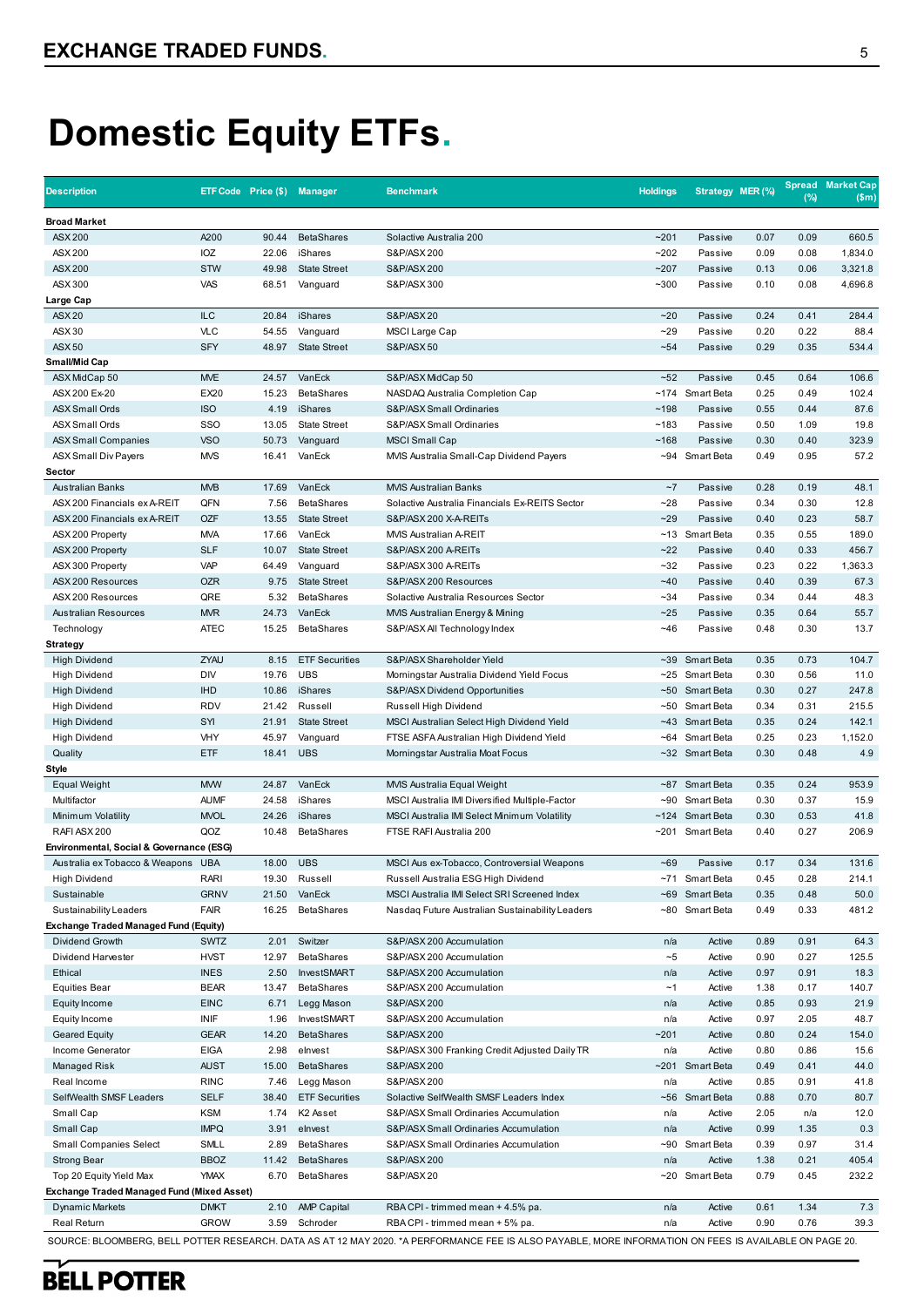# **Domestic Equity ETFs.**

|                                                                                                                          |                            |                             |                                | <b>Distribution</b> | <b>Distribution</b>           |                |                      |                      | Return (as at 30 April 2020) |                      |                    |                    | <b>Listed</b>    |
|--------------------------------------------------------------------------------------------------------------------------|----------------------------|-----------------------------|--------------------------------|---------------------|-------------------------------|----------------|----------------------|----------------------|------------------------------|----------------------|--------------------|--------------------|------------------|
| <b>Description</b>                                                                                                       |                            | ETF Code Price (\$) Manager |                                | Yield <sup>1</sup>  | <b>Frequency</b>              | 1 Month        | 3 Month              | 6 Month              | <b>YTD</b>                   | 1 Year               | 3 Year             | 5 Year             |                  |
| <b>Broad Market</b>                                                                                                      |                            |                             |                                |                     |                               |                |                      |                      |                              |                      |                    |                    |                  |
| <b>ASX 200</b>                                                                                                           | A200                       | 90.44                       | <b>BetaShares</b>              | 4.5%                | Quarterly                     | 8.7%           | $-20.5%$             | $-15.7%$             | $-16.5%$                     | $-9.2%$              | n/a                | n/a                | <b>May-18</b>    |
| ASX 200                                                                                                                  | IOZ                        | 22.06                       | iShares                        | 5.0%                | Quarterly                     | 8.8%           | $-20.3%$             | $-15.5%$             | $-16.3%$                     | $-9.1%$              | 1.8%               | 3.3%               | Dec-10           |
| <b>ASX 200</b>                                                                                                           | <b>STW</b>                 | 49.98                       | <b>State Street</b>            | 5.3%                | Quarterly                     | 8.8%           | $-20.3%$             | $-15.5%$             | $-16.3%$                     | $-9.2%$              | 1.7%               | 3.3%               | Aug-01           |
| ASX 300                                                                                                                  | VAS                        | 68.51                       | Vanguard                       | 4.8%                | Quarterly                     | 9.0%           | $-20.4%$             | $-15.6%$             | $-16.5%$                     | $-9.1%$              | 1.9%               | 3.4%               | May-09           |
| Large Cap                                                                                                                |                            |                             |                                |                     |                               |                |                      |                      |                              |                      |                    |                    |                  |
| <b>ASX20</b>                                                                                                             | <b>ILC</b>                 | 20.84                       | iShares                        | 5.6%                | Quarterly                     | 5.7%           | $-20.0%$             | $-14.9%$             | $-15.4%$                     | $-8.9%$              | 0.9%               | 1.5%               | Dec-10           |
| ASX 30                                                                                                                   | <b>VLC</b>                 | 54.55                       | Vanguard                       | 5.2%                | Quarterly                     | 6.3%           | $-20.4%$             | $-15.6%$             | $-16.1%$                     | $-8.9%$              | 1.0%               | 1.8%               | May-11           |
| <b>ASX50</b>                                                                                                             | <b>SFY</b>                 | 48.97                       | <b>State Street</b>            | 5.5%                | Quarterly                     | 7.3%           | $-20.8%$             | $-16.2%$             | $-16.8%$                     | $-8.8%$              | 1.4%               | 2.6%               | Aug-01           |
| <b>Small/Mid Cap</b><br>ASX MidCap 50                                                                                    |                            |                             |                                |                     | <b>Half Yearly</b>            |                |                      |                      |                              |                      |                    |                    |                  |
| ASX 200 Ex-20                                                                                                            | <b>MVE</b><br>EX20         | 24.57<br>15.23              | VanEck<br><b>BetaShares</b>    | 3.5%<br>6.1%        | <b>Half Yearly</b>            | 16.2%<br>12.5% | $-19.1%$<br>$-20.9%$ | $-13.2%$<br>$-16.5%$ | $-15.4%$<br>$-18.4%$         | $-9.2%$<br>$-10.5%$  | 2.4%<br>3.2%       | 4.7%<br>n/a        | Oct-13<br>Oct-16 |
| <b>ASX Small Ords</b>                                                                                                    | <b>ISO</b>                 | 4.19                        | iShares                        | 8.7%                | <b>Half Yearly</b>            | 14.1%          | $-19.3%$             | $-15.6%$             | $-16.6%$                     | $-14.0%$             | 2.5%               | 4.3%               | Dec-10           |
| <b>ASX Small Ords</b>                                                                                                    | SSO                        | 13.05                       | <b>State Street</b>            | 3.1%                | <b>Half Yearly</b>            | 13.9%          | $-18.7%$             | $-15.0%$             | $-15.8%$                     | $-13.3%$             | 2.8%               | 4.7%               | Apr-11           |
| <b>ASX Small Companies</b>                                                                                               | <b>VSO</b>                 | 50.73                       | Vanguard                       | 3.6%                | <b>Half Yearly</b>            | 16.5%          | $-18.5%$             | $-13.9%$             | $-15.0%$                     | $-11.1%$             | 3.2%               | 5.0%               | May-11           |
| <b>ASX Small Div Payers</b>                                                                                              | <b>MVS</b>                 | 16.41                       | VanEck                         | 5.2%                | <b>Half Yearly</b>            | 14.5%          | $-21.8%$             | $-20.2%$             | $-20.0%$                     | $-19.3%$             | $-0.5%$            | 2.3%               | May-15           |
| Sector                                                                                                                   |                            |                             |                                |                     |                               |                |                      |                      |                              |                      |                    |                    |                  |
| <b>Australian Banks</b>                                                                                                  | <b>MVB</b>                 | 17.69                       | VanEck                         | 7.4%                | Irregular                     | 3.2%           | $-31.9%$             | $-31.9%$             | $-28.5%$                     | $-27.2%$             | $-10.2%$           | $-3.9%$            | Oct-13           |
| ASX 200 Financials ex A-REIT                                                                                             | QFN                        | 7.56                        | <b>BetaShares</b>              | 7.6%                | <b>Half Yearly</b>            | 2.9%           | $-29.4%$             | $-28.9%$             | $-26.1%$                     | $-24.4%$             | $-9.9%$            | $-4.2%$            | Dec-10           |
| ASX 200 Financials ex A-REIT                                                                                             | <b>OZF</b>                 | 13.55                       | <b>State Street</b>            | 6.5%                | <b>Half Yearly</b>            | 2.8%           | $-29.2%$             | $-28.7%$             | $-25.9%$                     | $-24.2%$             | $-9.9%$            | -4.2%              | Apr-11           |
| ASX 200 Property                                                                                                         | <b>MVA</b>                 | 17.66                       | VanEck                         | 5.4%                | <b>Half Yearly</b>            | 13.1%          | $-31.1%$             | $-28.1%$             | $-26.2%$                     | $-20.4%$             | $-0.1%$            | 4.3%               | Oct-13           |
| ASX 200 Property                                                                                                         | <b>SLF</b>                 | 10.07                       | <b>State Street</b>            | 8.9%                | Quarterly                     | 13.7%          | $-29.6%$             | $-26.9%$             | $-25.2%$                     | $-20.3%$             | $-2.1%$            | 2.7%               | Feb-02           |
| ASX 300 Property                                                                                                         | <b>VAP</b>                 | 64.49                       | Vanguard                       | 7.1%                | Quarterly                     | 13.6%          | $-29.7%$             | $-26.9%$             | $-25.3%$                     | $-20.2%$             | $-1.5%$            | 3.2%               | Oct-10           |
| ASX 200 Resources                                                                                                        | <b>OZR</b>                 | 9.75                        | <b>State Street</b>            | 6.0%                | <b>Half Yearly</b>            | 16.1%          | $-16.8%$             | $-10.8%$             | $-16.2%$                     | $-9.0%$              | 10.4%              | 5.9%               | Apr-11           |
| ASX 200 Resources                                                                                                        | QRE                        | 5.32                        | <b>BetaShares</b>              | 6.0%                | <b>Half Yearly</b>            | 15.6%          | $-16.8%$             | $-10.8%$             | $-16.2%$                     | $-9.4%$              | 10.3%              | 5.9%               | Dec-10           |
| <b>Australian Resources</b>                                                                                              | <b>MVR</b>                 | 24.73                       | VanEck                         | 3.9%                | <b>Half Yearly</b>            | 18.6%          | $-15.9%$             | $-10.3%$             | $-14.8%$                     | $-4.4%$              | 11.3%              | 9.2%               | Oct-13           |
| Technology                                                                                                               | <b>ATEC</b>                | 15.25                       | <b>BetaShares</b>              | n/a                 | n/a                           | 22.0%          | n/a                  | n/a                  | n/a                          | n/a                  | n/a                | n/a                | Mar-20           |
| Strategy                                                                                                                 |                            |                             |                                |                     |                               |                |                      |                      |                              |                      |                    |                    |                  |
| <b>High Dividend</b>                                                                                                     | ZYAU                       | 8.15                        | <b>ETF Securities</b>          | 6.1%                | Quarterly                     | 9.9%           | $-25.4%$             | $-23.0%$             | $-23.4%$                     | $-20.1%$             | $-3.2%$            | n/a                | <b>Jun-15</b>    |
| <b>High Dividend</b>                                                                                                     | <b>DIV</b>                 | 19.76                       | <b>UBS</b>                     | 5.0%                | Quarterly                     | 7.9%           | $-16.8%$             | $-10.5%$             | $-12.3%$                     | $-1.2%$              | 3.5%               | 3.3%               | $Jan-14$         |
| <b>High Dividend</b>                                                                                                     | <b>IHD</b>                 | 10.86                       | iShares                        | 6.9%                | Quarterly                     | 8.6%           | $-21.3%$             | $-17.3%$             | $-19.5%$                     | $-14.0%$             | $-2.8%$            | $-1.5%$            | Dec-10           |
| <b>High Dividend</b><br><b>High Dividend</b>                                                                             | <b>RDV</b><br>SYI          | 21.42<br>21.91              | Russell<br><b>State Street</b> | 7.9%<br>8.4%        | Quarterly<br>Quarterly        | 8.5%<br>7.2%   | $-26.0%$<br>$-23.0%$ | $-24.3%$<br>$-21.2%$ | $-25.6%$<br>$-20.7%$         | $-19.0%$<br>$-16.0%$ | $-4.6%$<br>$-3.5%$ | $-1.1%$<br>$-0.5%$ | May-10<br>Sep-10 |
| <b>High Dividend</b>                                                                                                     | <b>VHY</b>                 | 45.97                       | Vanguard                       | 6.8%                | Quarterly                     | 7.2%           | $-22.2%$             | $-18.9%$             | $-19.1%$                     | $-14.4%$             | $-2.1%$            | $-0.3%$            | May-11           |
| Quality                                                                                                                  | <b>ETF</b>                 | 18.41                       | <b>UBS</b>                     | 4.6%                | <b>Half Yearly</b>            | 9.8%           | $-20.4%$             | $-17.3%$             | $-17.1%$                     | $-10.5%$             | $-0.1%$            | 0.9%               | Oct-12           |
| Style                                                                                                                    |                            |                             |                                |                     |                               |                |                      |                      |                              |                      |                    |                    |                  |
| <b>Equal Weight</b>                                                                                                      | <b>MVW</b>                 | 24.87                       | VanEck                         | 4.7%                | <b>Half Yearly</b>            | 13.0%          | $-20.9%$             | $-16.9%$             | $-17.9%$                     | $-10.7%$             | 2.4%               | 5.3%               | Mar-14           |
| Multifactor                                                                                                              | <b>AUMF</b>                | 24.58                       | iShares                        | 5.6%                | <b>Half Yearly</b>            | 10.4%          | $-19.8%$             | $-15.3%$             | $-16.6%$                     | $-10.8%$             | 2.2%               | n/a                | Oct-16           |
| Minimum Volatility                                                                                                       | <b>MVOL</b>                | 24.26                       | iShares                        | 5.3%                | <b>Half Yearly</b>            | 8.8%           | $-19.2%$             | $-15.8%$             | $-15.3%$                     | $-8.2%$              | 2.1%               | n/a                | Oct-16           |
| RAFI ASX 200                                                                                                             | QOZ                        | 10.48                       | <b>BetaShares</b>              | 7.9%                | <b>Half Yearly</b>            | 7.5%           | $-23.1%$             | $-20.0%$             | $-19.7%$                     | $-14.7%$             | $-1.2%$            | 2.0%               | $Jul-13$         |
| Environmental, Social & Governance (ESG)                                                                                 |                            |                             |                                |                     |                               |                |                      |                      |                              |                      |                    |                    |                  |
| Australia ex Tobacco & Weapons UBA                                                                                       |                            | 18.00                       | <b>UBS</b>                     | 6.6%                | <b>Half Yearly</b>            | 5.5%           | $-21.3%$             | $-16.9%$             | $-17.3%$                     | $-9.7%$              | 1.2%               | 3.0%               | Feb-15           |
| <b>High Dividend</b>                                                                                                     | RARI                       | 19.30                       | Russell                        | 11.3%               | <b>Half Yearly</b>            | 8.8%           | $-24.2%$             | $-21.4%$             | $-21.2%$                     | $-15.2%$             | $-2.0%$            | 1.4%               | Apr-15           |
| Sustainable                                                                                                              | <b>GRNV</b>                | 21.50                       | VanEck                         | 6.5%                | Quarterly                     | 9.8%           | $-19.4%$             | $-14.1%$             | $-14.8%$                     | $-6.7%$              | 2.3%               | n/a                | May-16           |
| Sustainability Leaders                                                                                                   | <b>FAIR</b>                | 16.25                       | <b>BetaShares</b>              | 3.8%                | <b>Half Yearly</b>            | 6.1%           | $-15.9%$             | $-9.4%$              | $-10.7%$                     | -2.4%                | n/a                | n/a                | <b>Nov-17</b>    |
| <b>Exchange Traded Managed Fund (Equity)</b>                                                                             |                            |                             |                                |                     |                               |                |                      |                      |                              |                      |                    |                    |                  |
| Dividend Growth                                                                                                          | <b>SWTZ</b>                | 2.01                        | Switzer                        | 7.5%                | Quarterly                     | n/a            | n/a                  | n/a                  | n/a                          | n/a                  | n/a                | n/a                | Feb-17           |
| Dividend Harvester                                                                                                       | <b>HVST</b>                | 12.97                       | <b>BetaShares</b>              | 12.1%               | Monthly                       | 2.0%           | $-11.7%$             | $-9.3%$              | $-8.5%$                      | $-6.6%$              | $-4.7%$            | $-1.7%$            | <b>Nov-14</b>    |
| Ethical                                                                                                                  | <b>INES</b>                | 2.50                        | InvestSMART                    | n/a                 | n/a                           | 16.4%          | $-8.3%$              | $-3.0%$              | $-4.2%$                      | n/a                  | n/a                | n/a                | <b>Jun-19</b>    |
| <b>Equities Bear</b>                                                                                                     | <b>BEAR</b>                | 13.47                       | <b>BetaShares</b>              | n/a                 | Irregular                     | $-8.9%$        | 15.7%                | 8.9%                 | 9.4%                         | 1.7%                 | $-3.4%$            | $-4.5%$            | <b>Jul-12</b>    |
| Equity Income                                                                                                            | <b>EINC</b>                | 6.71                        | Legg Mason                     | 5.7%                | Quarterly                     | 7.7%           | $-22.4%$             | $-20.6%$             | $-19.8%$                     | $-13.7%$             | n/a                | n/a                | Feb-18           |
| Equity Income                                                                                                            | INIF                       | 1.96                        | InvestSMART                    | 4.5%                | <b>Half Yearly</b>            | 13.2%          | $-19.3%$             | $-18.0%$             | $-17.6%$                     | $-15.3%$             | n/a                | n/a                | <b>Jun-18</b>    |
| <b>Geared Equity</b>                                                                                                     | <b>GEAR</b><br><b>EIGA</b> | 14.20<br>2.98               | <b>BetaShares</b><br>elnvest   | 15.0%<br>16.2%      | <b>Half Yearly</b><br>Monthly | 18.6%<br>8.0%  | $-47.3%$<br>$-22.3%$ | $-40.6%$<br>$-20.0%$ | $-41.6%$<br>$-20.1%$         | $-31.3%$<br>$-16.5%$ | $-6.6%$            | $-2.1%$            | Apr-14           |
| Income Generator<br>Managed Risk                                                                                         | <b>AUST</b>                | 15.00                       | <b>BetaShares</b>              | 4.1%                | <b>Half Yearly</b>            | 3.0%           | $-13.6%$             | $-9.6%$              | $-10.2%$                     | $-5.4%$              | n/a<br>1.5%        | n/a<br>n/a         | May-18<br>Oct-15 |
| Real Income                                                                                                              | <b>RINC</b>                | 7.46                        | Legg Mason                     | 6.1%                | Quarterly                     | 9.2%           | $-25.6%$             | $-23.9%$             | $-22.9%$                     | $-15.1%$             | n/a                | n/a                | Feb-18           |
| SelfWealth SMSF Leaders                                                                                                  | <b>SELF</b>                | 38.40                       | <b>ETF Securities</b>          | 1.0%                | Irregular                     | 10.3%          | $-23.2%$             | $-20.4%$             | $-20.7%$                     | n/a                  | n/a                | n/a                | <b>Nov-19</b>    |
| Small Cap                                                                                                                | <b>KSM</b>                 | 1.74                        | K <sub>2</sub> Asset           | 5.7%                | Annually                      | 11.6%          | $-26.1%$             | $-21.4%$             | $-24.1%$                     | $-17.2%$             | $-5.7%$            | n/a                | Dec-15           |
| Small Cap                                                                                                                | <b>IMPQ</b>                | 3.91                        | elnvest                        | n/a                 | n/a                           | 16.7%          | $-17.2%$             | $-11.5%$             | $-13.1%$                     | $-4.5%$              | n/a                | n/a                | May-19           |
| <b>Small Companies Select</b>                                                                                            | <b>SMLL</b>                | 2.89                        | <b>BetaShares</b>              | 3.0%                | <b>Half Yearly</b>            | 14.3%          | $-18.9%$             | $-16.7%$             | $-16.6%$                     | $-14.2%$             | 1.1%               | n/a                | Apr-17           |
| <b>Strong Bear</b>                                                                                                       | <b>BBOZ</b>                | 11.42                       | <b>BetaShares</b>              | n/a                 | Irregular                     | $-20.6%$       | 27.1%                | 10.2%                | 11.6%                        | $-9.0%$              | $-12.8%$           | $-14.5%$           | Apr-15           |
| Top 20 Equity Yield Max                                                                                                  | <b>YMAX</b>                | 6.70                        | <b>BetaShares</b>              | 10.5%               | Quarterly                     | 6.7%           | $-18.5%$             | $-15.1%$             | $-15.0%$                     | $-11.2%$             | $-1.8%$            | $-0.2\%$           | Nov-12           |
| <b>Exchange Traded Managed Fund (Mixed Asset)</b>                                                                        |                            |                             |                                |                     |                               |                |                      |                      |                              |                      |                    |                    |                  |
| Dynamic Markets                                                                                                          | <b>DMKT</b>                | 2.10                        | <b>AMP Capital</b>             | 3.5%                | Irregular                     | 3.9%           | $-13.7%$             | $-13.0%$             | $-16.3%$                     | $-11.9%$             | $-4.7%$            | n/a                | Aug-16           |
| Real Return                                                                                                              | <b>GROW</b>                | 3.59                        | Schroder                       | n/a                 | <b>Half Yearly</b>            | 2.5%           | $-3.5%$              | $-1.7%$              | $-2.2%$                      | 0.4%                 | 2.6%               | n/a                | Aug-16           |
| SOURCE: BLOOMBERG, BELL POTTER RESEARCH. DATA AS AT 12 MAY 2020. 'DISTRIBUTION YIELD IS THE TRAILING 12 MONTH NET YIELD. |                            |                             |                                |                     |                               |                |                      |                      |                              |                      |                    |                    |                  |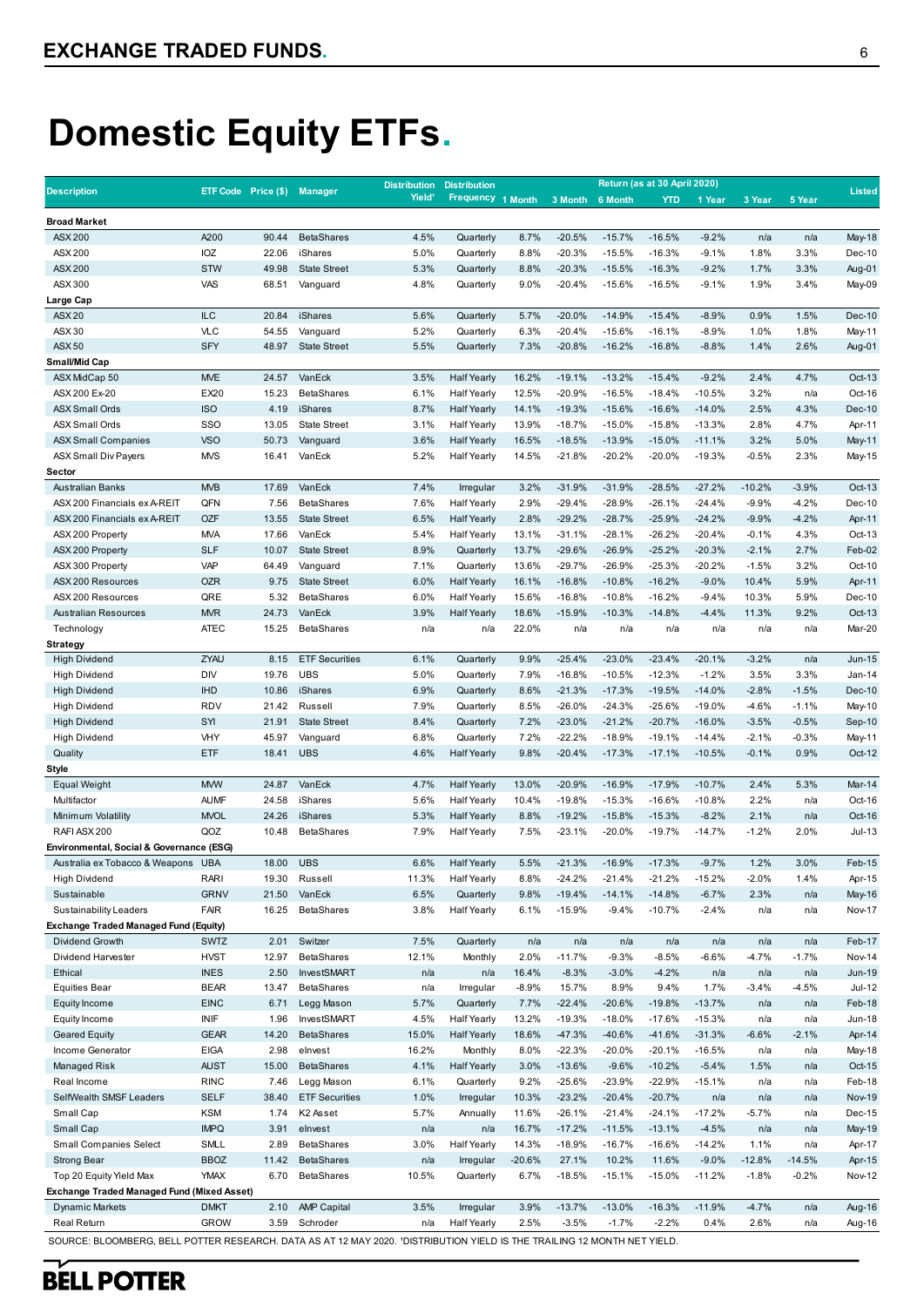Net flows were back in the positive for global focused ETFs, recording net inflows of \$257m in April. **iShares S&P 500 (AUD Hedged) ETF (IHVV)** recorded net inflows of \$119m which continued the trend of investors seeking protection from the fluctuations in currency movements. The inflow into IHVV corresponded with net outflows in iShares **S&P 500 ETF (IVV)** of \$73m. Currency hedged ETFs help mitigate from the extreme volatility in currency movements, and helps investors gain exposure to a return that is more representative of the underlying securities. Despite the strong monthly performance, **BetaShares U.S. Equities Strong Bear Hedge Fund - Currency Hedged (BBUS)** recorded net inflows of \$105m as investors continue to be weary of the outlook of the market and seek to obtain downside protection. BBUS retuned -27.0% in April.

**VanEck Vectors CSI 300 ETF (CETF)** changed from tracking the CSI 300 Index to the FTSE China A50 Index, with a corresponding name change to **VanEck Vectors FTSE China A50 ETF (CETF)**. The ETF had previously gained exposure as a feeder fund via a USlisted fund with the same mandate. The FTSE A50 Index is designed to represent the performance of the 50 largest companies by full market capitalisation in the mainland Chinese market. There is no change to the ongoing management costs.

The top two performing global focused ETFs were **BetaShares Global Gold Miners ETF - Currency Hedged (MNRS)** and **VanEck Vectors Gold Miners ETF (GDX)** which returned 36.8% and 29.5% respectively. Each provide an exposure to global gold mining companies. MNRS aims to track the performance of the Nasdaq Global ex-Australia Gold Miners Hedged AUD Index (before fees and expenses) that comprises the largest global gold mining companies (ex-Australia), hedged into Australian dollars. GDX seeks to provide investors with the investment returns before fees and other costs of the NYSE Arca Gold Miners Index (AUD). GDX is underweight South African securities compares to MNRS, 7.1% compared to 15.3%, and includes a weighting of approximately 13% towards Australian securities.



SOURCE: ASX, BELL POTTER RESEARCH

**Figure 24 - Global equity April net fund inflows**

| Code        | <b>ETF Description</b>                                    | <b>Flows</b> |
|-------------|-----------------------------------------------------------|--------------|
| <b>IHVV</b> | iShares S&P 500 AUD Hedged ETF                            | \$118.6m     |
| <b>BBUS</b> | BetaShares US Eq Strong Bear Hedged Fund                  | \$104.7m     |
| QHAL        | Van Eck Vectors MSCI World Ex-Aus Quality Hedged \$59.4m  |              |
| QUAL        | Van Eck Vectors MSCI World Ex-Aus Quality ETF             | \$52.2m      |
| VGAD        | Vanguard MSCI Index International Shares (Hedged) \$40.6m |              |
|             |                                                           |              |
|             | SOURCE: ASX, BELL POTTER RESEARCH                         |              |
|             | Figure 26 - Global equity 1 year net fund inflows         |              |
| Code        | <b>ETF Description</b>                                    | <b>Flows</b> |
| VGS.        | Vanguard MSCI Index International Shares ETF              | \$443.7m     |
| QUAL        | VanEck Vectors MSCI World Ex-Aus Quality ETF              | \$342.1m     |

IHVV iShares S&P 500 AUD Hedged ETF \$339.0m MICH Magellan Infrastructure Fund \$321.6m

**Figure 23 - Global equity FUM**  $$20hr$ \$21bn \$22bn \$23hr \$24bn \$25bn  $$26b$ \$27bn \$28hr  $$29<sub>b</sub>$ \$30br May 19 Jun 19 Jul 19 Aug 19 Sep 19 Oct 19 Nov 19 Dec 19 Jan 20 Feb 20 Mar 20 Apr 20

|             | SOURCE: ASX, BELL POTTER RESEARCH                  |              |
|-------------|----------------------------------------------------|--------------|
|             | Figure 25 - Global equity April net fund outflows  |              |
| Code        | <b>ETF Description</b>                             | <b>Flows</b> |
| <b>IHWL</b> | iShares Core MSCI World All Cap (AUD Hedged)       | $-$ \$85.9m  |
| <b>IVV</b>  | iShares S&P 500 ETF                                | -\$73.2m     |
| <b>VEQ</b>  | Vanguard FTSE Europe Shares ETF                    | $-$60.5m$    |
| VGS         | Vanguard MSCI Index International Shares ETF       | -\$59.4m     |
| <b>IEM</b>  | iShares MSCI Emerging Markets ETF                  | $-$ \$31.5m  |
|             |                                                    |              |
|             | SOURCE: ASX, BELL POTTER RESEARCH                  |              |
|             | Figure 27 - Global equity 1 year net fund outflows |              |
| Code        | <b>ETF Description</b>                             | <b>Flows</b> |
| <b>IVV</b>  | iShares S&P 500 ETF                                | $-$153.6m$   |
| IEU         | iShares Europe ETF                                 | -\$133.6m    |
| <b>VEQ</b>  | Vanguard FTSE Europe Shares ETF                    | $-$ \$41.4m  |
| <b>BNKS</b> | BetaShares Global Banks ETF                        | $-$ \$32.3m  |
| IJH.        | iShares S&P Mid-Cap ETF                            | $-$ \$32.0m  |

## **BELL POTTER**

SOURCE: ASX, BELL POTTER RESEARCH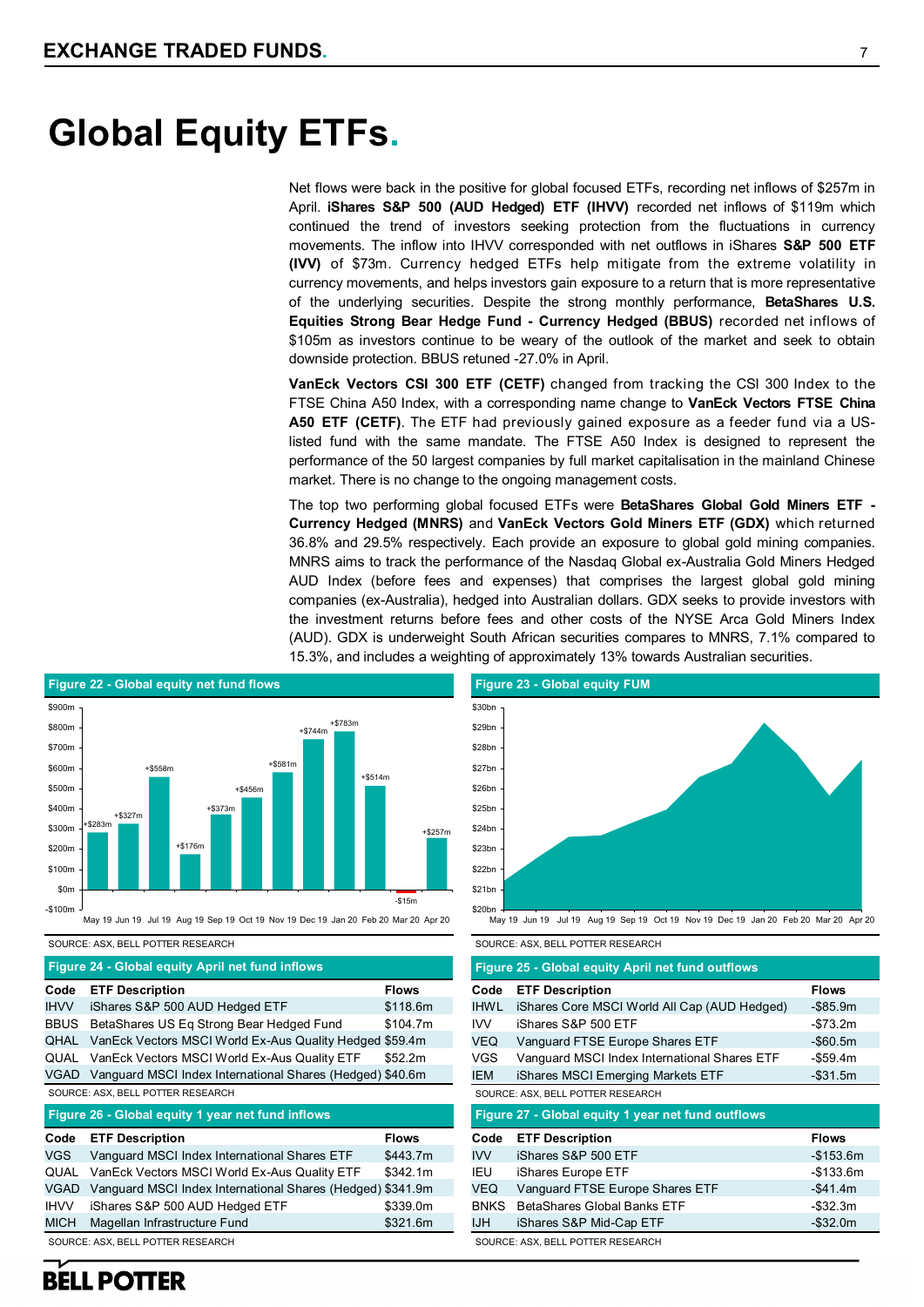**BELL POTTER** 

# **Global Equity ETFs.**

| Global<br>World Ex-Australia<br><b>WXOZ</b><br><b>State Street</b><br>~1,581<br>0.30<br>0.27<br>190.7<br>32.88<br>S&P Developed ex Australia LargeMidCap A\$<br>Passive<br><b>VGS</b><br>~1,584<br>0.13<br>2,061.5<br>World Ex-Australia<br>76.95<br>Vanguard<br><b>MSCI World ex-Australia</b><br>Passive<br>0.18<br>All World Ex-US<br>VEU<br>67.85<br>~2,403<br>0.08<br>0.24<br>1,241.7<br>Vanguard<br>FTSE AII World Ex-US<br>Passive<br><b>IOO</b><br>Global 100<br>77.02<br>iShares<br>S&P Global 100<br>~100<br>Passive<br>0.40<br>0.14<br>1,766.0<br><b>VISM</b><br>0.75<br>32.8<br><b>Small Companies</b><br>47.36<br>Vanguard<br>MSCI World ex-Australia Small Cap<br>$-4,132$<br>Passive<br>0.32<br><b>IWLD</b><br>35.63<br>0.09<br>0.84<br>115.8<br>World All Cap<br>iShares<br>MSCI World Investable Market (Net TR)<br>$-6$<br>Passive<br>Global (Currency Hedged)<br><b>WXHG</b><br>21.31<br>~1<br>0.35<br>91.5<br>World Ex-Australia (A\$)<br><b>State Street</b><br>S&P Developed ex Aus LargeMidCap (A\$ Hedged)<br>Passive<br>0.45<br><b>VGAD</b><br>0.21<br>0.29<br>893.5<br>World Ex-Australia (A\$)<br>65.72<br>MSCI World ex-Australia (A\$ Hedged)<br>~1,587<br>Passive<br>Vanguard<br>78.9<br><b>IHOO</b><br>~103<br>Global 100 (A\$)<br>113.50<br>iShares<br>S&P Global 100 (A\$ Hedged)<br>Passive<br>0.43<br>0.81<br><b>IHW</b><br>$-2$<br>510.5<br>S&P 500 (A\$)<br>354.89<br>iShares<br>S&P 500 (A\$ Hedged)<br>Passive<br>0.10<br>0.25<br><b>IHWL</b><br>$-4$<br>80.3<br>31.34<br>iShares<br>MSCI World IMI (Net TR) 100% (A\$ Hedged)<br>Passive<br>0.12<br>0.40<br>World All Cap (A\$)<br><b>HEUR</b><br>10.87<br><b>BetaShares</b><br>~150 Smart Beta<br>0.56<br>0.55<br>22.9<br>Europe (A\$)<br>Wisdom Tree Europe Equity (A\$ Hedged)<br><b>HJPN</b><br>11.29<br><b>BetaShares</b><br>~130 Smart Beta<br>0.56<br>0.65<br>29.4<br>Japan (A\$)<br>Wisdom Tree Japan Equity (A\$ Hedged)<br><b>United States</b><br><b>VTS</b><br>227.23<br><b>CRSP US Broad Market</b><br>$-3,518$<br>0.03<br>0.11<br>1,629.4<br>US Broad Market Index<br>Vanguard<br>Passive<br>S&P 500<br>IW<br>452.75<br>iShares<br>S&P 500<br>$-2$<br>0.04<br>0.18<br>3,155.2<br>Passive<br>S&P 500<br>SPY<br>451.37<br>S&P 500<br>$-505$<br>0.23<br>423,828.3<br><b>State Street</b><br>Passive<br>0.09<br><b>NDQ</b><br><b>BetaShares</b><br>0.08<br>833.9<br>Nasdag 100<br>24.39<br>NASDAQ 100<br>~103<br>Passive<br>0.48<br><b>IJH</b><br>256.46<br>iShares<br>0.07<br>0.43<br>128.4<br>MidCap 400<br>S&P Midcap 400<br>n/a<br>Passive<br>SmallCap 600<br><b>IJR</b><br>95.81<br>0.07<br>0.62<br>157.7<br>iShares<br>S&P SmallCap 600<br>n/a<br>Passive<br>Country<br><b>IZZ</b><br>iShares<br>0.74<br>100.7<br>59.98<br>FTSE China 50<br>0.97<br>China Large Cap<br>n/a<br>Passive<br><b>CETF</b><br>58.21<br>VanEck<br>$-50$<br>0.60<br>0.95<br>20.1<br>China A-Shares 50<br>FTSE China A50 Index<br>Passive<br><b>CNEW</b><br>VanEck<br>~120 Smart Beta<br>72.9<br>China New Economy<br>8.10<br>CSI MarketGrader China New Economy (\$A)<br>0.95<br>1.15<br><b>NDIA</b><br>38.50<br><b>ETF Securities</b><br>$-51$<br>10.4<br>India<br>NSE Nifty 50 Index<br>Passive<br>0.85<br>0.63<br><b>IIND</b><br>7.25<br><b>BetaShares</b><br>~30 Smart Beta<br>0.80<br>0.81<br>20.0<br><b>India Quality</b><br>Solactive India Quality Select Index Net Total Return<br><b>IJP</b><br>81.82<br>288.2<br>Japan<br>iShares<br><b>MSCI Japan</b><br>n/a<br>Passive<br>0.47<br>1.64<br>75.2<br><b>IKO</b><br>South Korea<br>79.90<br>iShares<br><b>MSCI South Korea Capped Fund</b><br>n/a<br>Passive<br>0.59<br>1.28<br>130.9<br>F100<br>~101<br>United Kingdom<br><b>BetaShares</b><br>FTSE 100 Index<br>Passive<br>0.45<br>1.16<br>8.67<br>Region<br>IAA<br>~2<br>Asia 50<br>91.24<br>iShares<br>S&P Asia 50<br>Passive<br>0.50<br>0.87<br>510.5<br><b>VAE</b><br>65.66<br>~1,245<br>176.4<br>Asia Ex-Japan<br>FTSE Asia Ex-Jpn, Aus & NZ (Net Div Reinvested)<br>Passive<br>0.40<br>1.06<br>Vanguard<br><b>ASIA</b><br>~50 Smart Beta<br>0.67<br>1.03<br>119.8<br>7.68<br><b>BetaShares</b><br>Solactive Asia Ex-Jpn Tech & Internet Tigers<br>Asia Tech (Ex-Japan)<br>IVE<br>87.61<br>iShares<br><b>MSCI EAFE</b><br>$-2$<br>0.31<br>0.74<br>345.5<br>Europe, Australasia & Far East<br>Passive<br>$~10-50$<br>44.2<br>Euro Stoxx 50<br><b>ESTX</b><br>56.96<br><b>ETF Securities</b><br>Euro Stoxx 50<br>Passive<br>0.35<br>0.26<br>IEU<br>57.14<br>508.7<br>Europe 350<br>iShares<br>S&P Europe 350<br>Passive<br>0.60<br>0.53<br>n/a<br><b>VEQ</b><br>50.66<br>~1,327<br>0.72<br>166.7<br><b>Europe Developed</b><br>Vanguard<br><b>FTSE Developed Europe</b><br>Passive<br>0.35<br><b>IEM</b><br>56.61<br>iShares<br>0.67<br>0.36<br>646.7<br><b>Emerging Markets</b><br><b>MSCI Emerging Markets</b><br>n/a<br>Passive<br>20.0<br><b>WEMG</b><br><b>Emerging Markets</b><br>20.71<br><b>State Street</b><br>SPDR S&P EM Large Mid Cap<br>~1583<br>Passive<br>0.65<br>0.43<br><b>VGE</b><br>62.61<br>Vanguard<br>$-4,215$<br>Passive<br>0.48<br>0.84<br>331.5<br><b>Emerging Markets</b><br>FTSE Emerging (\$A)<br>Sector<br><b>ACDC</b><br>17.7<br>Battery Tech & Lithium<br>49.00<br><b>ETF Securities</b><br>Solactive Battery Value-Chain<br>~29 Smart Beta<br>0.82<br>0.68<br><b>CURE</b><br>67.60<br><b>ETF Securities</b><br>S&P Biotechnology Select Industry<br>~122 Smart Beta<br>0.45<br>0.86<br>9.5<br>Biotech<br>$\sf IXI$<br><b>Consumer Staples</b><br>78.47<br>iShares<br>Passive<br>0.47<br>0.66<br>138.1<br>S&P Global Consumer Staples<br>n/a<br>Cybersecurity<br><b>HACK</b><br><b>BetaShares</b><br>NASDAQ CTA Cybersecurity<br>$-43$<br>Passive<br>0.67<br>0.77<br>201.6<br>8.12<br>FANG+<br><b>FANG</b><br><b>ETF Securities</b><br>NYSE FANG+ Index<br>~10<br>Passive<br>22.8<br>11.41<br>0.35<br>0.28<br>Healthcare<br>IXJ<br>106.02<br>iShares<br>S&P Global Healthcare<br>Passive<br>0.47<br>0.39<br>725.5<br>n/a<br>Infrastructure<br>CORE<br>53.04<br><b>ETF Securities</b><br>Solactive Global Core Infrastructure Low Volatility<br>~75 Smart Beta<br>0.55<br>0.85<br>21.2<br>VBLD<br>56.59<br>~143<br>Passive<br>89.5<br>Infrastructure<br>Vanguard<br>FTSE Developed Core Infrastructure<br>0.47<br>0.65<br><b>ROBO</b><br>63.71<br><b>ETF Securities</b><br>~87 Smart Beta<br>0.82<br>1.04<br>119.6<br>Robotics and Automation<br>ROBO Global Robotics and Automation<br>Robotics and Al<br>RBTZ<br><b>BetaShares</b><br>Indxx Global Robotics & Al Thematic<br>~37 Smart Beta<br>0.57<br>1.25<br>33.2<br>10.72<br>Select Real Estate<br><b>DJRE</b><br>18.97<br><b>State Street</b><br>SPDR Dow Jones Global Select Real Estate<br>~237<br>Passive<br>0.38<br>280.7<br>0.50<br>REIT<br>VanEck<br>~307 Smart Beta<br>0.43<br>0.73<br>32.9<br>Property<br>15.02<br>FTSE EPRA Nareit Developed ex-AU Rental Index (A\$)<br><b>TECH</b><br>86.00<br><b>ETF Securities</b><br>~36 Smart Beta<br>0.45<br>0.90<br>137.4<br>Technology<br>Morningstar Dev. Markets Tech Moat Focus<br><b>Gold Miners</b><br>GDX<br>VanEck<br>~1<br>267.1<br>52.54<br>NYSE Arca Gold Miners<br>Passive<br>0.53<br>0.74<br>Sector (Currency Hedged)<br><b>FOOD</b><br><b>BetaShares</b><br>4.62<br>NASDAQ Global ex-AU Agriculture (A\$ Hedged)<br>$-58$<br>Passive<br>0.57<br>1.08<br>15.8<br>Agriculture Ex-Aus (A\$)<br>Banks Ex-Aus (A\$)<br><b>BNKS</b><br><b>BetaShares</b><br>NASDAQ Global ex-AU Banks (A\$ Hedged)<br>$-59$<br>Passive<br>0.94<br>19.2<br>4.35<br>0.57<br>Energy Ex-Aus (A\$)<br><b>FUEL</b><br>3.60<br><b>BetaShares</b><br>NASDAQ Global ex-AU Energy (A\$ Hedged)<br>Passive<br>0.57<br>1.48<br>146.9<br>$-46$<br>Gold Miners Ex-Aus (A\$)<br><b>MNRS</b><br><b>BetaShares</b><br>NASDAQ Global ex-AU Gold Miners (A\$ Hedged)<br>$-48$<br>Passive<br>20.6<br>6.45<br>0.57<br>1.81<br><b>DRUG</b><br>Healthcare Ex-Aus (A\$)<br>6.59<br><b>BetaShares</b><br>NASDAQ Global ex-AU Healthcare (A\$ Hedged)<br>$-60$<br>Passive<br>0.57<br>0.92<br>43.6<br>Infrastructure (50% A\$)<br><b>IFRA</b><br>18.27<br>VanEck<br>FTSE Developed Core Infrastructure (50/50 A\$ Hedged)<br>~142 Smart Beta<br>0.52<br>0.69<br>204.4 | <b>Description</b> | ETF Code Price (\$) Manager | <b>Benchmark</b> | <b>Holdings</b> | Strategy MER (%) | (%) | <b>Spread Market Cap</b><br>\$m\$ |
|-----------------------------------------------------------------------------------------------------------------------------------------------------------------------------------------------------------------------------------------------------------------------------------------------------------------------------------------------------------------------------------------------------------------------------------------------------------------------------------------------------------------------------------------------------------------------------------------------------------------------------------------------------------------------------------------------------------------------------------------------------------------------------------------------------------------------------------------------------------------------------------------------------------------------------------------------------------------------------------------------------------------------------------------------------------------------------------------------------------------------------------------------------------------------------------------------------------------------------------------------------------------------------------------------------------------------------------------------------------------------------------------------------------------------------------------------------------------------------------------------------------------------------------------------------------------------------------------------------------------------------------------------------------------------------------------------------------------------------------------------------------------------------------------------------------------------------------------------------------------------------------------------------------------------------------------------------------------------------------------------------------------------------------------------------------------------------------------------------------------------------------------------------------------------------------------------------------------------------------------------------------------------------------------------------------------------------------------------------------------------------------------------------------------------------------------------------------------------------------------------------------------------------------------------------------------------------------------------------------------------------------------------------------------------------------------------------------------------------------------------------------------------------------------------------------------------------------------------------------------------------------------------------------------------------------------------------------------------------------------------------------------------------------------------------------------------------------------------------------------------------------------------------------------------------------------------------------------------------------------------------------------------------------------------------------------------------------------------------------------------------------------------------------------------------------------------------------------------------------------------------------------------------------------------------------------------------------------------------------------------------------------------------------------------------------------------------------------------------------------------------------------------------------------------------------------------------------------------------------------------------------------------------------------------------------------------------------------------------------------------------------------------------------------------------------------------------------------------------------------------------------------------------------------------------------------------------------------------------------------------------------------------------------------------------------------------------------------------------------------------------------------------------------------------------------------------------------------------------------------------------------------------------------------------------------------------------------------------------------------------------------------------------------------------------------------------------------------------------------------------------------------------------------------------------------------------------------------------------------------------------------------------------------------------------------------------------------------------------------------------------------------------------------------------------------------------------------------------------------------------------------------------------------------------------------------------------------------------------------------------------------------------------------------------------------------------------------------------------------------------------------------------------------------------------------------------------------------------------------------------------------------------------------------------------------------------------------------------------------------------------------------------------------------------------------------------------------------------------------------------------------------------------------------------------------------------------------------------------------------------------------------------------------------------------------------------------------------------------------------------------------------------------------------------------------------------------------------------------------------------------------------------------------------------------------------------------------------------------------------------------------------------------------------------------------------------------------------------------------------------------------------------------------------------------------------------------------------------------------------------------------------------------------------------------------------------------------------------------------------------------------------------------------------------------------------------------------------------------------------------------------------------------------------------------------------------------------------------------------------------------------------------------------------------------------------------------------------------------------------------------------------------------------------------------------------------------------------------------------------------------------------------------------------------------------------------------------------------------------------------------------------------------------------------------------------------------------------------------------------------------------------------------------------------------------------------------------------------------------------------------------------------------------------------------------------------------------------------------------------------------------------------------------------------------------------------------------------------------------------------------------------------------------------------------------------------------------------------------------------------------------------------------------------------------------------------------------------------------------------------------------------------------------------------------------------------------------------------------------------------------------------------------------------------|--------------------|-----------------------------|------------------|-----------------|------------------|-----|-----------------------------------|
|                                                                                                                                                                                                                                                                                                                                                                                                                                                                                                                                                                                                                                                                                                                                                                                                                                                                                                                                                                                                                                                                                                                                                                                                                                                                                                                                                                                                                                                                                                                                                                                                                                                                                                                                                                                                                                                                                                                                                                                                                                                                                                                                                                                                                                                                                                                                                                                                                                                                                                                                                                                                                                                                                                                                                                                                                                                                                                                                                                                                                                                                                                                                                                                                                                                                                                                                                                                                                                                                                                                                                                                                                                                                                                                                                                                                                                                                                                                                                                                                                                                                                                                                                                                                                                                                                                                                                                                                                                                                                                                                                                                                                                                                                                                                                                                                                                                                                                                                                                                                                                                                                                                                                                                                                                                                                                                                                                                                                                                                                                                                                                                                                                                                                                                                                                                                                                                                                                                                                                                                                                                                                                                                                                                                                                                                                                                                                                                                                                                                                                                                                                                                                                                                                                                                                                                                                                                                                                                                                                                                                                                                                                                                                                                                                                                                                                                                                                                                                                                                                                                                                                                                                                                                                                                                                                                                                                                                                                                                                                                                                                                                                                                                                                       |                    |                             |                  |                 |                  |     |                                   |
|                                                                                                                                                                                                                                                                                                                                                                                                                                                                                                                                                                                                                                                                                                                                                                                                                                                                                                                                                                                                                                                                                                                                                                                                                                                                                                                                                                                                                                                                                                                                                                                                                                                                                                                                                                                                                                                                                                                                                                                                                                                                                                                                                                                                                                                                                                                                                                                                                                                                                                                                                                                                                                                                                                                                                                                                                                                                                                                                                                                                                                                                                                                                                                                                                                                                                                                                                                                                                                                                                                                                                                                                                                                                                                                                                                                                                                                                                                                                                                                                                                                                                                                                                                                                                                                                                                                                                                                                                                                                                                                                                                                                                                                                                                                                                                                                                                                                                                                                                                                                                                                                                                                                                                                                                                                                                                                                                                                                                                                                                                                                                                                                                                                                                                                                                                                                                                                                                                                                                                                                                                                                                                                                                                                                                                                                                                                                                                                                                                                                                                                                                                                                                                                                                                                                                                                                                                                                                                                                                                                                                                                                                                                                                                                                                                                                                                                                                                                                                                                                                                                                                                                                                                                                                                                                                                                                                                                                                                                                                                                                                                                                                                                                                                       |                    |                             |                  |                 |                  |     |                                   |
|                                                                                                                                                                                                                                                                                                                                                                                                                                                                                                                                                                                                                                                                                                                                                                                                                                                                                                                                                                                                                                                                                                                                                                                                                                                                                                                                                                                                                                                                                                                                                                                                                                                                                                                                                                                                                                                                                                                                                                                                                                                                                                                                                                                                                                                                                                                                                                                                                                                                                                                                                                                                                                                                                                                                                                                                                                                                                                                                                                                                                                                                                                                                                                                                                                                                                                                                                                                                                                                                                                                                                                                                                                                                                                                                                                                                                                                                                                                                                                                                                                                                                                                                                                                                                                                                                                                                                                                                                                                                                                                                                                                                                                                                                                                                                                                                                                                                                                                                                                                                                                                                                                                                                                                                                                                                                                                                                                                                                                                                                                                                                                                                                                                                                                                                                                                                                                                                                                                                                                                                                                                                                                                                                                                                                                                                                                                                                                                                                                                                                                                                                                                                                                                                                                                                                                                                                                                                                                                                                                                                                                                                                                                                                                                                                                                                                                                                                                                                                                                                                                                                                                                                                                                                                                                                                                                                                                                                                                                                                                                                                                                                                                                                                                       |                    |                             |                  |                 |                  |     |                                   |
|                                                                                                                                                                                                                                                                                                                                                                                                                                                                                                                                                                                                                                                                                                                                                                                                                                                                                                                                                                                                                                                                                                                                                                                                                                                                                                                                                                                                                                                                                                                                                                                                                                                                                                                                                                                                                                                                                                                                                                                                                                                                                                                                                                                                                                                                                                                                                                                                                                                                                                                                                                                                                                                                                                                                                                                                                                                                                                                                                                                                                                                                                                                                                                                                                                                                                                                                                                                                                                                                                                                                                                                                                                                                                                                                                                                                                                                                                                                                                                                                                                                                                                                                                                                                                                                                                                                                                                                                                                                                                                                                                                                                                                                                                                                                                                                                                                                                                                                                                                                                                                                                                                                                                                                                                                                                                                                                                                                                                                                                                                                                                                                                                                                                                                                                                                                                                                                                                                                                                                                                                                                                                                                                                                                                                                                                                                                                                                                                                                                                                                                                                                                                                                                                                                                                                                                                                                                                                                                                                                                                                                                                                                                                                                                                                                                                                                                                                                                                                                                                                                                                                                                                                                                                                                                                                                                                                                                                                                                                                                                                                                                                                                                                                                       |                    |                             |                  |                 |                  |     |                                   |
|                                                                                                                                                                                                                                                                                                                                                                                                                                                                                                                                                                                                                                                                                                                                                                                                                                                                                                                                                                                                                                                                                                                                                                                                                                                                                                                                                                                                                                                                                                                                                                                                                                                                                                                                                                                                                                                                                                                                                                                                                                                                                                                                                                                                                                                                                                                                                                                                                                                                                                                                                                                                                                                                                                                                                                                                                                                                                                                                                                                                                                                                                                                                                                                                                                                                                                                                                                                                                                                                                                                                                                                                                                                                                                                                                                                                                                                                                                                                                                                                                                                                                                                                                                                                                                                                                                                                                                                                                                                                                                                                                                                                                                                                                                                                                                                                                                                                                                                                                                                                                                                                                                                                                                                                                                                                                                                                                                                                                                                                                                                                                                                                                                                                                                                                                                                                                                                                                                                                                                                                                                                                                                                                                                                                                                                                                                                                                                                                                                                                                                                                                                                                                                                                                                                                                                                                                                                                                                                                                                                                                                                                                                                                                                                                                                                                                                                                                                                                                                                                                                                                                                                                                                                                                                                                                                                                                                                                                                                                                                                                                                                                                                                                                                       |                    |                             |                  |                 |                  |     |                                   |
|                                                                                                                                                                                                                                                                                                                                                                                                                                                                                                                                                                                                                                                                                                                                                                                                                                                                                                                                                                                                                                                                                                                                                                                                                                                                                                                                                                                                                                                                                                                                                                                                                                                                                                                                                                                                                                                                                                                                                                                                                                                                                                                                                                                                                                                                                                                                                                                                                                                                                                                                                                                                                                                                                                                                                                                                                                                                                                                                                                                                                                                                                                                                                                                                                                                                                                                                                                                                                                                                                                                                                                                                                                                                                                                                                                                                                                                                                                                                                                                                                                                                                                                                                                                                                                                                                                                                                                                                                                                                                                                                                                                                                                                                                                                                                                                                                                                                                                                                                                                                                                                                                                                                                                                                                                                                                                                                                                                                                                                                                                                                                                                                                                                                                                                                                                                                                                                                                                                                                                                                                                                                                                                                                                                                                                                                                                                                                                                                                                                                                                                                                                                                                                                                                                                                                                                                                                                                                                                                                                                                                                                                                                                                                                                                                                                                                                                                                                                                                                                                                                                                                                                                                                                                                                                                                                                                                                                                                                                                                                                                                                                                                                                                                                       |                    |                             |                  |                 |                  |     |                                   |
|                                                                                                                                                                                                                                                                                                                                                                                                                                                                                                                                                                                                                                                                                                                                                                                                                                                                                                                                                                                                                                                                                                                                                                                                                                                                                                                                                                                                                                                                                                                                                                                                                                                                                                                                                                                                                                                                                                                                                                                                                                                                                                                                                                                                                                                                                                                                                                                                                                                                                                                                                                                                                                                                                                                                                                                                                                                                                                                                                                                                                                                                                                                                                                                                                                                                                                                                                                                                                                                                                                                                                                                                                                                                                                                                                                                                                                                                                                                                                                                                                                                                                                                                                                                                                                                                                                                                                                                                                                                                                                                                                                                                                                                                                                                                                                                                                                                                                                                                                                                                                                                                                                                                                                                                                                                                                                                                                                                                                                                                                                                                                                                                                                                                                                                                                                                                                                                                                                                                                                                                                                                                                                                                                                                                                                                                                                                                                                                                                                                                                                                                                                                                                                                                                                                                                                                                                                                                                                                                                                                                                                                                                                                                                                                                                                                                                                                                                                                                                                                                                                                                                                                                                                                                                                                                                                                                                                                                                                                                                                                                                                                                                                                                                                       |                    |                             |                  |                 |                  |     |                                   |
|                                                                                                                                                                                                                                                                                                                                                                                                                                                                                                                                                                                                                                                                                                                                                                                                                                                                                                                                                                                                                                                                                                                                                                                                                                                                                                                                                                                                                                                                                                                                                                                                                                                                                                                                                                                                                                                                                                                                                                                                                                                                                                                                                                                                                                                                                                                                                                                                                                                                                                                                                                                                                                                                                                                                                                                                                                                                                                                                                                                                                                                                                                                                                                                                                                                                                                                                                                                                                                                                                                                                                                                                                                                                                                                                                                                                                                                                                                                                                                                                                                                                                                                                                                                                                                                                                                                                                                                                                                                                                                                                                                                                                                                                                                                                                                                                                                                                                                                                                                                                                                                                                                                                                                                                                                                                                                                                                                                                                                                                                                                                                                                                                                                                                                                                                                                                                                                                                                                                                                                                                                                                                                                                                                                                                                                                                                                                                                                                                                                                                                                                                                                                                                                                                                                                                                                                                                                                                                                                                                                                                                                                                                                                                                                                                                                                                                                                                                                                                                                                                                                                                                                                                                                                                                                                                                                                                                                                                                                                                                                                                                                                                                                                                                       |                    |                             |                  |                 |                  |     |                                   |
|                                                                                                                                                                                                                                                                                                                                                                                                                                                                                                                                                                                                                                                                                                                                                                                                                                                                                                                                                                                                                                                                                                                                                                                                                                                                                                                                                                                                                                                                                                                                                                                                                                                                                                                                                                                                                                                                                                                                                                                                                                                                                                                                                                                                                                                                                                                                                                                                                                                                                                                                                                                                                                                                                                                                                                                                                                                                                                                                                                                                                                                                                                                                                                                                                                                                                                                                                                                                                                                                                                                                                                                                                                                                                                                                                                                                                                                                                                                                                                                                                                                                                                                                                                                                                                                                                                                                                                                                                                                                                                                                                                                                                                                                                                                                                                                                                                                                                                                                                                                                                                                                                                                                                                                                                                                                                                                                                                                                                                                                                                                                                                                                                                                                                                                                                                                                                                                                                                                                                                                                                                                                                                                                                                                                                                                                                                                                                                                                                                                                                                                                                                                                                                                                                                                                                                                                                                                                                                                                                                                                                                                                                                                                                                                                                                                                                                                                                                                                                                                                                                                                                                                                                                                                                                                                                                                                                                                                                                                                                                                                                                                                                                                                                                       |                    |                             |                  |                 |                  |     |                                   |
|                                                                                                                                                                                                                                                                                                                                                                                                                                                                                                                                                                                                                                                                                                                                                                                                                                                                                                                                                                                                                                                                                                                                                                                                                                                                                                                                                                                                                                                                                                                                                                                                                                                                                                                                                                                                                                                                                                                                                                                                                                                                                                                                                                                                                                                                                                                                                                                                                                                                                                                                                                                                                                                                                                                                                                                                                                                                                                                                                                                                                                                                                                                                                                                                                                                                                                                                                                                                                                                                                                                                                                                                                                                                                                                                                                                                                                                                                                                                                                                                                                                                                                                                                                                                                                                                                                                                                                                                                                                                                                                                                                                                                                                                                                                                                                                                                                                                                                                                                                                                                                                                                                                                                                                                                                                                                                                                                                                                                                                                                                                                                                                                                                                                                                                                                                                                                                                                                                                                                                                                                                                                                                                                                                                                                                                                                                                                                                                                                                                                                                                                                                                                                                                                                                                                                                                                                                                                                                                                                                                                                                                                                                                                                                                                                                                                                                                                                                                                                                                                                                                                                                                                                                                                                                                                                                                                                                                                                                                                                                                                                                                                                                                                                                       |                    |                             |                  |                 |                  |     |                                   |
|                                                                                                                                                                                                                                                                                                                                                                                                                                                                                                                                                                                                                                                                                                                                                                                                                                                                                                                                                                                                                                                                                                                                                                                                                                                                                                                                                                                                                                                                                                                                                                                                                                                                                                                                                                                                                                                                                                                                                                                                                                                                                                                                                                                                                                                                                                                                                                                                                                                                                                                                                                                                                                                                                                                                                                                                                                                                                                                                                                                                                                                                                                                                                                                                                                                                                                                                                                                                                                                                                                                                                                                                                                                                                                                                                                                                                                                                                                                                                                                                                                                                                                                                                                                                                                                                                                                                                                                                                                                                                                                                                                                                                                                                                                                                                                                                                                                                                                                                                                                                                                                                                                                                                                                                                                                                                                                                                                                                                                                                                                                                                                                                                                                                                                                                                                                                                                                                                                                                                                                                                                                                                                                                                                                                                                                                                                                                                                                                                                                                                                                                                                                                                                                                                                                                                                                                                                                                                                                                                                                                                                                                                                                                                                                                                                                                                                                                                                                                                                                                                                                                                                                                                                                                                                                                                                                                                                                                                                                                                                                                                                                                                                                                                                       |                    |                             |                  |                 |                  |     |                                   |
|                                                                                                                                                                                                                                                                                                                                                                                                                                                                                                                                                                                                                                                                                                                                                                                                                                                                                                                                                                                                                                                                                                                                                                                                                                                                                                                                                                                                                                                                                                                                                                                                                                                                                                                                                                                                                                                                                                                                                                                                                                                                                                                                                                                                                                                                                                                                                                                                                                                                                                                                                                                                                                                                                                                                                                                                                                                                                                                                                                                                                                                                                                                                                                                                                                                                                                                                                                                                                                                                                                                                                                                                                                                                                                                                                                                                                                                                                                                                                                                                                                                                                                                                                                                                                                                                                                                                                                                                                                                                                                                                                                                                                                                                                                                                                                                                                                                                                                                                                                                                                                                                                                                                                                                                                                                                                                                                                                                                                                                                                                                                                                                                                                                                                                                                                                                                                                                                                                                                                                                                                                                                                                                                                                                                                                                                                                                                                                                                                                                                                                                                                                                                                                                                                                                                                                                                                                                                                                                                                                                                                                                                                                                                                                                                                                                                                                                                                                                                                                                                                                                                                                                                                                                                                                                                                                                                                                                                                                                                                                                                                                                                                                                                                                       |                    |                             |                  |                 |                  |     |                                   |
|                                                                                                                                                                                                                                                                                                                                                                                                                                                                                                                                                                                                                                                                                                                                                                                                                                                                                                                                                                                                                                                                                                                                                                                                                                                                                                                                                                                                                                                                                                                                                                                                                                                                                                                                                                                                                                                                                                                                                                                                                                                                                                                                                                                                                                                                                                                                                                                                                                                                                                                                                                                                                                                                                                                                                                                                                                                                                                                                                                                                                                                                                                                                                                                                                                                                                                                                                                                                                                                                                                                                                                                                                                                                                                                                                                                                                                                                                                                                                                                                                                                                                                                                                                                                                                                                                                                                                                                                                                                                                                                                                                                                                                                                                                                                                                                                                                                                                                                                                                                                                                                                                                                                                                                                                                                                                                                                                                                                                                                                                                                                                                                                                                                                                                                                                                                                                                                                                                                                                                                                                                                                                                                                                                                                                                                                                                                                                                                                                                                                                                                                                                                                                                                                                                                                                                                                                                                                                                                                                                                                                                                                                                                                                                                                                                                                                                                                                                                                                                                                                                                                                                                                                                                                                                                                                                                                                                                                                                                                                                                                                                                                                                                                                                       |                    |                             |                  |                 |                  |     |                                   |
|                                                                                                                                                                                                                                                                                                                                                                                                                                                                                                                                                                                                                                                                                                                                                                                                                                                                                                                                                                                                                                                                                                                                                                                                                                                                                                                                                                                                                                                                                                                                                                                                                                                                                                                                                                                                                                                                                                                                                                                                                                                                                                                                                                                                                                                                                                                                                                                                                                                                                                                                                                                                                                                                                                                                                                                                                                                                                                                                                                                                                                                                                                                                                                                                                                                                                                                                                                                                                                                                                                                                                                                                                                                                                                                                                                                                                                                                                                                                                                                                                                                                                                                                                                                                                                                                                                                                                                                                                                                                                                                                                                                                                                                                                                                                                                                                                                                                                                                                                                                                                                                                                                                                                                                                                                                                                                                                                                                                                                                                                                                                                                                                                                                                                                                                                                                                                                                                                                                                                                                                                                                                                                                                                                                                                                                                                                                                                                                                                                                                                                                                                                                                                                                                                                                                                                                                                                                                                                                                                                                                                                                                                                                                                                                                                                                                                                                                                                                                                                                                                                                                                                                                                                                                                                                                                                                                                                                                                                                                                                                                                                                                                                                                                                       |                    |                             |                  |                 |                  |     |                                   |
|                                                                                                                                                                                                                                                                                                                                                                                                                                                                                                                                                                                                                                                                                                                                                                                                                                                                                                                                                                                                                                                                                                                                                                                                                                                                                                                                                                                                                                                                                                                                                                                                                                                                                                                                                                                                                                                                                                                                                                                                                                                                                                                                                                                                                                                                                                                                                                                                                                                                                                                                                                                                                                                                                                                                                                                                                                                                                                                                                                                                                                                                                                                                                                                                                                                                                                                                                                                                                                                                                                                                                                                                                                                                                                                                                                                                                                                                                                                                                                                                                                                                                                                                                                                                                                                                                                                                                                                                                                                                                                                                                                                                                                                                                                                                                                                                                                                                                                                                                                                                                                                                                                                                                                                                                                                                                                                                                                                                                                                                                                                                                                                                                                                                                                                                                                                                                                                                                                                                                                                                                                                                                                                                                                                                                                                                                                                                                                                                                                                                                                                                                                                                                                                                                                                                                                                                                                                                                                                                                                                                                                                                                                                                                                                                                                                                                                                                                                                                                                                                                                                                                                                                                                                                                                                                                                                                                                                                                                                                                                                                                                                                                                                                                                       |                    |                             |                  |                 |                  |     |                                   |
|                                                                                                                                                                                                                                                                                                                                                                                                                                                                                                                                                                                                                                                                                                                                                                                                                                                                                                                                                                                                                                                                                                                                                                                                                                                                                                                                                                                                                                                                                                                                                                                                                                                                                                                                                                                                                                                                                                                                                                                                                                                                                                                                                                                                                                                                                                                                                                                                                                                                                                                                                                                                                                                                                                                                                                                                                                                                                                                                                                                                                                                                                                                                                                                                                                                                                                                                                                                                                                                                                                                                                                                                                                                                                                                                                                                                                                                                                                                                                                                                                                                                                                                                                                                                                                                                                                                                                                                                                                                                                                                                                                                                                                                                                                                                                                                                                                                                                                                                                                                                                                                                                                                                                                                                                                                                                                                                                                                                                                                                                                                                                                                                                                                                                                                                                                                                                                                                                                                                                                                                                                                                                                                                                                                                                                                                                                                                                                                                                                                                                                                                                                                                                                                                                                                                                                                                                                                                                                                                                                                                                                                                                                                                                                                                                                                                                                                                                                                                                                                                                                                                                                                                                                                                                                                                                                                                                                                                                                                                                                                                                                                                                                                                                                       |                    |                             |                  |                 |                  |     |                                   |
|                                                                                                                                                                                                                                                                                                                                                                                                                                                                                                                                                                                                                                                                                                                                                                                                                                                                                                                                                                                                                                                                                                                                                                                                                                                                                                                                                                                                                                                                                                                                                                                                                                                                                                                                                                                                                                                                                                                                                                                                                                                                                                                                                                                                                                                                                                                                                                                                                                                                                                                                                                                                                                                                                                                                                                                                                                                                                                                                                                                                                                                                                                                                                                                                                                                                                                                                                                                                                                                                                                                                                                                                                                                                                                                                                                                                                                                                                                                                                                                                                                                                                                                                                                                                                                                                                                                                                                                                                                                                                                                                                                                                                                                                                                                                                                                                                                                                                                                                                                                                                                                                                                                                                                                                                                                                                                                                                                                                                                                                                                                                                                                                                                                                                                                                                                                                                                                                                                                                                                                                                                                                                                                                                                                                                                                                                                                                                                                                                                                                                                                                                                                                                                                                                                                                                                                                                                                                                                                                                                                                                                                                                                                                                                                                                                                                                                                                                                                                                                                                                                                                                                                                                                                                                                                                                                                                                                                                                                                                                                                                                                                                                                                                                                       |                    |                             |                  |                 |                  |     |                                   |
|                                                                                                                                                                                                                                                                                                                                                                                                                                                                                                                                                                                                                                                                                                                                                                                                                                                                                                                                                                                                                                                                                                                                                                                                                                                                                                                                                                                                                                                                                                                                                                                                                                                                                                                                                                                                                                                                                                                                                                                                                                                                                                                                                                                                                                                                                                                                                                                                                                                                                                                                                                                                                                                                                                                                                                                                                                                                                                                                                                                                                                                                                                                                                                                                                                                                                                                                                                                                                                                                                                                                                                                                                                                                                                                                                                                                                                                                                                                                                                                                                                                                                                                                                                                                                                                                                                                                                                                                                                                                                                                                                                                                                                                                                                                                                                                                                                                                                                                                                                                                                                                                                                                                                                                                                                                                                                                                                                                                                                                                                                                                                                                                                                                                                                                                                                                                                                                                                                                                                                                                                                                                                                                                                                                                                                                                                                                                                                                                                                                                                                                                                                                                                                                                                                                                                                                                                                                                                                                                                                                                                                                                                                                                                                                                                                                                                                                                                                                                                                                                                                                                                                                                                                                                                                                                                                                                                                                                                                                                                                                                                                                                                                                                                                       |                    |                             |                  |                 |                  |     |                                   |
|                                                                                                                                                                                                                                                                                                                                                                                                                                                                                                                                                                                                                                                                                                                                                                                                                                                                                                                                                                                                                                                                                                                                                                                                                                                                                                                                                                                                                                                                                                                                                                                                                                                                                                                                                                                                                                                                                                                                                                                                                                                                                                                                                                                                                                                                                                                                                                                                                                                                                                                                                                                                                                                                                                                                                                                                                                                                                                                                                                                                                                                                                                                                                                                                                                                                                                                                                                                                                                                                                                                                                                                                                                                                                                                                                                                                                                                                                                                                                                                                                                                                                                                                                                                                                                                                                                                                                                                                                                                                                                                                                                                                                                                                                                                                                                                                                                                                                                                                                                                                                                                                                                                                                                                                                                                                                                                                                                                                                                                                                                                                                                                                                                                                                                                                                                                                                                                                                                                                                                                                                                                                                                                                                                                                                                                                                                                                                                                                                                                                                                                                                                                                                                                                                                                                                                                                                                                                                                                                                                                                                                                                                                                                                                                                                                                                                                                                                                                                                                                                                                                                                                                                                                                                                                                                                                                                                                                                                                                                                                                                                                                                                                                                                                       |                    |                             |                  |                 |                  |     |                                   |
|                                                                                                                                                                                                                                                                                                                                                                                                                                                                                                                                                                                                                                                                                                                                                                                                                                                                                                                                                                                                                                                                                                                                                                                                                                                                                                                                                                                                                                                                                                                                                                                                                                                                                                                                                                                                                                                                                                                                                                                                                                                                                                                                                                                                                                                                                                                                                                                                                                                                                                                                                                                                                                                                                                                                                                                                                                                                                                                                                                                                                                                                                                                                                                                                                                                                                                                                                                                                                                                                                                                                                                                                                                                                                                                                                                                                                                                                                                                                                                                                                                                                                                                                                                                                                                                                                                                                                                                                                                                                                                                                                                                                                                                                                                                                                                                                                                                                                                                                                                                                                                                                                                                                                                                                                                                                                                                                                                                                                                                                                                                                                                                                                                                                                                                                                                                                                                                                                                                                                                                                                                                                                                                                                                                                                                                                                                                                                                                                                                                                                                                                                                                                                                                                                                                                                                                                                                                                                                                                                                                                                                                                                                                                                                                                                                                                                                                                                                                                                                                                                                                                                                                                                                                                                                                                                                                                                                                                                                                                                                                                                                                                                                                                                                       |                    |                             |                  |                 |                  |     |                                   |
|                                                                                                                                                                                                                                                                                                                                                                                                                                                                                                                                                                                                                                                                                                                                                                                                                                                                                                                                                                                                                                                                                                                                                                                                                                                                                                                                                                                                                                                                                                                                                                                                                                                                                                                                                                                                                                                                                                                                                                                                                                                                                                                                                                                                                                                                                                                                                                                                                                                                                                                                                                                                                                                                                                                                                                                                                                                                                                                                                                                                                                                                                                                                                                                                                                                                                                                                                                                                                                                                                                                                                                                                                                                                                                                                                                                                                                                                                                                                                                                                                                                                                                                                                                                                                                                                                                                                                                                                                                                                                                                                                                                                                                                                                                                                                                                                                                                                                                                                                                                                                                                                                                                                                                                                                                                                                                                                                                                                                                                                                                                                                                                                                                                                                                                                                                                                                                                                                                                                                                                                                                                                                                                                                                                                                                                                                                                                                                                                                                                                                                                                                                                                                                                                                                                                                                                                                                                                                                                                                                                                                                                                                                                                                                                                                                                                                                                                                                                                                                                                                                                                                                                                                                                                                                                                                                                                                                                                                                                                                                                                                                                                                                                                                                       |                    |                             |                  |                 |                  |     |                                   |
|                                                                                                                                                                                                                                                                                                                                                                                                                                                                                                                                                                                                                                                                                                                                                                                                                                                                                                                                                                                                                                                                                                                                                                                                                                                                                                                                                                                                                                                                                                                                                                                                                                                                                                                                                                                                                                                                                                                                                                                                                                                                                                                                                                                                                                                                                                                                                                                                                                                                                                                                                                                                                                                                                                                                                                                                                                                                                                                                                                                                                                                                                                                                                                                                                                                                                                                                                                                                                                                                                                                                                                                                                                                                                                                                                                                                                                                                                                                                                                                                                                                                                                                                                                                                                                                                                                                                                                                                                                                                                                                                                                                                                                                                                                                                                                                                                                                                                                                                                                                                                                                                                                                                                                                                                                                                                                                                                                                                                                                                                                                                                                                                                                                                                                                                                                                                                                                                                                                                                                                                                                                                                                                                                                                                                                                                                                                                                                                                                                                                                                                                                                                                                                                                                                                                                                                                                                                                                                                                                                                                                                                                                                                                                                                                                                                                                                                                                                                                                                                                                                                                                                                                                                                                                                                                                                                                                                                                                                                                                                                                                                                                                                                                                                       |                    |                             |                  |                 |                  |     |                                   |
|                                                                                                                                                                                                                                                                                                                                                                                                                                                                                                                                                                                                                                                                                                                                                                                                                                                                                                                                                                                                                                                                                                                                                                                                                                                                                                                                                                                                                                                                                                                                                                                                                                                                                                                                                                                                                                                                                                                                                                                                                                                                                                                                                                                                                                                                                                                                                                                                                                                                                                                                                                                                                                                                                                                                                                                                                                                                                                                                                                                                                                                                                                                                                                                                                                                                                                                                                                                                                                                                                                                                                                                                                                                                                                                                                                                                                                                                                                                                                                                                                                                                                                                                                                                                                                                                                                                                                                                                                                                                                                                                                                                                                                                                                                                                                                                                                                                                                                                                                                                                                                                                                                                                                                                                                                                                                                                                                                                                                                                                                                                                                                                                                                                                                                                                                                                                                                                                                                                                                                                                                                                                                                                                                                                                                                                                                                                                                                                                                                                                                                                                                                                                                                                                                                                                                                                                                                                                                                                                                                                                                                                                                                                                                                                                                                                                                                                                                                                                                                                                                                                                                                                                                                                                                                                                                                                                                                                                                                                                                                                                                                                                                                                                                                       |                    |                             |                  |                 |                  |     |                                   |
|                                                                                                                                                                                                                                                                                                                                                                                                                                                                                                                                                                                                                                                                                                                                                                                                                                                                                                                                                                                                                                                                                                                                                                                                                                                                                                                                                                                                                                                                                                                                                                                                                                                                                                                                                                                                                                                                                                                                                                                                                                                                                                                                                                                                                                                                                                                                                                                                                                                                                                                                                                                                                                                                                                                                                                                                                                                                                                                                                                                                                                                                                                                                                                                                                                                                                                                                                                                                                                                                                                                                                                                                                                                                                                                                                                                                                                                                                                                                                                                                                                                                                                                                                                                                                                                                                                                                                                                                                                                                                                                                                                                                                                                                                                                                                                                                                                                                                                                                                                                                                                                                                                                                                                                                                                                                                                                                                                                                                                                                                                                                                                                                                                                                                                                                                                                                                                                                                                                                                                                                                                                                                                                                                                                                                                                                                                                                                                                                                                                                                                                                                                                                                                                                                                                                                                                                                                                                                                                                                                                                                                                                                                                                                                                                                                                                                                                                                                                                                                                                                                                                                                                                                                                                                                                                                                                                                                                                                                                                                                                                                                                                                                                                                                       |                    |                             |                  |                 |                  |     |                                   |
|                                                                                                                                                                                                                                                                                                                                                                                                                                                                                                                                                                                                                                                                                                                                                                                                                                                                                                                                                                                                                                                                                                                                                                                                                                                                                                                                                                                                                                                                                                                                                                                                                                                                                                                                                                                                                                                                                                                                                                                                                                                                                                                                                                                                                                                                                                                                                                                                                                                                                                                                                                                                                                                                                                                                                                                                                                                                                                                                                                                                                                                                                                                                                                                                                                                                                                                                                                                                                                                                                                                                                                                                                                                                                                                                                                                                                                                                                                                                                                                                                                                                                                                                                                                                                                                                                                                                                                                                                                                                                                                                                                                                                                                                                                                                                                                                                                                                                                                                                                                                                                                                                                                                                                                                                                                                                                                                                                                                                                                                                                                                                                                                                                                                                                                                                                                                                                                                                                                                                                                                                                                                                                                                                                                                                                                                                                                                                                                                                                                                                                                                                                                                                                                                                                                                                                                                                                                                                                                                                                                                                                                                                                                                                                                                                                                                                                                                                                                                                                                                                                                                                                                                                                                                                                                                                                                                                                                                                                                                                                                                                                                                                                                                                                       |                    |                             |                  |                 |                  |     |                                   |
|                                                                                                                                                                                                                                                                                                                                                                                                                                                                                                                                                                                                                                                                                                                                                                                                                                                                                                                                                                                                                                                                                                                                                                                                                                                                                                                                                                                                                                                                                                                                                                                                                                                                                                                                                                                                                                                                                                                                                                                                                                                                                                                                                                                                                                                                                                                                                                                                                                                                                                                                                                                                                                                                                                                                                                                                                                                                                                                                                                                                                                                                                                                                                                                                                                                                                                                                                                                                                                                                                                                                                                                                                                                                                                                                                                                                                                                                                                                                                                                                                                                                                                                                                                                                                                                                                                                                                                                                                                                                                                                                                                                                                                                                                                                                                                                                                                                                                                                                                                                                                                                                                                                                                                                                                                                                                                                                                                                                                                                                                                                                                                                                                                                                                                                                                                                                                                                                                                                                                                                                                                                                                                                                                                                                                                                                                                                                                                                                                                                                                                                                                                                                                                                                                                                                                                                                                                                                                                                                                                                                                                                                                                                                                                                                                                                                                                                                                                                                                                                                                                                                                                                                                                                                                                                                                                                                                                                                                                                                                                                                                                                                                                                                                                       |                    |                             |                  |                 |                  |     |                                   |
|                                                                                                                                                                                                                                                                                                                                                                                                                                                                                                                                                                                                                                                                                                                                                                                                                                                                                                                                                                                                                                                                                                                                                                                                                                                                                                                                                                                                                                                                                                                                                                                                                                                                                                                                                                                                                                                                                                                                                                                                                                                                                                                                                                                                                                                                                                                                                                                                                                                                                                                                                                                                                                                                                                                                                                                                                                                                                                                                                                                                                                                                                                                                                                                                                                                                                                                                                                                                                                                                                                                                                                                                                                                                                                                                                                                                                                                                                                                                                                                                                                                                                                                                                                                                                                                                                                                                                                                                                                                                                                                                                                                                                                                                                                                                                                                                                                                                                                                                                                                                                                                                                                                                                                                                                                                                                                                                                                                                                                                                                                                                                                                                                                                                                                                                                                                                                                                                                                                                                                                                                                                                                                                                                                                                                                                                                                                                                                                                                                                                                                                                                                                                                                                                                                                                                                                                                                                                                                                                                                                                                                                                                                                                                                                                                                                                                                                                                                                                                                                                                                                                                                                                                                                                                                                                                                                                                                                                                                                                                                                                                                                                                                                                                                       |                    |                             |                  |                 |                  |     |                                   |
|                                                                                                                                                                                                                                                                                                                                                                                                                                                                                                                                                                                                                                                                                                                                                                                                                                                                                                                                                                                                                                                                                                                                                                                                                                                                                                                                                                                                                                                                                                                                                                                                                                                                                                                                                                                                                                                                                                                                                                                                                                                                                                                                                                                                                                                                                                                                                                                                                                                                                                                                                                                                                                                                                                                                                                                                                                                                                                                                                                                                                                                                                                                                                                                                                                                                                                                                                                                                                                                                                                                                                                                                                                                                                                                                                                                                                                                                                                                                                                                                                                                                                                                                                                                                                                                                                                                                                                                                                                                                                                                                                                                                                                                                                                                                                                                                                                                                                                                                                                                                                                                                                                                                                                                                                                                                                                                                                                                                                                                                                                                                                                                                                                                                                                                                                                                                                                                                                                                                                                                                                                                                                                                                                                                                                                                                                                                                                                                                                                                                                                                                                                                                                                                                                                                                                                                                                                                                                                                                                                                                                                                                                                                                                                                                                                                                                                                                                                                                                                                                                                                                                                                                                                                                                                                                                                                                                                                                                                                                                                                                                                                                                                                                                                       |                    |                             |                  |                 |                  |     |                                   |
|                                                                                                                                                                                                                                                                                                                                                                                                                                                                                                                                                                                                                                                                                                                                                                                                                                                                                                                                                                                                                                                                                                                                                                                                                                                                                                                                                                                                                                                                                                                                                                                                                                                                                                                                                                                                                                                                                                                                                                                                                                                                                                                                                                                                                                                                                                                                                                                                                                                                                                                                                                                                                                                                                                                                                                                                                                                                                                                                                                                                                                                                                                                                                                                                                                                                                                                                                                                                                                                                                                                                                                                                                                                                                                                                                                                                                                                                                                                                                                                                                                                                                                                                                                                                                                                                                                                                                                                                                                                                                                                                                                                                                                                                                                                                                                                                                                                                                                                                                                                                                                                                                                                                                                                                                                                                                                                                                                                                                                                                                                                                                                                                                                                                                                                                                                                                                                                                                                                                                                                                                                                                                                                                                                                                                                                                                                                                                                                                                                                                                                                                                                                                                                                                                                                                                                                                                                                                                                                                                                                                                                                                                                                                                                                                                                                                                                                                                                                                                                                                                                                                                                                                                                                                                                                                                                                                                                                                                                                                                                                                                                                                                                                                                                       |                    |                             |                  |                 |                  |     |                                   |
|                                                                                                                                                                                                                                                                                                                                                                                                                                                                                                                                                                                                                                                                                                                                                                                                                                                                                                                                                                                                                                                                                                                                                                                                                                                                                                                                                                                                                                                                                                                                                                                                                                                                                                                                                                                                                                                                                                                                                                                                                                                                                                                                                                                                                                                                                                                                                                                                                                                                                                                                                                                                                                                                                                                                                                                                                                                                                                                                                                                                                                                                                                                                                                                                                                                                                                                                                                                                                                                                                                                                                                                                                                                                                                                                                                                                                                                                                                                                                                                                                                                                                                                                                                                                                                                                                                                                                                                                                                                                                                                                                                                                                                                                                                                                                                                                                                                                                                                                                                                                                                                                                                                                                                                                                                                                                                                                                                                                                                                                                                                                                                                                                                                                                                                                                                                                                                                                                                                                                                                                                                                                                                                                                                                                                                                                                                                                                                                                                                                                                                                                                                                                                                                                                                                                                                                                                                                                                                                                                                                                                                                                                                                                                                                                                                                                                                                                                                                                                                                                                                                                                                                                                                                                                                                                                                                                                                                                                                                                                                                                                                                                                                                                                                       |                    |                             |                  |                 |                  |     |                                   |
|                                                                                                                                                                                                                                                                                                                                                                                                                                                                                                                                                                                                                                                                                                                                                                                                                                                                                                                                                                                                                                                                                                                                                                                                                                                                                                                                                                                                                                                                                                                                                                                                                                                                                                                                                                                                                                                                                                                                                                                                                                                                                                                                                                                                                                                                                                                                                                                                                                                                                                                                                                                                                                                                                                                                                                                                                                                                                                                                                                                                                                                                                                                                                                                                                                                                                                                                                                                                                                                                                                                                                                                                                                                                                                                                                                                                                                                                                                                                                                                                                                                                                                                                                                                                                                                                                                                                                                                                                                                                                                                                                                                                                                                                                                                                                                                                                                                                                                                                                                                                                                                                                                                                                                                                                                                                                                                                                                                                                                                                                                                                                                                                                                                                                                                                                                                                                                                                                                                                                                                                                                                                                                                                                                                                                                                                                                                                                                                                                                                                                                                                                                                                                                                                                                                                                                                                                                                                                                                                                                                                                                                                                                                                                                                                                                                                                                                                                                                                                                                                                                                                                                                                                                                                                                                                                                                                                                                                                                                                                                                                                                                                                                                                                                       |                    |                             |                  |                 |                  |     |                                   |
|                                                                                                                                                                                                                                                                                                                                                                                                                                                                                                                                                                                                                                                                                                                                                                                                                                                                                                                                                                                                                                                                                                                                                                                                                                                                                                                                                                                                                                                                                                                                                                                                                                                                                                                                                                                                                                                                                                                                                                                                                                                                                                                                                                                                                                                                                                                                                                                                                                                                                                                                                                                                                                                                                                                                                                                                                                                                                                                                                                                                                                                                                                                                                                                                                                                                                                                                                                                                                                                                                                                                                                                                                                                                                                                                                                                                                                                                                                                                                                                                                                                                                                                                                                                                                                                                                                                                                                                                                                                                                                                                                                                                                                                                                                                                                                                                                                                                                                                                                                                                                                                                                                                                                                                                                                                                                                                                                                                                                                                                                                                                                                                                                                                                                                                                                                                                                                                                                                                                                                                                                                                                                                                                                                                                                                                                                                                                                                                                                                                                                                                                                                                                                                                                                                                                                                                                                                                                                                                                                                                                                                                                                                                                                                                                                                                                                                                                                                                                                                                                                                                                                                                                                                                                                                                                                                                                                                                                                                                                                                                                                                                                                                                                                                       |                    |                             |                  |                 |                  |     |                                   |
|                                                                                                                                                                                                                                                                                                                                                                                                                                                                                                                                                                                                                                                                                                                                                                                                                                                                                                                                                                                                                                                                                                                                                                                                                                                                                                                                                                                                                                                                                                                                                                                                                                                                                                                                                                                                                                                                                                                                                                                                                                                                                                                                                                                                                                                                                                                                                                                                                                                                                                                                                                                                                                                                                                                                                                                                                                                                                                                                                                                                                                                                                                                                                                                                                                                                                                                                                                                                                                                                                                                                                                                                                                                                                                                                                                                                                                                                                                                                                                                                                                                                                                                                                                                                                                                                                                                                                                                                                                                                                                                                                                                                                                                                                                                                                                                                                                                                                                                                                                                                                                                                                                                                                                                                                                                                                                                                                                                                                                                                                                                                                                                                                                                                                                                                                                                                                                                                                                                                                                                                                                                                                                                                                                                                                                                                                                                                                                                                                                                                                                                                                                                                                                                                                                                                                                                                                                                                                                                                                                                                                                                                                                                                                                                                                                                                                                                                                                                                                                                                                                                                                                                                                                                                                                                                                                                                                                                                                                                                                                                                                                                                                                                                                                       |                    |                             |                  |                 |                  |     |                                   |
|                                                                                                                                                                                                                                                                                                                                                                                                                                                                                                                                                                                                                                                                                                                                                                                                                                                                                                                                                                                                                                                                                                                                                                                                                                                                                                                                                                                                                                                                                                                                                                                                                                                                                                                                                                                                                                                                                                                                                                                                                                                                                                                                                                                                                                                                                                                                                                                                                                                                                                                                                                                                                                                                                                                                                                                                                                                                                                                                                                                                                                                                                                                                                                                                                                                                                                                                                                                                                                                                                                                                                                                                                                                                                                                                                                                                                                                                                                                                                                                                                                                                                                                                                                                                                                                                                                                                                                                                                                                                                                                                                                                                                                                                                                                                                                                                                                                                                                                                                                                                                                                                                                                                                                                                                                                                                                                                                                                                                                                                                                                                                                                                                                                                                                                                                                                                                                                                                                                                                                                                                                                                                                                                                                                                                                                                                                                                                                                                                                                                                                                                                                                                                                                                                                                                                                                                                                                                                                                                                                                                                                                                                                                                                                                                                                                                                                                                                                                                                                                                                                                                                                                                                                                                                                                                                                                                                                                                                                                                                                                                                                                                                                                                                                       |                    |                             |                  |                 |                  |     |                                   |
|                                                                                                                                                                                                                                                                                                                                                                                                                                                                                                                                                                                                                                                                                                                                                                                                                                                                                                                                                                                                                                                                                                                                                                                                                                                                                                                                                                                                                                                                                                                                                                                                                                                                                                                                                                                                                                                                                                                                                                                                                                                                                                                                                                                                                                                                                                                                                                                                                                                                                                                                                                                                                                                                                                                                                                                                                                                                                                                                                                                                                                                                                                                                                                                                                                                                                                                                                                                                                                                                                                                                                                                                                                                                                                                                                                                                                                                                                                                                                                                                                                                                                                                                                                                                                                                                                                                                                                                                                                                                                                                                                                                                                                                                                                                                                                                                                                                                                                                                                                                                                                                                                                                                                                                                                                                                                                                                                                                                                                                                                                                                                                                                                                                                                                                                                                                                                                                                                                                                                                                                                                                                                                                                                                                                                                                                                                                                                                                                                                                                                                                                                                                                                                                                                                                                                                                                                                                                                                                                                                                                                                                                                                                                                                                                                                                                                                                                                                                                                                                                                                                                                                                                                                                                                                                                                                                                                                                                                                                                                                                                                                                                                                                                                                       |                    |                             |                  |                 |                  |     |                                   |
|                                                                                                                                                                                                                                                                                                                                                                                                                                                                                                                                                                                                                                                                                                                                                                                                                                                                                                                                                                                                                                                                                                                                                                                                                                                                                                                                                                                                                                                                                                                                                                                                                                                                                                                                                                                                                                                                                                                                                                                                                                                                                                                                                                                                                                                                                                                                                                                                                                                                                                                                                                                                                                                                                                                                                                                                                                                                                                                                                                                                                                                                                                                                                                                                                                                                                                                                                                                                                                                                                                                                                                                                                                                                                                                                                                                                                                                                                                                                                                                                                                                                                                                                                                                                                                                                                                                                                                                                                                                                                                                                                                                                                                                                                                                                                                                                                                                                                                                                                                                                                                                                                                                                                                                                                                                                                                                                                                                                                                                                                                                                                                                                                                                                                                                                                                                                                                                                                                                                                                                                                                                                                                                                                                                                                                                                                                                                                                                                                                                                                                                                                                                                                                                                                                                                                                                                                                                                                                                                                                                                                                                                                                                                                                                                                                                                                                                                                                                                                                                                                                                                                                                                                                                                                                                                                                                                                                                                                                                                                                                                                                                                                                                                                                       |                    |                             |                  |                 |                  |     |                                   |
|                                                                                                                                                                                                                                                                                                                                                                                                                                                                                                                                                                                                                                                                                                                                                                                                                                                                                                                                                                                                                                                                                                                                                                                                                                                                                                                                                                                                                                                                                                                                                                                                                                                                                                                                                                                                                                                                                                                                                                                                                                                                                                                                                                                                                                                                                                                                                                                                                                                                                                                                                                                                                                                                                                                                                                                                                                                                                                                                                                                                                                                                                                                                                                                                                                                                                                                                                                                                                                                                                                                                                                                                                                                                                                                                                                                                                                                                                                                                                                                                                                                                                                                                                                                                                                                                                                                                                                                                                                                                                                                                                                                                                                                                                                                                                                                                                                                                                                                                                                                                                                                                                                                                                                                                                                                                                                                                                                                                                                                                                                                                                                                                                                                                                                                                                                                                                                                                                                                                                                                                                                                                                                                                                                                                                                                                                                                                                                                                                                                                                                                                                                                                                                                                                                                                                                                                                                                                                                                                                                                                                                                                                                                                                                                                                                                                                                                                                                                                                                                                                                                                                                                                                                                                                                                                                                                                                                                                                                                                                                                                                                                                                                                                                                       |                    |                             |                  |                 |                  |     |                                   |
|                                                                                                                                                                                                                                                                                                                                                                                                                                                                                                                                                                                                                                                                                                                                                                                                                                                                                                                                                                                                                                                                                                                                                                                                                                                                                                                                                                                                                                                                                                                                                                                                                                                                                                                                                                                                                                                                                                                                                                                                                                                                                                                                                                                                                                                                                                                                                                                                                                                                                                                                                                                                                                                                                                                                                                                                                                                                                                                                                                                                                                                                                                                                                                                                                                                                                                                                                                                                                                                                                                                                                                                                                                                                                                                                                                                                                                                                                                                                                                                                                                                                                                                                                                                                                                                                                                                                                                                                                                                                                                                                                                                                                                                                                                                                                                                                                                                                                                                                                                                                                                                                                                                                                                                                                                                                                                                                                                                                                                                                                                                                                                                                                                                                                                                                                                                                                                                                                                                                                                                                                                                                                                                                                                                                                                                                                                                                                                                                                                                                                                                                                                                                                                                                                                                                                                                                                                                                                                                                                                                                                                                                                                                                                                                                                                                                                                                                                                                                                                                                                                                                                                                                                                                                                                                                                                                                                                                                                                                                                                                                                                                                                                                                                                       |                    |                             |                  |                 |                  |     |                                   |
|                                                                                                                                                                                                                                                                                                                                                                                                                                                                                                                                                                                                                                                                                                                                                                                                                                                                                                                                                                                                                                                                                                                                                                                                                                                                                                                                                                                                                                                                                                                                                                                                                                                                                                                                                                                                                                                                                                                                                                                                                                                                                                                                                                                                                                                                                                                                                                                                                                                                                                                                                                                                                                                                                                                                                                                                                                                                                                                                                                                                                                                                                                                                                                                                                                                                                                                                                                                                                                                                                                                                                                                                                                                                                                                                                                                                                                                                                                                                                                                                                                                                                                                                                                                                                                                                                                                                                                                                                                                                                                                                                                                                                                                                                                                                                                                                                                                                                                                                                                                                                                                                                                                                                                                                                                                                                                                                                                                                                                                                                                                                                                                                                                                                                                                                                                                                                                                                                                                                                                                                                                                                                                                                                                                                                                                                                                                                                                                                                                                                                                                                                                                                                                                                                                                                                                                                                                                                                                                                                                                                                                                                                                                                                                                                                                                                                                                                                                                                                                                                                                                                                                                                                                                                                                                                                                                                                                                                                                                                                                                                                                                                                                                                                                       |                    |                             |                  |                 |                  |     |                                   |
|                                                                                                                                                                                                                                                                                                                                                                                                                                                                                                                                                                                                                                                                                                                                                                                                                                                                                                                                                                                                                                                                                                                                                                                                                                                                                                                                                                                                                                                                                                                                                                                                                                                                                                                                                                                                                                                                                                                                                                                                                                                                                                                                                                                                                                                                                                                                                                                                                                                                                                                                                                                                                                                                                                                                                                                                                                                                                                                                                                                                                                                                                                                                                                                                                                                                                                                                                                                                                                                                                                                                                                                                                                                                                                                                                                                                                                                                                                                                                                                                                                                                                                                                                                                                                                                                                                                                                                                                                                                                                                                                                                                                                                                                                                                                                                                                                                                                                                                                                                                                                                                                                                                                                                                                                                                                                                                                                                                                                                                                                                                                                                                                                                                                                                                                                                                                                                                                                                                                                                                                                                                                                                                                                                                                                                                                                                                                                                                                                                                                                                                                                                                                                                                                                                                                                                                                                                                                                                                                                                                                                                                                                                                                                                                                                                                                                                                                                                                                                                                                                                                                                                                                                                                                                                                                                                                                                                                                                                                                                                                                                                                                                                                                                                       |                    |                             |                  |                 |                  |     |                                   |
|                                                                                                                                                                                                                                                                                                                                                                                                                                                                                                                                                                                                                                                                                                                                                                                                                                                                                                                                                                                                                                                                                                                                                                                                                                                                                                                                                                                                                                                                                                                                                                                                                                                                                                                                                                                                                                                                                                                                                                                                                                                                                                                                                                                                                                                                                                                                                                                                                                                                                                                                                                                                                                                                                                                                                                                                                                                                                                                                                                                                                                                                                                                                                                                                                                                                                                                                                                                                                                                                                                                                                                                                                                                                                                                                                                                                                                                                                                                                                                                                                                                                                                                                                                                                                                                                                                                                                                                                                                                                                                                                                                                                                                                                                                                                                                                                                                                                                                                                                                                                                                                                                                                                                                                                                                                                                                                                                                                                                                                                                                                                                                                                                                                                                                                                                                                                                                                                                                                                                                                                                                                                                                                                                                                                                                                                                                                                                                                                                                                                                                                                                                                                                                                                                                                                                                                                                                                                                                                                                                                                                                                                                                                                                                                                                                                                                                                                                                                                                                                                                                                                                                                                                                                                                                                                                                                                                                                                                                                                                                                                                                                                                                                                                                       |                    |                             |                  |                 |                  |     |                                   |
|                                                                                                                                                                                                                                                                                                                                                                                                                                                                                                                                                                                                                                                                                                                                                                                                                                                                                                                                                                                                                                                                                                                                                                                                                                                                                                                                                                                                                                                                                                                                                                                                                                                                                                                                                                                                                                                                                                                                                                                                                                                                                                                                                                                                                                                                                                                                                                                                                                                                                                                                                                                                                                                                                                                                                                                                                                                                                                                                                                                                                                                                                                                                                                                                                                                                                                                                                                                                                                                                                                                                                                                                                                                                                                                                                                                                                                                                                                                                                                                                                                                                                                                                                                                                                                                                                                                                                                                                                                                                                                                                                                                                                                                                                                                                                                                                                                                                                                                                                                                                                                                                                                                                                                                                                                                                                                                                                                                                                                                                                                                                                                                                                                                                                                                                                                                                                                                                                                                                                                                                                                                                                                                                                                                                                                                                                                                                                                                                                                                                                                                                                                                                                                                                                                                                                                                                                                                                                                                                                                                                                                                                                                                                                                                                                                                                                                                                                                                                                                                                                                                                                                                                                                                                                                                                                                                                                                                                                                                                                                                                                                                                                                                                                                       |                    |                             |                  |                 |                  |     |                                   |
|                                                                                                                                                                                                                                                                                                                                                                                                                                                                                                                                                                                                                                                                                                                                                                                                                                                                                                                                                                                                                                                                                                                                                                                                                                                                                                                                                                                                                                                                                                                                                                                                                                                                                                                                                                                                                                                                                                                                                                                                                                                                                                                                                                                                                                                                                                                                                                                                                                                                                                                                                                                                                                                                                                                                                                                                                                                                                                                                                                                                                                                                                                                                                                                                                                                                                                                                                                                                                                                                                                                                                                                                                                                                                                                                                                                                                                                                                                                                                                                                                                                                                                                                                                                                                                                                                                                                                                                                                                                                                                                                                                                                                                                                                                                                                                                                                                                                                                                                                                                                                                                                                                                                                                                                                                                                                                                                                                                                                                                                                                                                                                                                                                                                                                                                                                                                                                                                                                                                                                                                                                                                                                                                                                                                                                                                                                                                                                                                                                                                                                                                                                                                                                                                                                                                                                                                                                                                                                                                                                                                                                                                                                                                                                                                                                                                                                                                                                                                                                                                                                                                                                                                                                                                                                                                                                                                                                                                                                                                                                                                                                                                                                                                                                       |                    |                             |                  |                 |                  |     |                                   |
|                                                                                                                                                                                                                                                                                                                                                                                                                                                                                                                                                                                                                                                                                                                                                                                                                                                                                                                                                                                                                                                                                                                                                                                                                                                                                                                                                                                                                                                                                                                                                                                                                                                                                                                                                                                                                                                                                                                                                                                                                                                                                                                                                                                                                                                                                                                                                                                                                                                                                                                                                                                                                                                                                                                                                                                                                                                                                                                                                                                                                                                                                                                                                                                                                                                                                                                                                                                                                                                                                                                                                                                                                                                                                                                                                                                                                                                                                                                                                                                                                                                                                                                                                                                                                                                                                                                                                                                                                                                                                                                                                                                                                                                                                                                                                                                                                                                                                                                                                                                                                                                                                                                                                                                                                                                                                                                                                                                                                                                                                                                                                                                                                                                                                                                                                                                                                                                                                                                                                                                                                                                                                                                                                                                                                                                                                                                                                                                                                                                                                                                                                                                                                                                                                                                                                                                                                                                                                                                                                                                                                                                                                                                                                                                                                                                                                                                                                                                                                                                                                                                                                                                                                                                                                                                                                                                                                                                                                                                                                                                                                                                                                                                                                                       |                    |                             |                  |                 |                  |     |                                   |
|                                                                                                                                                                                                                                                                                                                                                                                                                                                                                                                                                                                                                                                                                                                                                                                                                                                                                                                                                                                                                                                                                                                                                                                                                                                                                                                                                                                                                                                                                                                                                                                                                                                                                                                                                                                                                                                                                                                                                                                                                                                                                                                                                                                                                                                                                                                                                                                                                                                                                                                                                                                                                                                                                                                                                                                                                                                                                                                                                                                                                                                                                                                                                                                                                                                                                                                                                                                                                                                                                                                                                                                                                                                                                                                                                                                                                                                                                                                                                                                                                                                                                                                                                                                                                                                                                                                                                                                                                                                                                                                                                                                                                                                                                                                                                                                                                                                                                                                                                                                                                                                                                                                                                                                                                                                                                                                                                                                                                                                                                                                                                                                                                                                                                                                                                                                                                                                                                                                                                                                                                                                                                                                                                                                                                                                                                                                                                                                                                                                                                                                                                                                                                                                                                                                                                                                                                                                                                                                                                                                                                                                                                                                                                                                                                                                                                                                                                                                                                                                                                                                                                                                                                                                                                                                                                                                                                                                                                                                                                                                                                                                                                                                                                                       |                    |                             |                  |                 |                  |     |                                   |
|                                                                                                                                                                                                                                                                                                                                                                                                                                                                                                                                                                                                                                                                                                                                                                                                                                                                                                                                                                                                                                                                                                                                                                                                                                                                                                                                                                                                                                                                                                                                                                                                                                                                                                                                                                                                                                                                                                                                                                                                                                                                                                                                                                                                                                                                                                                                                                                                                                                                                                                                                                                                                                                                                                                                                                                                                                                                                                                                                                                                                                                                                                                                                                                                                                                                                                                                                                                                                                                                                                                                                                                                                                                                                                                                                                                                                                                                                                                                                                                                                                                                                                                                                                                                                                                                                                                                                                                                                                                                                                                                                                                                                                                                                                                                                                                                                                                                                                                                                                                                                                                                                                                                                                                                                                                                                                                                                                                                                                                                                                                                                                                                                                                                                                                                                                                                                                                                                                                                                                                                                                                                                                                                                                                                                                                                                                                                                                                                                                                                                                                                                                                                                                                                                                                                                                                                                                                                                                                                                                                                                                                                                                                                                                                                                                                                                                                                                                                                                                                                                                                                                                                                                                                                                                                                                                                                                                                                                                                                                                                                                                                                                                                                                                       |                    |                             |                  |                 |                  |     |                                   |
|                                                                                                                                                                                                                                                                                                                                                                                                                                                                                                                                                                                                                                                                                                                                                                                                                                                                                                                                                                                                                                                                                                                                                                                                                                                                                                                                                                                                                                                                                                                                                                                                                                                                                                                                                                                                                                                                                                                                                                                                                                                                                                                                                                                                                                                                                                                                                                                                                                                                                                                                                                                                                                                                                                                                                                                                                                                                                                                                                                                                                                                                                                                                                                                                                                                                                                                                                                                                                                                                                                                                                                                                                                                                                                                                                                                                                                                                                                                                                                                                                                                                                                                                                                                                                                                                                                                                                                                                                                                                                                                                                                                                                                                                                                                                                                                                                                                                                                                                                                                                                                                                                                                                                                                                                                                                                                                                                                                                                                                                                                                                                                                                                                                                                                                                                                                                                                                                                                                                                                                                                                                                                                                                                                                                                                                                                                                                                                                                                                                                                                                                                                                                                                                                                                                                                                                                                                                                                                                                                                                                                                                                                                                                                                                                                                                                                                                                                                                                                                                                                                                                                                                                                                                                                                                                                                                                                                                                                                                                                                                                                                                                                                                                                                       |                    |                             |                  |                 |                  |     |                                   |
|                                                                                                                                                                                                                                                                                                                                                                                                                                                                                                                                                                                                                                                                                                                                                                                                                                                                                                                                                                                                                                                                                                                                                                                                                                                                                                                                                                                                                                                                                                                                                                                                                                                                                                                                                                                                                                                                                                                                                                                                                                                                                                                                                                                                                                                                                                                                                                                                                                                                                                                                                                                                                                                                                                                                                                                                                                                                                                                                                                                                                                                                                                                                                                                                                                                                                                                                                                                                                                                                                                                                                                                                                                                                                                                                                                                                                                                                                                                                                                                                                                                                                                                                                                                                                                                                                                                                                                                                                                                                                                                                                                                                                                                                                                                                                                                                                                                                                                                                                                                                                                                                                                                                                                                                                                                                                                                                                                                                                                                                                                                                                                                                                                                                                                                                                                                                                                                                                                                                                                                                                                                                                                                                                                                                                                                                                                                                                                                                                                                                                                                                                                                                                                                                                                                                                                                                                                                                                                                                                                                                                                                                                                                                                                                                                                                                                                                                                                                                                                                                                                                                                                                                                                                                                                                                                                                                                                                                                                                                                                                                                                                                                                                                                                       |                    |                             |                  |                 |                  |     |                                   |
|                                                                                                                                                                                                                                                                                                                                                                                                                                                                                                                                                                                                                                                                                                                                                                                                                                                                                                                                                                                                                                                                                                                                                                                                                                                                                                                                                                                                                                                                                                                                                                                                                                                                                                                                                                                                                                                                                                                                                                                                                                                                                                                                                                                                                                                                                                                                                                                                                                                                                                                                                                                                                                                                                                                                                                                                                                                                                                                                                                                                                                                                                                                                                                                                                                                                                                                                                                                                                                                                                                                                                                                                                                                                                                                                                                                                                                                                                                                                                                                                                                                                                                                                                                                                                                                                                                                                                                                                                                                                                                                                                                                                                                                                                                                                                                                                                                                                                                                                                                                                                                                                                                                                                                                                                                                                                                                                                                                                                                                                                                                                                                                                                                                                                                                                                                                                                                                                                                                                                                                                                                                                                                                                                                                                                                                                                                                                                                                                                                                                                                                                                                                                                                                                                                                                                                                                                                                                                                                                                                                                                                                                                                                                                                                                                                                                                                                                                                                                                                                                                                                                                                                                                                                                                                                                                                                                                                                                                                                                                                                                                                                                                                                                                                       |                    |                             |                  |                 |                  |     |                                   |
|                                                                                                                                                                                                                                                                                                                                                                                                                                                                                                                                                                                                                                                                                                                                                                                                                                                                                                                                                                                                                                                                                                                                                                                                                                                                                                                                                                                                                                                                                                                                                                                                                                                                                                                                                                                                                                                                                                                                                                                                                                                                                                                                                                                                                                                                                                                                                                                                                                                                                                                                                                                                                                                                                                                                                                                                                                                                                                                                                                                                                                                                                                                                                                                                                                                                                                                                                                                                                                                                                                                                                                                                                                                                                                                                                                                                                                                                                                                                                                                                                                                                                                                                                                                                                                                                                                                                                                                                                                                                                                                                                                                                                                                                                                                                                                                                                                                                                                                                                                                                                                                                                                                                                                                                                                                                                                                                                                                                                                                                                                                                                                                                                                                                                                                                                                                                                                                                                                                                                                                                                                                                                                                                                                                                                                                                                                                                                                                                                                                                                                                                                                                                                                                                                                                                                                                                                                                                                                                                                                                                                                                                                                                                                                                                                                                                                                                                                                                                                                                                                                                                                                                                                                                                                                                                                                                                                                                                                                                                                                                                                                                                                                                                                                       |                    |                             |                  |                 |                  |     |                                   |
|                                                                                                                                                                                                                                                                                                                                                                                                                                                                                                                                                                                                                                                                                                                                                                                                                                                                                                                                                                                                                                                                                                                                                                                                                                                                                                                                                                                                                                                                                                                                                                                                                                                                                                                                                                                                                                                                                                                                                                                                                                                                                                                                                                                                                                                                                                                                                                                                                                                                                                                                                                                                                                                                                                                                                                                                                                                                                                                                                                                                                                                                                                                                                                                                                                                                                                                                                                                                                                                                                                                                                                                                                                                                                                                                                                                                                                                                                                                                                                                                                                                                                                                                                                                                                                                                                                                                                                                                                                                                                                                                                                                                                                                                                                                                                                                                                                                                                                                                                                                                                                                                                                                                                                                                                                                                                                                                                                                                                                                                                                                                                                                                                                                                                                                                                                                                                                                                                                                                                                                                                                                                                                                                                                                                                                                                                                                                                                                                                                                                                                                                                                                                                                                                                                                                                                                                                                                                                                                                                                                                                                                                                                                                                                                                                                                                                                                                                                                                                                                                                                                                                                                                                                                                                                                                                                                                                                                                                                                                                                                                                                                                                                                                                                       |                    |                             |                  |                 |                  |     |                                   |
|                                                                                                                                                                                                                                                                                                                                                                                                                                                                                                                                                                                                                                                                                                                                                                                                                                                                                                                                                                                                                                                                                                                                                                                                                                                                                                                                                                                                                                                                                                                                                                                                                                                                                                                                                                                                                                                                                                                                                                                                                                                                                                                                                                                                                                                                                                                                                                                                                                                                                                                                                                                                                                                                                                                                                                                                                                                                                                                                                                                                                                                                                                                                                                                                                                                                                                                                                                                                                                                                                                                                                                                                                                                                                                                                                                                                                                                                                                                                                                                                                                                                                                                                                                                                                                                                                                                                                                                                                                                                                                                                                                                                                                                                                                                                                                                                                                                                                                                                                                                                                                                                                                                                                                                                                                                                                                                                                                                                                                                                                                                                                                                                                                                                                                                                                                                                                                                                                                                                                                                                                                                                                                                                                                                                                                                                                                                                                                                                                                                                                                                                                                                                                                                                                                                                                                                                                                                                                                                                                                                                                                                                                                                                                                                                                                                                                                                                                                                                                                                                                                                                                                                                                                                                                                                                                                                                                                                                                                                                                                                                                                                                                                                                                                       |                    |                             |                  |                 |                  |     |                                   |
|                                                                                                                                                                                                                                                                                                                                                                                                                                                                                                                                                                                                                                                                                                                                                                                                                                                                                                                                                                                                                                                                                                                                                                                                                                                                                                                                                                                                                                                                                                                                                                                                                                                                                                                                                                                                                                                                                                                                                                                                                                                                                                                                                                                                                                                                                                                                                                                                                                                                                                                                                                                                                                                                                                                                                                                                                                                                                                                                                                                                                                                                                                                                                                                                                                                                                                                                                                                                                                                                                                                                                                                                                                                                                                                                                                                                                                                                                                                                                                                                                                                                                                                                                                                                                                                                                                                                                                                                                                                                                                                                                                                                                                                                                                                                                                                                                                                                                                                                                                                                                                                                                                                                                                                                                                                                                                                                                                                                                                                                                                                                                                                                                                                                                                                                                                                                                                                                                                                                                                                                                                                                                                                                                                                                                                                                                                                                                                                                                                                                                                                                                                                                                                                                                                                                                                                                                                                                                                                                                                                                                                                                                                                                                                                                                                                                                                                                                                                                                                                                                                                                                                                                                                                                                                                                                                                                                                                                                                                                                                                                                                                                                                                                                                       |                    |                             |                  |                 |                  |     |                                   |
|                                                                                                                                                                                                                                                                                                                                                                                                                                                                                                                                                                                                                                                                                                                                                                                                                                                                                                                                                                                                                                                                                                                                                                                                                                                                                                                                                                                                                                                                                                                                                                                                                                                                                                                                                                                                                                                                                                                                                                                                                                                                                                                                                                                                                                                                                                                                                                                                                                                                                                                                                                                                                                                                                                                                                                                                                                                                                                                                                                                                                                                                                                                                                                                                                                                                                                                                                                                                                                                                                                                                                                                                                                                                                                                                                                                                                                                                                                                                                                                                                                                                                                                                                                                                                                                                                                                                                                                                                                                                                                                                                                                                                                                                                                                                                                                                                                                                                                                                                                                                                                                                                                                                                                                                                                                                                                                                                                                                                                                                                                                                                                                                                                                                                                                                                                                                                                                                                                                                                                                                                                                                                                                                                                                                                                                                                                                                                                                                                                                                                                                                                                                                                                                                                                                                                                                                                                                                                                                                                                                                                                                                                                                                                                                                                                                                                                                                                                                                                                                                                                                                                                                                                                                                                                                                                                                                                                                                                                                                                                                                                                                                                                                                                                       |                    |                             |                  |                 |                  |     |                                   |
|                                                                                                                                                                                                                                                                                                                                                                                                                                                                                                                                                                                                                                                                                                                                                                                                                                                                                                                                                                                                                                                                                                                                                                                                                                                                                                                                                                                                                                                                                                                                                                                                                                                                                                                                                                                                                                                                                                                                                                                                                                                                                                                                                                                                                                                                                                                                                                                                                                                                                                                                                                                                                                                                                                                                                                                                                                                                                                                                                                                                                                                                                                                                                                                                                                                                                                                                                                                                                                                                                                                                                                                                                                                                                                                                                                                                                                                                                                                                                                                                                                                                                                                                                                                                                                                                                                                                                                                                                                                                                                                                                                                                                                                                                                                                                                                                                                                                                                                                                                                                                                                                                                                                                                                                                                                                                                                                                                                                                                                                                                                                                                                                                                                                                                                                                                                                                                                                                                                                                                                                                                                                                                                                                                                                                                                                                                                                                                                                                                                                                                                                                                                                                                                                                                                                                                                                                                                                                                                                                                                                                                                                                                                                                                                                                                                                                                                                                                                                                                                                                                                                                                                                                                                                                                                                                                                                                                                                                                                                                                                                                                                                                                                                                                       |                    |                             |                  |                 |                  |     |                                   |
|                                                                                                                                                                                                                                                                                                                                                                                                                                                                                                                                                                                                                                                                                                                                                                                                                                                                                                                                                                                                                                                                                                                                                                                                                                                                                                                                                                                                                                                                                                                                                                                                                                                                                                                                                                                                                                                                                                                                                                                                                                                                                                                                                                                                                                                                                                                                                                                                                                                                                                                                                                                                                                                                                                                                                                                                                                                                                                                                                                                                                                                                                                                                                                                                                                                                                                                                                                                                                                                                                                                                                                                                                                                                                                                                                                                                                                                                                                                                                                                                                                                                                                                                                                                                                                                                                                                                                                                                                                                                                                                                                                                                                                                                                                                                                                                                                                                                                                                                                                                                                                                                                                                                                                                                                                                                                                                                                                                                                                                                                                                                                                                                                                                                                                                                                                                                                                                                                                                                                                                                                                                                                                                                                                                                                                                                                                                                                                                                                                                                                                                                                                                                                                                                                                                                                                                                                                                                                                                                                                                                                                                                                                                                                                                                                                                                                                                                                                                                                                                                                                                                                                                                                                                                                                                                                                                                                                                                                                                                                                                                                                                                                                                                                                       |                    |                             |                  |                 |                  |     |                                   |
|                                                                                                                                                                                                                                                                                                                                                                                                                                                                                                                                                                                                                                                                                                                                                                                                                                                                                                                                                                                                                                                                                                                                                                                                                                                                                                                                                                                                                                                                                                                                                                                                                                                                                                                                                                                                                                                                                                                                                                                                                                                                                                                                                                                                                                                                                                                                                                                                                                                                                                                                                                                                                                                                                                                                                                                                                                                                                                                                                                                                                                                                                                                                                                                                                                                                                                                                                                                                                                                                                                                                                                                                                                                                                                                                                                                                                                                                                                                                                                                                                                                                                                                                                                                                                                                                                                                                                                                                                                                                                                                                                                                                                                                                                                                                                                                                                                                                                                                                                                                                                                                                                                                                                                                                                                                                                                                                                                                                                                                                                                                                                                                                                                                                                                                                                                                                                                                                                                                                                                                                                                                                                                                                                                                                                                                                                                                                                                                                                                                                                                                                                                                                                                                                                                                                                                                                                                                                                                                                                                                                                                                                                                                                                                                                                                                                                                                                                                                                                                                                                                                                                                                                                                                                                                                                                                                                                                                                                                                                                                                                                                                                                                                                                                       |                    |                             |                  |                 |                  |     |                                   |
|                                                                                                                                                                                                                                                                                                                                                                                                                                                                                                                                                                                                                                                                                                                                                                                                                                                                                                                                                                                                                                                                                                                                                                                                                                                                                                                                                                                                                                                                                                                                                                                                                                                                                                                                                                                                                                                                                                                                                                                                                                                                                                                                                                                                                                                                                                                                                                                                                                                                                                                                                                                                                                                                                                                                                                                                                                                                                                                                                                                                                                                                                                                                                                                                                                                                                                                                                                                                                                                                                                                                                                                                                                                                                                                                                                                                                                                                                                                                                                                                                                                                                                                                                                                                                                                                                                                                                                                                                                                                                                                                                                                                                                                                                                                                                                                                                                                                                                                                                                                                                                                                                                                                                                                                                                                                                                                                                                                                                                                                                                                                                                                                                                                                                                                                                                                                                                                                                                                                                                                                                                                                                                                                                                                                                                                                                                                                                                                                                                                                                                                                                                                                                                                                                                                                                                                                                                                                                                                                                                                                                                                                                                                                                                                                                                                                                                                                                                                                                                                                                                                                                                                                                                                                                                                                                                                                                                                                                                                                                                                                                                                                                                                                                                       |                    |                             |                  |                 |                  |     |                                   |
|                                                                                                                                                                                                                                                                                                                                                                                                                                                                                                                                                                                                                                                                                                                                                                                                                                                                                                                                                                                                                                                                                                                                                                                                                                                                                                                                                                                                                                                                                                                                                                                                                                                                                                                                                                                                                                                                                                                                                                                                                                                                                                                                                                                                                                                                                                                                                                                                                                                                                                                                                                                                                                                                                                                                                                                                                                                                                                                                                                                                                                                                                                                                                                                                                                                                                                                                                                                                                                                                                                                                                                                                                                                                                                                                                                                                                                                                                                                                                                                                                                                                                                                                                                                                                                                                                                                                                                                                                                                                                                                                                                                                                                                                                                                                                                                                                                                                                                                                                                                                                                                                                                                                                                                                                                                                                                                                                                                                                                                                                                                                                                                                                                                                                                                                                                                                                                                                                                                                                                                                                                                                                                                                                                                                                                                                                                                                                                                                                                                                                                                                                                                                                                                                                                                                                                                                                                                                                                                                                                                                                                                                                                                                                                                                                                                                                                                                                                                                                                                                                                                                                                                                                                                                                                                                                                                                                                                                                                                                                                                                                                                                                                                                                                       |                    |                             |                  |                 |                  |     |                                   |
|                                                                                                                                                                                                                                                                                                                                                                                                                                                                                                                                                                                                                                                                                                                                                                                                                                                                                                                                                                                                                                                                                                                                                                                                                                                                                                                                                                                                                                                                                                                                                                                                                                                                                                                                                                                                                                                                                                                                                                                                                                                                                                                                                                                                                                                                                                                                                                                                                                                                                                                                                                                                                                                                                                                                                                                                                                                                                                                                                                                                                                                                                                                                                                                                                                                                                                                                                                                                                                                                                                                                                                                                                                                                                                                                                                                                                                                                                                                                                                                                                                                                                                                                                                                                                                                                                                                                                                                                                                                                                                                                                                                                                                                                                                                                                                                                                                                                                                                                                                                                                                                                                                                                                                                                                                                                                                                                                                                                                                                                                                                                                                                                                                                                                                                                                                                                                                                                                                                                                                                                                                                                                                                                                                                                                                                                                                                                                                                                                                                                                                                                                                                                                                                                                                                                                                                                                                                                                                                                                                                                                                                                                                                                                                                                                                                                                                                                                                                                                                                                                                                                                                                                                                                                                                                                                                                                                                                                                                                                                                                                                                                                                                                                                                       |                    |                             |                  |                 |                  |     |                                   |
|                                                                                                                                                                                                                                                                                                                                                                                                                                                                                                                                                                                                                                                                                                                                                                                                                                                                                                                                                                                                                                                                                                                                                                                                                                                                                                                                                                                                                                                                                                                                                                                                                                                                                                                                                                                                                                                                                                                                                                                                                                                                                                                                                                                                                                                                                                                                                                                                                                                                                                                                                                                                                                                                                                                                                                                                                                                                                                                                                                                                                                                                                                                                                                                                                                                                                                                                                                                                                                                                                                                                                                                                                                                                                                                                                                                                                                                                                                                                                                                                                                                                                                                                                                                                                                                                                                                                                                                                                                                                                                                                                                                                                                                                                                                                                                                                                                                                                                                                                                                                                                                                                                                                                                                                                                                                                                                                                                                                                                                                                                                                                                                                                                                                                                                                                                                                                                                                                                                                                                                                                                                                                                                                                                                                                                                                                                                                                                                                                                                                                                                                                                                                                                                                                                                                                                                                                                                                                                                                                                                                                                                                                                                                                                                                                                                                                                                                                                                                                                                                                                                                                                                                                                                                                                                                                                                                                                                                                                                                                                                                                                                                                                                                                                       |                    |                             |                  |                 |                  |     |                                   |
|                                                                                                                                                                                                                                                                                                                                                                                                                                                                                                                                                                                                                                                                                                                                                                                                                                                                                                                                                                                                                                                                                                                                                                                                                                                                                                                                                                                                                                                                                                                                                                                                                                                                                                                                                                                                                                                                                                                                                                                                                                                                                                                                                                                                                                                                                                                                                                                                                                                                                                                                                                                                                                                                                                                                                                                                                                                                                                                                                                                                                                                                                                                                                                                                                                                                                                                                                                                                                                                                                                                                                                                                                                                                                                                                                                                                                                                                                                                                                                                                                                                                                                                                                                                                                                                                                                                                                                                                                                                                                                                                                                                                                                                                                                                                                                                                                                                                                                                                                                                                                                                                                                                                                                                                                                                                                                                                                                                                                                                                                                                                                                                                                                                                                                                                                                                                                                                                                                                                                                                                                                                                                                                                                                                                                                                                                                                                                                                                                                                                                                                                                                                                                                                                                                                                                                                                                                                                                                                                                                                                                                                                                                                                                                                                                                                                                                                                                                                                                                                                                                                                                                                                                                                                                                                                                                                                                                                                                                                                                                                                                                                                                                                                                                       |                    |                             |                  |                 |                  |     |                                   |

SOURCE: BLOOMBERG, BELL POTTER RESEARCH. DATA AS AT 12 MAY 2020. \*A PERFORMANCE FEE IS ALSO PAYABLE, MORE INFORMATION ON FEES IS AVAILABLE ON PAGE 20.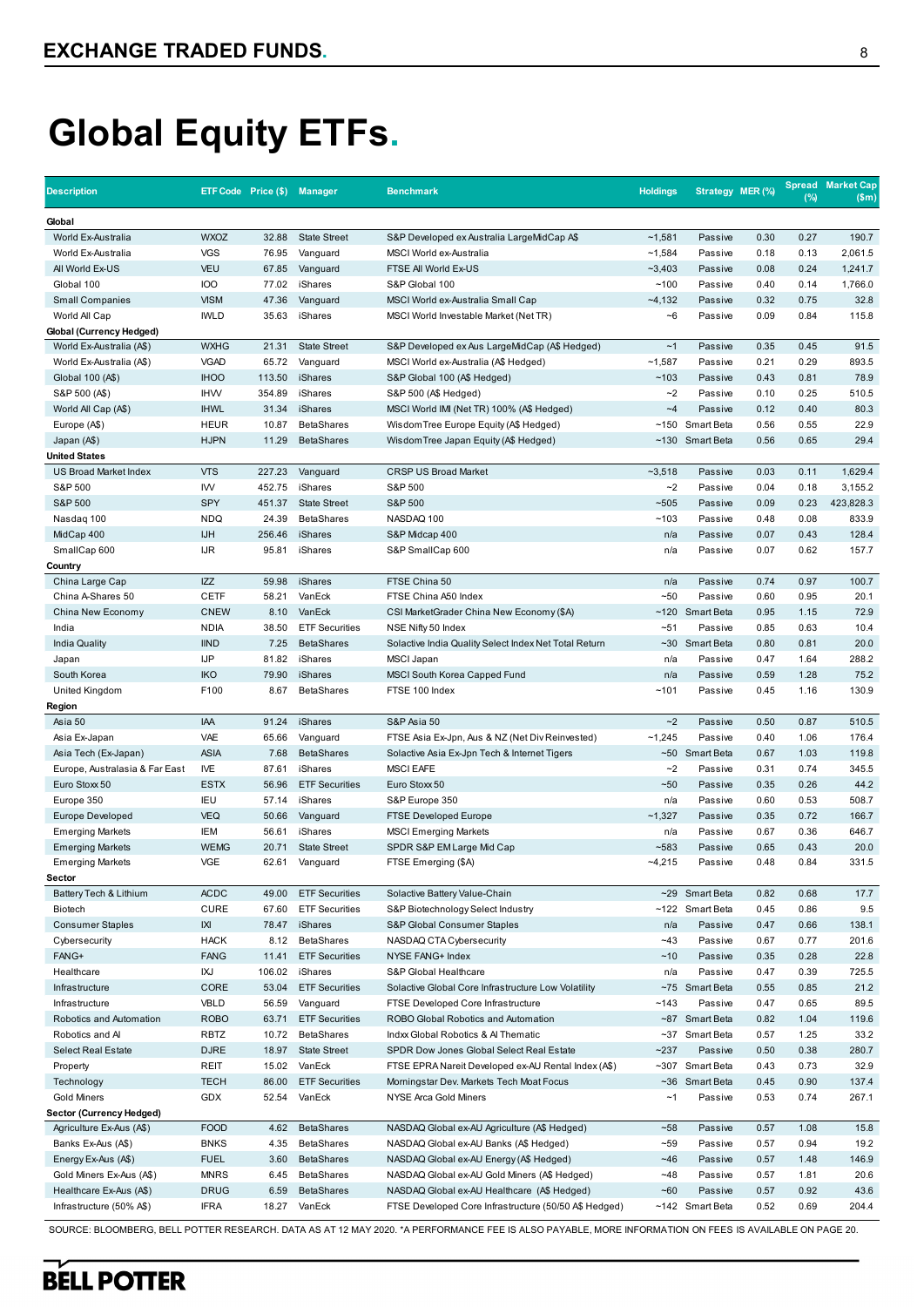| <b>Description</b>                                       |             | ETF Code Price (\$) Manager |                       | <b>Benchmark</b>                                       | <b>Holdings</b> | Strategy MER (%)    |         | (%)  | <b>Spread Market Cap</b><br>\$m\$ |
|----------------------------------------------------------|-------------|-----------------------------|-----------------------|--------------------------------------------------------|-----------------|---------------------|---------|------|-----------------------------------|
| <b>Fundamentals</b>                                      |             |                             |                       |                                                        |                 |                     |         |      |                                   |
| <b>Emerging Markets Multifactor</b>                      | <b>EMKT</b> | 18.07                       | VanEck                | MSCI EM Diversified Multiple-Factor (\$A)              |                 | ~235 Smart Beta     | 0.69    | 0.47 | 28.9                              |
| Morningstar Wide Moat                                    | <b>MOAT</b> | 76.47                       | VanEck                | Morningstar Wide Moat Focus                            |                 | ~1 Smart Beta       | 0.49    | 0.33 | 160.8                             |
| <b>RAFIUS 1000</b>                                       | QUS         | 33.96                       | <b>BetaShares</b>     | FTSE RAFIUS 1000                                       |                 | ~691 Smart Beta     | 0.40    | 0.31 | 47.2                              |
| World Minimum Volatility                                 | <b>WVOL</b> | 32.74                       | iShares               | MSCI World Minimum Volatility (\$A)                    |                 | ~459 Smart Beta     | 0.30    | 0.54 | 116.7                             |
| World Multifactor                                        | <b>WDMF</b> | 31.75                       | iShares               | MSCI World Diversified Multiple-Factor (A\$)           |                 | ~335 Smart Beta     | 0.35    | 0.70 | 235.2                             |
| <b>World Quality</b>                                     | QMIX        | 21.25                       | <b>State Street</b>   | <b>MSIC World Quality Mix</b>                          |                 | ~766 Smart Beta     | 0.40    | 0.41 | 23.6                              |
| <b>World Quality</b>                                     | <b>QLTY</b> | 19.62                       | <b>BetaShares</b>     | <b>iSTOXX MUTB Global ex-Aus Quality Leaders</b>       |                 | ~149 Smart Beta     | 0.35    | 0.89 | 44.2                              |
| World Quality (ex-Australia)                             | QUAL        | 31.62                       | VanEck                | MSCI World ex-AU Quality                               |                 | ~299 Smart Beta     | 0.40    | 0.41 | 1,054.6                           |
| World Quality (ex-Aus) Hedged                            | QHAL        | 28.27                       | VanEck                | MSCI World ex-AU Quality (A\$)                         |                 | ~1 Smart Beta       | 0.43    | 0.49 | 169.6                             |
| Yield                                                    |             |                             |                       |                                                        |                 |                     |         |      |                                   |
| Dividend Fund                                            | <b>WDIV</b> | 15.96                       | <b>State Street</b>   | SPDR S&P Global Dividend Aristocrats Fund              | ~116            | Smart Beta          | 0.50    | 0.29 | 247.5                             |
| Income Leaders                                           | <b>INCM</b> | 12.30                       | <b>BetaShares</b>     | NASDAQ Global Income Leaders NTR                       |                 | ~99 Smart Beta      | 0.45    | 1.12 | 15.7                              |
| S&P 500 High Yield Low Volatility ZYUS                   |             | 10.71                       | <b>ETF Securities</b> | S&P 500 Low Volatility High Dividend                   |                 | ~50 Smart Beta      | 0.35    | 0.41 | 70.0                              |
| Environmental, Social and Governance (ESG)               |             |                             |                       |                                                        |                 |                     |         |      |                                   |
| Asia APREX 50 Ethical                                    | <b>UBP</b>  | 28.10                       | <b>UBS</b>            | MSCI Asia APEX 50 ex-Tobacco, Controversial Weapons    | $-54$           | Passive             | 0.45    | 1.35 | 6.5                               |
| World ex Australia Ethical                               | <b>UBW</b>  | 28.42                       | <b>UBS</b>            | MSCI World ex-AU, Tobacco, Controversial Weapons       | ~1,560          | Passive             | 0.35    | 1.21 | 33.0                              |
| Europe Ethical                                           | <b>UBE</b>  | 19.66                       | <b>UBS</b>            | MSCI EUR ex-AU, Tobacco, Controversial Weapons         | ~442            | Passive             | 0.40    | 0.47 | 5.6                               |
| UBS IQ MSCI Japan Ethical                                | <b>UBJ</b>  | 23.60                       | <b>UBS</b>            | MSCI JPN, ex-Tobacco, Controversial Weapons            | ~288            | Passive             | 0.40    | 1.06 | 3.1                               |
| <b>USA Ethical</b>                                       | <b>UBU</b>  | 32.07                       | <b>UBS</b>            | MSCI USA ex-Tobacco, Controversial Weapons             | $-624$          | Passive             | 0.20    | 0.75 | 3.8                               |
| <b>Ethically Conscious</b>                               | <b>VESG</b> | 55.61                       | Vanguard              | FTSE Dev. Ex-AU/N-R Energy/Vice Prod./Weapons (A\$)    |                 | $~1,600$ Smart Beta | 0.18    | 0.35 | 107.1                             |
| Sustainability Leaders                                   | <b>ETHI</b> | 10.38                       | <b>BetaShares</b>     | NASDAQ Future Global Sustainability Leaders            |                 | ~100 Smart Beta     | 0.59    | 0.32 | 637.4                             |
| International Sustainable Equity                         | <b>ESGI</b> | 23.81                       | VanEck                | MSCI World ex-AU (with ESG filters)                    |                 | ~183 Smart Beta     | 0.55    | 0.31 | 34.5                              |
| <b>Exchange Traded Managed Fund (Equity)</b>             |             |                             |                       |                                                        |                 |                     |         |      |                                   |
| Asia                                                     | <b>PAXX</b> | 4.65                        | Platinum              | Platinum Asia Fund                                     | n/a             | Active              | $1.10*$ | 0.83 | 170.6                             |
| <b>Emerging Markets</b>                                  | <b>EMMG</b> | 5.32                        | Legg Mason            | <b>MSCI Emerging Markets</b>                           | n/a             | Active              | 1.00    | 0.85 | 9.9                               |
| <b>Emerging Markets</b>                                  | <b>FEMX</b> | 4.95                        | Fidelity              | <b>MSCI Emerging Markets NR</b>                        | $-38$           | Active              | 0.99    | 0.87 | 77.5                              |
| Equities                                                 | AGX1        | 5.03                        | Antipodes             | MSCI All Country World Net                             | n/a             | Active              | $1.10*$ | 1.02 | 22.9                              |
| Equities                                                 | <b>MGE</b>  | 4.05                        | Magellan              | MSCI World Net Total Return (A\$)                      | $-28$           | Active              | $1.35*$ | 0.42 | 1,688.7                           |
| Equities (A\$ Hedged)                                    | <b>MHG</b>  | 3.33                        | Magellan              | MSCI World Net Total Return (A\$)                      | $-27$           | Active              | 1.35    | 0.73 | 201.5                             |
| Equities (A\$ Hedged)                                    | <b>MOGL</b> | 3.10                        | Montgomery            | MSCI World Net Total Return (A\$)                      | n/a             | Active              | $1.32*$ | 1.03 | 81.3                              |
| Equities                                                 | <b>MSTR</b> | 8.03                        | Morningstar           | MSCI ACWI (ex-Aus) Net Div Reinvested (A\$)            | n/a             | Active              | 0.39    | 0.60 | n/a                               |
| International Fund                                       | <b>PIXX</b> | 4.31                        | Platinum              | Platinum International Fund                            | n/a             | Active              | $1.10*$ | 0.73 | 303.7                             |
| Managed Risk                                             | <b>WRLD</b> | 12.89                       | <b>BetaShares</b>     | MSCI World (A\$)                                       |                 | ~2 Smart Beta       | 0.54    | 0.52 | 58.4                              |
| <b>Exchange Traded Managed Fund (Strategy)</b>           |             |                             |                       |                                                        |                 |                     |         |      |                                   |
| US Equities Bear (A\$ Hedged)                            | <b>BBUS</b> | 3.21                        | <b>BetaShares</b>     | S&P 500 (A\$)                                          | n/a             | Active              | 1.38    | 0.35 | 302.1                             |
| Geared US Equity (A\$ Hedged)                            | GGUS        | 14.81                       | <b>BetaShares</b>     | S&P 500 (A\$)                                          |                 | ~1 Smart Beta       | 0.80    | 0.31 | 37.0                              |
| S&P 500 Yield Maximiser                                  | <b>UMAX</b> | 18.50                       | <b>BetaShares</b>     | S&P 500                                                |                 | ~1 Smart Beta       | 0.79    | 0.32 | 87.8                              |
| Global Minimum Volatility                                | <b>VMIN</b> | 52.35                       | Vanguard              | FTSE Global All Cap (A\$)                              | $-254$          | Active              | 0.28    | 1.10 | 16.0                              |
| Global Multi-Factor                                      | <b>VGMF</b> | 44.89                       | Vanguard              | FTSE Developed All-Cap in A\$                          | $-912$          | Active              | 0.33    | 0.67 | 15.2                              |
|                                                          | <b>WLU</b>  | 37.36                       | Vanguard              | FTSE Developed All-Cap in A\$                          | ~1,231          | Active              | 0.28    | 0.98 | 18.9                              |
| <b>Global Value Equity</b>                               | <b>WCMQ</b> | 6.56                        | <b>WCM</b>            |                                                        | n/a             | Active              | 1.35    | 0.59 | 77.2                              |
| <b>Global Quality Growth</b>                             |             |                             |                       | MSCI ACWI (ex-Aus) Gross Div Reinvested (A\$)          |                 |                     |         |      |                                   |
| Exchange Traded Managed Fund (Infrastructure & Property) |             |                             |                       |                                                        |                 |                     |         |      |                                   |
| Global Infrastructure                                    | <b>GLIN</b> | 3.09                        | <b>AMP Capital</b>    | Dow Jones Brookfield Global Infrastructure Net Acc A\$ | n/a             | Active              | 0.94    | 0.69 | 34.4                              |
| Global Infrastructure (A\$ Hedged) MICH                  |             | 2.74                        | Magellan              | S&P Global Infrastructure NTR (A\$)                    | n/a             | Active              | 1.05    | 0.58 | 568.8                             |
| <b>Global Property</b>                                   | <b>RENT</b> | 2.59                        | <b>AMP Capital</b>    | FTSE EPRA/NAREIT Developed NTR A\$                     | n/a             | Active              | 0.99    | 1.07 | 21.6                              |
| Mixed Asset (Global)                                     |             |                             |                       |                                                        |                 |                     |         |      |                                   |
| Global Dynamic Income (MF)                               | SAVE        | 9.21                        | Omega                 | RBA Cash Rate +4%                                      | n/a             | Active              | 0.50    | 0.60 | 5.0                               |
| Diversified Balanced                                     | <b>DBBF</b> | 23.17                       | <b>BetaShares</b>     | <b>Balanced Composite</b>                              |                 | ~10 Smart Beta      | 0.26    | 0.72 | 2.3                               |
| <b>Diversified Balanced</b>                              | <b>VDBA</b> | 53.15                       | Vanguard              | <b>Balanced Composite</b>                              |                 | ~7 Smart Beta       | 0.27    | 0.41 | 237.6                             |
| Diversified Conservative Income                          | <b>DZZF</b> | 23.03                       | <b>BetaShares</b>     | Conservative Income Composite                          |                 | ~6 Smart Beta       | 0.26    | 0.82 | 3.5                               |
| Diversified Conservative                                 | <b>VDCO</b> | 53.55                       | Vanguard              | <b>Conservative Composite</b>                          |                 | ~8 Smart Beta       | 0.27    | 0.59 | 103.8                             |
| Diversified Growth                                       | <b>DGGF</b> | 22.80                       | <b>BetaShares</b>     | Growth Composite                                       |                 | ~10 Smart Beta      | 0.26    | 0.68 | 2.3                               |
| Diversified Growth                                       | <b>VDGR</b> | 51.59                       | Vanguard              | Growth Composite                                       |                 | ~7 Smart Beta       | 0.27    | 0.47 | 231.5                             |
| Diversified High Growth                                  | <b>DHHF</b> | 22.07                       | <b>BetaShares</b>     | High Growth Composite                                  |                 | ~7 Smart Beta       | 0.26    | 0.62 | 3.3                               |
| Diversified High Growth                                  | <b>VDHG</b> | 50.35                       | Vanguard              | <b>High Growth Composite</b>                           |                 | ~7 Smart Beta       | 0.27    | 0.52 | 352.8                             |

SOURCE: BLOOMBERG, BELL POTTER RESEARCH. DATA AS AT 12 MAY 2020. \*A PERFORMANCE FEE IS ALSO PAYABLE, MORE INFORMATION ON FEES IS AVAILABLE ON PAGE 20.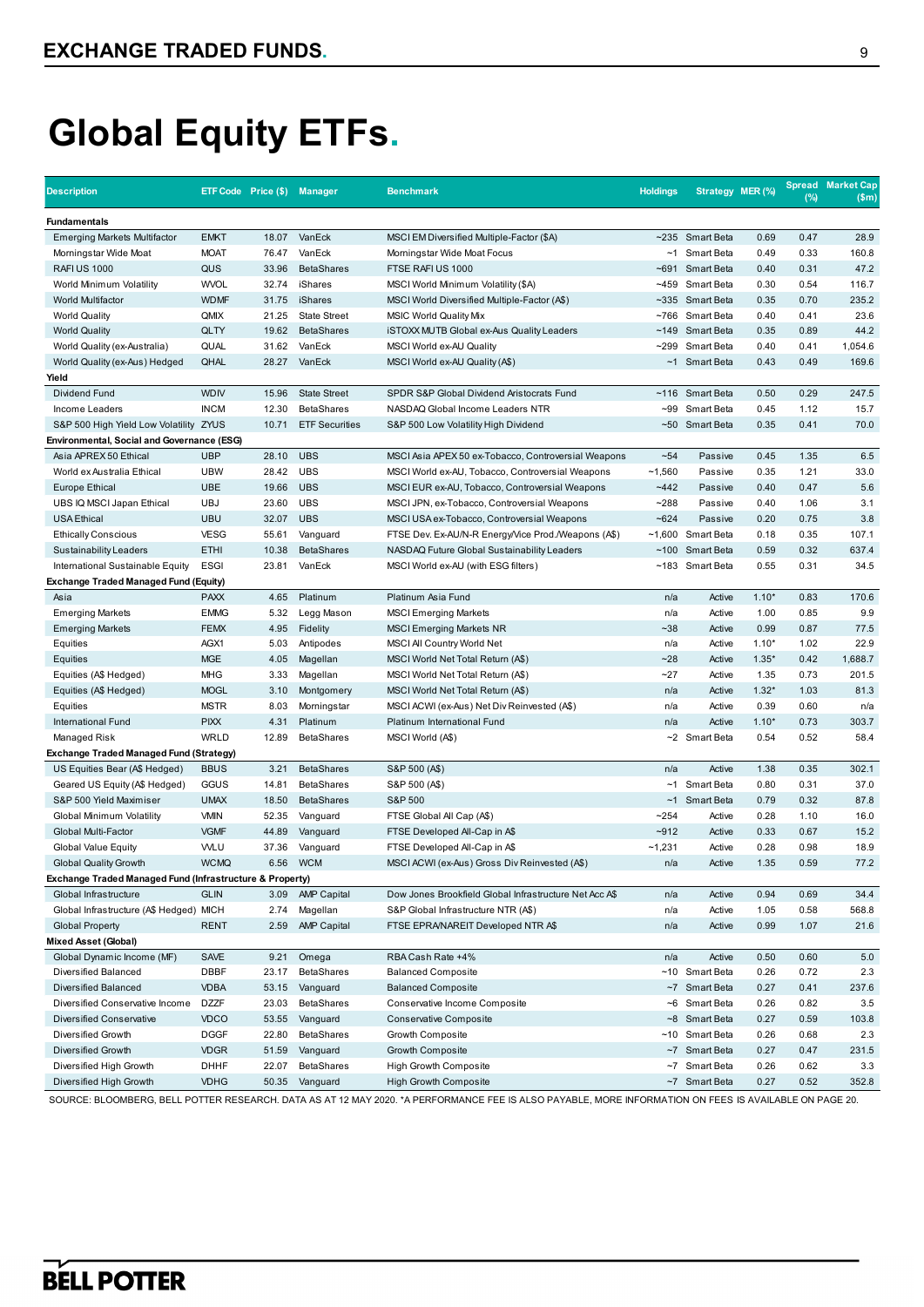|                                   |                                   |                             |                                | <b>Distribution</b> | <b>Distribution</b>    |              |                      |                    | Return (as at 30 April 2020) |                    |                |                |                         |
|-----------------------------------|-----------------------------------|-----------------------------|--------------------------------|---------------------|------------------------|--------------|----------------------|--------------------|------------------------------|--------------------|----------------|----------------|-------------------------|
| <b>Description</b>                |                                   | ETF Code Price (\$) Manager |                                | Yield <sup>1</sup>  | <b>Frequency</b>       | 1 Month      | 3 Month              | 6 Month            | <b>YTD</b>                   | 1 Year             | 3 Year         | 5 Year         | <b>Listed</b>           |
| Global                            |                                   |                             |                                |                     |                        |              |                      |                    |                              |                    |                |                |                         |
| World Ex-Australia                | <b>WXOZ</b>                       | 32.88                       | <b>State Street</b>            | 3.0%                | Annually               | 3.4%         | $-9.4%$              | $-2.0%$            | $-5.5%$                      | 3.5%               | 9.8%           | 8.9%           | Mar-13                  |
| World Ex-Australia                | <b>VGS</b>                        | 76.95                       | Vanguard                       | 2.6%                | Quarterly              | 3.6%         | $-9.6%$              | $-2.0%$            | $-5.7%$                      | 3.6%               | 10.0%          | 9.2%           | <b>Nov-14</b>           |
| All World Ex-US                   | <b>VEU</b>                        | 67.85                       | Vanguard                       | 3.5%                | Quarterly              | 4.2%         | $-12.5%$             | $-7.3%$            | $-10.4%$                     | $-3.1%$            | 4.8%           | 4.3%           | May-09                  |
| Global 100                        | <b>IOO</b>                        | 77.02                       | iShares                        | 1.7%                | <b>Half Yearly</b>     | 3.8%         | $-6.3%$              | 3.2%               | $-1.2%$                      | 9.8%               | n/a            | n/a            | Oct-07                  |
| <b>Small Companies</b>            | <b>VISM</b>                       | 47.36                       | Vanguard                       | 5.9%                | Irregular              | 5.8%         | $-16.5%$             | $-10.8%$           | $-14.8%$                     | $-8.2%$            | n/a            | n/a            | <b>Nov-18</b>           |
| World All Cap                     | <b>IWLD</b>                       | 35.63                       | iShares                        | 2.6%                | <b>Half Yearly</b>     | 3.4%         | $-10.9%$             | $-4.2%$            | $-7.6%$                      | 1.0%               | 8.6%           | n/a            | Apr-16                  |
| Global (Currency Hedged)          |                                   |                             |                                |                     |                        |              |                      |                    |                              |                    |                |                |                         |
| World Ex-Australia (A\$)          | <b>WXHG</b>                       | 21.31                       | <b>State Street</b>            | 4.8%                | Annually               | 9.7%         | $-12.7%$             | $-8.5%$            | $-13.2%$                     | $-6.1%$            | 4.2%           | 5.2%           | $Jul-13$                |
| World Ex-Australia (A\$)          | <b>VGAD</b>                       | 65.72                       | Vanguard                       | n/a                 | <b>Half Yearly</b>     | 10.0%        | $-12.8%$             | $-8.4%$            | $-13.2%$                     | $-5.7%$            | 4.6%           | 5.6%           | <b>Nov-14</b>           |
| Global 100 (A\$)                  | <b>IHOO</b>                       | 113.50                      | <b>iShares</b>                 | 2.6%                | Annually               | 9.9%         | $-10.0%$             | $-3.7%$            | $-9.4%$                      | $-0.1%$            | 7.6%           | 7.6%           | $Dec-14$                |
| S&P 500 (A\$)                     | <b>IHW</b>                        | 354.89                      | iShares                        | n/a                 | Annually               | 11.5%        | $-12.2%$             | $-6.7%$            | $-12.2%$                     | $-3.8%$            | 6.7%           | 8.0%           | Dec-14                  |
| World All Cap (A\$)               | <b>IHWL</b>                       | 31.34                       | iShares                        | n/a                 | Irregular              | 9.2%         | $-14.5%$             | $-10.9%$           | $-15.3%$                     | $-8.6%$            | 3.2%           | n/a            | Apr-16                  |
| Europe (A\$)                      | <b>HEUR</b>                       | 10.87                       | <b>BetaShares</b>              | n/a                 | <b>Half Yearly</b>     | 6.6%         | $-18.5%$             | $-16.8%$           | $-20.2%$                     | $-15.6%$           | $-3.2%$        | n/a            | May-16                  |
| Japan (A\$)                       | <b>HJPN</b>                       | 11.29                       | <b>BetaShares</b>              | 0.7%                | <b>Half Yearly</b>     | 6.5%         | $-11.9%$             | $-10.1%$           | $-13.9%$                     | $-8.0%$            | $-1.2%$        | n/a            | May-16                  |
| <b>United States</b>              |                                   |                             |                                |                     |                        |              |                      |                    |                              |                    |                |                |                         |
| US Broad Market Index<br>S&P 500  | <b>VTS</b>                        | 227.23                      | Vanguard                       | 1.8%<br>1.9%        | Quarterly              | 7.8%         | $-8.3%$              | 2.4%<br>1.5%       | $-2.5%$<br>$-2.8%$           | 8.4%<br>7.9%       | 13.5%          | 12.8%          | May-09                  |
| S&P 500                           | IW<br>SPY                         | 452.75<br>451.37            | iShares<br><b>State Street</b> | 1.9%                | Quarterly<br>Quarterly | 5.4%<br>5.5% | $-7.4%$<br>$-6.7%$   | 2.3%               | $-2.2%$                      | 9.0%               | 14.2%<br>15.5% | 13.5%<br>15.2% | Oct-07<br>Oct-14        |
| Nasdaq 100                        | <b>NDQ</b>                        | 24.39                       | <b>BetaShares</b>              | 1.9%                | <b>Half Yearly</b>     | 7.7%         | 2.5%                 | 17.4%              | 10.8%                        | 24.9%              | 23.1%          | 19.5%          | May-15                  |
| MidCap 400                        | <b>IJH</b>                        | 256.46                      | iShares                        | 1.6%                | Quarterly              | 6.7%         | $-15.8%$             | $-10.8%$           | $-13.9%$                     | $-8.9%$            | 5.2%           | 8.1%           | Oct-07                  |
| SmallCap 600                      | <b>IJR</b>                        | 95.81                       | iShares                        | 1.5%                | Quarterly              | 5.6%         | $-19.2%$             | $-15.4%$           | $-18.5%$                     | $-13.8%$           | 3.4%           | 8.1%           | Oct-07                  |
| Country                           |                                   |                             |                                |                     |                        |              |                      |                    |                              |                    |                |                |                         |
| China Large Cap                   | <b>IZZ</b>                        | 59.98                       | iShares                        | 2.5%                | <b>Half Yearly</b>     | $-3.9%$      | $-0.7%$              | 0.2%               | $-5.0%$                      | $-4.5%$            | 8.5%           | 1.3%           | Oct-07                  |
| China A-Shares 50                 | <b>CETF</b>                       | 58.21                       | VanEck                         | 1.3%                | Annually               | 0.9%         | $-3.6%$              | $-0.1%$            | $-4.3%$                      | $-2.1%$            | 7.2%           | n/a            | Jun-15                  |
| China New Economy                 | <b>CNEW</b>                       | 8.10                        | VanEck                         | 0.9%                | Irregular              | 1.5%         | 5.5%                 | 19.9%              | 13.6%                        | 18.9%              | n/a            | n/a            | <b>Nov-18</b>           |
| India                             | <b>NDIA</b>                       | 38.50                       | <b>ETF Securities</b>          | 0.1%                | Irregular              | 7.8%         | $-19.5%$             | $-17.5%$           | $-16.7%$                     | n/a                | n/a            | n/a            | Jun-19                  |
| <b>India Quality</b>              | <b>IIND</b>                       | 7.25                        | <b>BetaShares</b>              | n/a                 | n/a                    | 5.0%         | $-12.7%$             | $-12.3%$           | $-8.4%$                      | n/a                | n/a            | n/a            | Aug-19                  |
| Japan                             | IJP                               | 81.82                       | iShares                        | 2.1%                | <b>Half Yearly</b>     | $-2.0%$      | $-8.3%$              | $-6.2%$            | $-6.2%$                      | 2.2%               | 6.6%           | 5.8%           | Oct-07                  |
| South Korea                       | <b>IKO</b>                        | 79.90                       | iShares                        | 1.0%                | Annually               | 2.8%         | $-8.4%$              | $-6.1%$            | $-10.8%$                     | $-8.1%$            | 1.1%           | 2.9%           | Nov-07                  |
| United Kingdom                    | F100                              | 8.67                        | <b>BetaShares</b>              | 1.0%                | Irregular              | $-1.2%$      | $-19.7%$             | $-15.0%$           | $-18.9%$                     | n/a                | n/a            | n/a            | <b>Jul-19</b>           |
| Region                            |                                   |                             |                                |                     |                        |              |                      |                    |                              |                    |                |                |                         |
| Asia 50                           | <b>IAA</b>                        | 91.24                       | iShares                        | 2.0%                | <b>Half Yearly</b>     | $-0.2%$      | $-2.2%$              | 3.7%               | $-3.1%$                      | 3.3%               | 11.4%          | 9.0%           | <b>Jul-08</b>           |
| Asia Ex-Japan                     | VAE                               | 65.66                       | Vanguard                       | 2.8%                | Quarterly              | 1.9%         | $-5.2%$              | $-0.7%$            | $-5.0%$                      | $-1.3%$            | 6.7%           | n/a            | Dec-15                  |
| Asia Tech (Ex-Japan)              | <b>ASIA</b>                       | 7.68                        | <b>BetaShares</b>              | 0.4%                | Irregular              | 1.7%         | 1.1%                 | 15.1%              | 4.2%                         | 18.4%              | n/a            | n/a            | Sep-18                  |
| Europe, Australasia & Far East    | <b>IVE</b>                        | 87.61                       | iShares                        | 3.0%                | Irregular              | $-1.1%$      | $-14.3%$             | $-10.9%$           | $-12.5%$                     | $-6.4%$            | 4.0%           | 4.0%           | Oct-07                  |
| Euro Stoxx 50                     | <b>ESTX</b>                       | 56.96                       | <b>ETF Securities</b>          | 3.4%                | <b>Half Yearly</b>     | $-1.8%$      | $-18.1%$             | $-15.3%$           | $-17.4%$                     | $-10.1%$           | 0.8%           | n/a            | <b>Jul-16</b>           |
| Europe 350                        | <b>IEU</b>                        | 57.14                       | iShares                        | 3.1%                | <b>Half Yearly</b>     | $-1.4%$      | $-16.2%$             | $-12.0%$           | $-14.8%$                     | $-8.5%$            | 3.0%           | 3.0%           | Oct-07                  |
| <b>Europe Developed</b>           | <b>VEQ</b>                        | 50.66                       | Vanguard                       | 3.3%                | Quarterly              | $-0.5%$      | $-16.6%$             | $-12.1%$           | $-15.2%$                     | $-8.6%$            | 2.0%           | n/a            | Dec-15                  |
| <b>Emerging Markets</b>           | <b>IEM</b><br><b>WEMG</b>         | 56.61                       | iShares<br><b>State Street</b> | 4.0%<br>2.7%        | <b>Half Yearly</b>     | 0.4%<br>1.9% | $-11.0%$<br>$-12.1%$ | $-7.8%$<br>$-8.0%$ | $-12.3%$<br>$-12.1%$         | $-8.2%$<br>$-7.0%$ | 4.6%<br>5.3%   | 3.3%           | Oct-07<br><b>Nov-13</b> |
| <b>Emerging Markets</b>           | <b>VGE</b>                        | 20.71<br>62.61              | Vanguard                       | 3.1%                | Annually<br>Quarterly  | 0.8%         | $-11.9%$             | $-8.1%$            | $-12.6%$                     | $-8.2%$            | 2.9%           | 3.6%<br>1.9%   | <b>Nov-13</b>           |
| <b>Emerging Markets</b><br>Sector |                                   |                             |                                |                     |                        |              |                      |                    |                              |                    |                |                |                         |
| Battery Tech & Lithium            | <b>ACDC</b>                       | 49.00                       | <b>ETF Securities</b>          | 2.5%                | Irregular              | 3.8%         | $-11.3%$             | 0.1%               | $-5.2%$                      | 1.8%               | n/a            | n/a            | Aug-18                  |
| Biotech                           | <b>CURE</b>                       | 67.60                       | <b>ETF Securities</b>          | 1.7%                | Irregular              | 12.4%        | 6.9%                 | 20.1%              | 4.8%                         | 17.3%              | n/a            | n/a            | <b>Nov-18</b>           |
| <b>Consumer Staples</b>           | $\ensuremath{\mathsf{IX}}\xspace$ | 78.47                       | iShares                        | 1.9%                | <b>Half Yearly</b>     | $-1.0%$      | $-6.3%$              | $-1.2%$            | $-2.0%$                      | 5.2%               | n/a            | n/a            | Sep-18                  |
| Cybersecurity                     | <b>HACK</b>                       | 8.12                        | <b>BetaShares</b>              | 8.5%                | Annually               | 4.2%         | $-4.3%$              | 7.2%               | 4.2%                         | 5.8%               | 15.9%          | n/a            | Aug-16                  |
| FANG+                             | <b>FANG</b>                       | 11.41                       | <b>ETF Securities</b>          | n/a                 | n/a                    | 11.1%        | 7.9%                 | n/a                | n/a                          | n/a                | n/a            | n/a            | Feb-20                  |
| Healthcare                        | IXJ                               | 106.02                      | iShares                        | 1.1%                | <b>Half Yearly</b>     | 4.0%         | 2.4%                 | 11.9%              | 5.9%                         | 23.9%              | n/a            | n/a            | Sep-18                  |
| Infrastructure                    | CORE                              | 53.04                       | <b>ETF Securities</b>          | 5.2%                | Quarterly              | $-1.9%$      | $-20.0%$             | $-14.1%$           | $-14.3%$                     | $-7.1%$            | n/a            | n/a            | Sep-17                  |
| Infrastructure                    | VBLD                              | 56.59                       | Vanguard                       | 1.4%                | <b>Half Yearly</b>     | $-0.3%$      | $-12.5%$             | $-4.0%$            | $-4.9%$                      | 3.2%               | n/a            | n/a            | Oct-18                  |
| Robotics and Automation           | <b>ROBO</b>                       | 63.71                       | <b>ETF Securities</b>          | 0.3%                | Annually               | 7.8%         | $-4.5%$              | 3.7%               | $-0.9%$                      | 1.2%               | n/a            | n/a            | Sep-17                  |
| Robotics and Al                   | <b>RBTZ</b>                       | 10.72                       | <b>BetaShares</b>              | 0.5%                | Irregular              | 5.2%         | $-3.0%$              | 4.2%               | 0.9%                         | 4.2%               | n/a            | n/a            | Sep-18                  |
| <b>Select Real Estate</b>         | <b>DJRE</b>                       | 18.97                       | <b>State Street</b>            | 3.4%                | <b>Half Yearly</b>     | 0.0%         | $-23.2%$             | $-21.5%$           | $-19.1%$                     | $-13.2%$           | 0.6%           | 2.1%           | <b>Nov-13</b>           |
| Property                          | REIT                              | 15.02                       | VanEck                         | 5.1%                | Quarterly              | 5.7%         | $-25.4%$             | $-25.5%$           | $-24.4%$                     | $-18.6%$           | n/a            | n/a            | Mar-19                  |
| Technology                        | <b>TECH</b>                       | 86.00                       | <b>ETF Securities</b>          | 7.3%                | <b>Half Yearly</b>     | 7.0%         | $-7.9%$              | 4.2%               | $-1.0%$                      | 8.0%               | 21.4%          | n/a            | Apr-17                  |
| <b>Gold Miners</b>                | <b>GDX</b>                        | 52.54                       | VanEck                         | 0.4%                | Annually               | 29.5%        | 14.4%                | 22.3%              | 18.7%                        | 67.8%              | 19.1%          | n/a            | Jun-15                  |
| Sector (Currency Hedged)          |                                   |                             |                                |                     |                        |              |                      |                    |                              |                    |                |                |                         |
| Agriculture Ex-Aus (A\$)          | <b>FOOD</b>                       | 4.62                        | <b>BetaShares</b>              | 0.7%                | <b>Half Yearly</b>     | 5.1%         | $-16.0%$             | $-16.7%$           | $-20.4%$                     | $-17.7%$           | $-3.8%$        | n/a            | Aug-16                  |
| Banks Ex-Aus (A\$)                | <b>BNKS</b>                       | 4.35                        | <b>BetaShares</b>              | 2.9%                | <b>Half Yearly</b>     | 3.2%         | $-29.1%$             | $-30.2%$           | $-33.8%$                     | $-30.8%$           | $-9.4%$        | n/a            | Jul-16                  |
| Energy Ex-Aus (A\$)               | <b>FUEL</b>                       | 3.60                        | <b>BetaShares</b>              | 1.4%                | <b>Half Yearly</b>     | 10.8%        | $-31.3%$             | $-33.7%$           | $-37.0%$                     | $-39.0%$           | $-11.8%$       | n/a            | Jun-16                  |
| Gold Miners Ex-Aus (A\$)          | <b>MNRS</b>                       | 6.45                        | <b>BetaShares</b>              | n/a                 | Irregular              | 36.8%        | 15.5%                | 23.8%              | 16.2%                        | 73.6%              | 15.7%          | n/a            | Jul-16                  |
| Healthcare Ex-Aus (A\$)           | <b>DRUG</b>                       | 6.59                        | <b>BetaShares</b>              | 0.4%                | <b>Half Yearly</b>     | 10.4%        | $-0.3%$              | 4.8%               | $-2.3%$                      | 12.7%              | 9.7%           | n/a            | Aug-16                  |
| Infrastructure (50% A\$)          | <b>IFRA</b>                       | 18.27                       | VanEck                         | 4.2%                | Quarterly              | 7.0%         | $-17.7%$             | $-13.1%$           | $-14.6%$                     | $-8.0%$            | 2.9%           | n/a            | May-16                  |

SOURCE: BLOOMBERG, BELL POTTER RESEARCH. DATA AS AT 12 MAY 2020. 'DISTRIBUTION YIELD IS THE TRAILING 12 MONTH NET YIELD.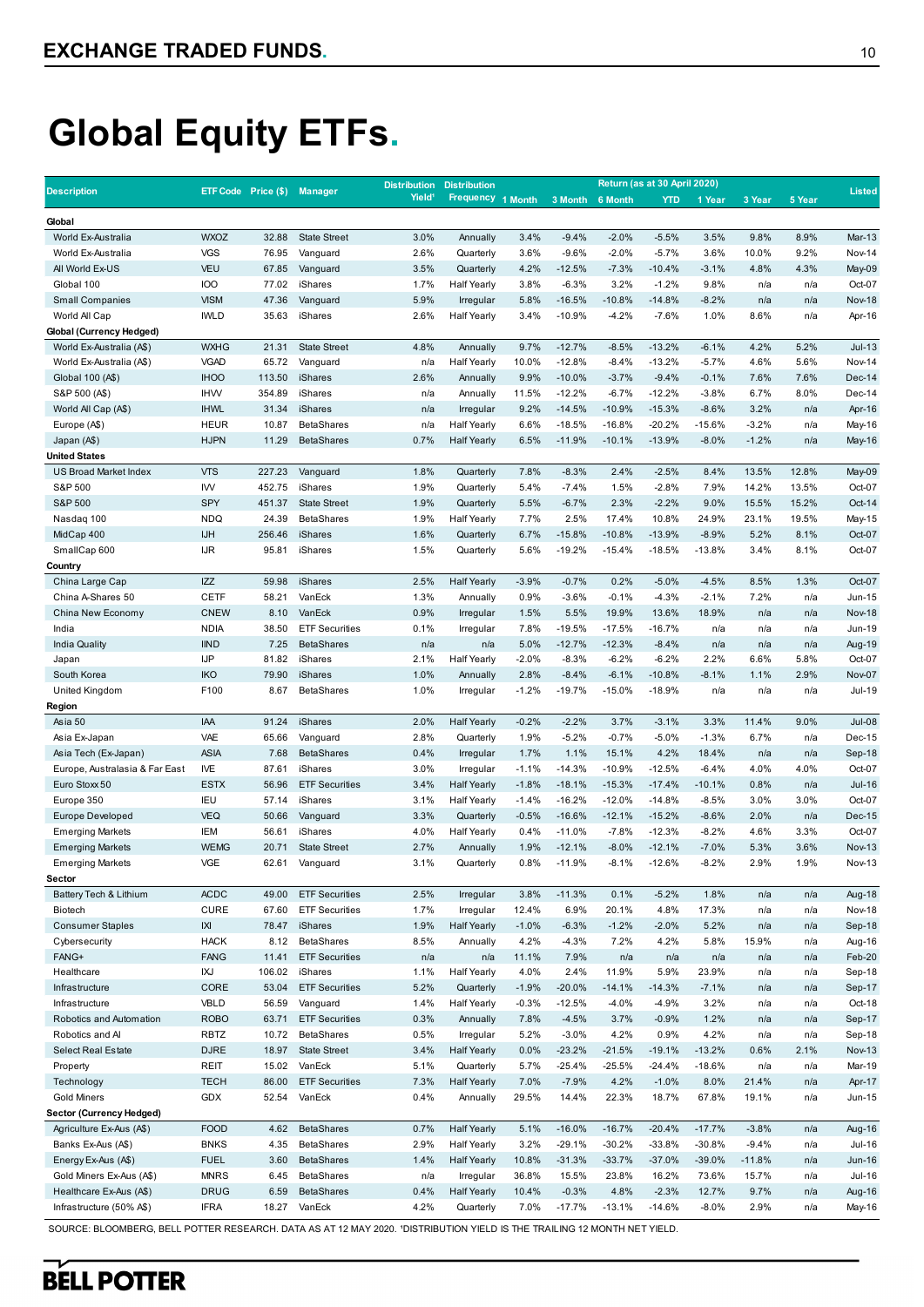|                                                          |             |                             |                       | <b>Distribution</b> | <b>Distribution</b> |          |          |          | Return (as at 30 April 2020) |          |          |        |               |
|----------------------------------------------------------|-------------|-----------------------------|-----------------------|---------------------|---------------------|----------|----------|----------|------------------------------|----------|----------|--------|---------------|
| <b>Description</b>                                       |             | ETF Code Price (\$) Manager |                       | Yield <sup>1</sup>  | <b>Frequency</b>    | 1 Month  | 3 Month  | 6 Month  | <b>YTD</b>                   | 1 Year   | 3 Year   | 5 Year | <b>Listed</b> |
| <b>Fundamentals</b>                                      |             |                             |                       |                     |                     |          |          |          |                              |          |          |        |               |
| <b>Emerging Markets Multifactor</b>                      | <b>EMKT</b> | 18.07                       | VanEck                | 1.6%                | Irregular           | 3.2%     | $-9.4%$  | $-5.4%$  | $-10.3%$                     | $-2.7%$  | n/a      | n/a    | Apr-18        |
| Morningstar Wide Moat                                    | <b>MOAT</b> | 76.47                       | VanEck                | 1.2%                | Annually            | 6.5%     | $-5.5%$  | 1.8%     | $-2.2%$                      | 11.3%    | 15.8%    | n/a    | Jun-15        |
| <b>RAFI US 1000</b>                                      | QUS         | 33.96                       | <b>BetaShares</b>     | 4.5%                | <b>Half Yearly</b>  | 4.8%     | $-14.4%$ | $-8.4%$  | $-12.2%$                     | $-3.8%$  | 6.5%     | 8.1%   | Dec-14        |
| World Minimum Volatility                                 | <b>WVOL</b> | 32.74                       | iShares               | 2.9%                | <b>Half Yearly</b>  | 2.0%     | $-9.9%$  | $-4.2%$  | $-4.6%$                      | 4.7%     | 9.7%     | n/a    | Oct-16        |
| World Multifactor                                        | <b>WDMF</b> | 31.75                       | iShares               | 2.0%                | <b>Half Yearly</b>  | 3.2%     | $-11.9%$ | $-6.0%$  | $-9.3%$                      | $-2.1%$  | 6.7%     | n/a    | Oct-16        |
| <b>World Quality</b>                                     | QMIX        | 21.25                       | <b>State Street</b>   | 2.9%                | <b>Half Yearly</b>  | 2.6%     | $-10.0%$ | $-2.9%$  | $-5.9%$                      | 4.4%     | 10.7%    | n/a    | Sep-15        |
| <b>World Quality</b>                                     | QLTY        | 19.62                       | <b>BetaShares</b>     | 0.4%                | <b>Half Yearly</b>  | 3.4%     | $-2.8%$  | 6.9%     | 1.4%                         | 15.2%    | n/a      | n/a    | <b>Nov-18</b> |
| World Quality (ex-Australia)                             | QUAL        | 31.62                       | VanEck                | 1.3%                | Annually            | 3.9%     | $-3.9%$  | 6.9%     | 1.3%                         | 15.0%    | 16.1%    | 13.6%  | Oct-14        |
| World Quality (ex-Aus) Hedged                            | QHAL        | 28.27                       | VanEck                | 1.4%                | Irregular           | 10.4%    | $-7.3%$  | $-0.1%$  | $-6.8%$                      | 4.5%     | n/a      | n/a    | Mar-19        |
| Yield                                                    |             |                             |                       |                     |                     |          |          |          |                              |          |          |        |               |
| <b>Dividend Fund</b>                                     | <b>WDIV</b> | 15.96                       | <b>State Street</b>   | 6.3%                | <b>Half Yearly</b>  | 1.1%     | $-23.0%$ | $-19.0%$ | $-20.6%$                     | $-13.3%$ | 0.8%     | 2.3%   | <b>Nov-13</b> |
| Income Leaders                                           | <b>INCM</b> | 12.30                       | <b>BetaShares</b>     | 3.5%                | Quarterly           | 0.7%     | $-24.7%$ | $-22.0%$ | $-24.5%$                     | $-19.8%$ | n/a      | n/a    | Oct-18        |
| S&P 500 High Yield Low Volatility ZYUS                   |             | 10.71                       | <b>ETF Securities</b> | 9.7%                | Quarterly           | 3.3%     | $-18.8%$ | $-16.1%$ | $-18.1%$                     | $-13.3%$ | 1.5%     | n/a    | Jun-15        |
| Environmental, Social and Governance (ESG)               |             |                             |                       |                     |                     |          |          |          |                              |          |          |        |               |
| Asia APREX 50 Ethical                                    | <b>UBP</b>  | 28.10                       | <b>UBS</b>            | 1.6%                | Annually            | $-0.1%$  | $-1.6%$  | 7.5%     | $-0.9%$                      | 6.1%     | 11.5%    | 9.0%   | May-15        |
| World ex Australia Ethical                               | <b>UBW</b>  | 28.42                       | <b>UBS</b>            | 2.5%                | Annually            | 3.7%     | $-9.5%$  | $-2.0%$  | $-5.6%$                      | 3.6%     | 10.0%    | 9.0%   | Feb-15        |
| <b>Europe Ethical</b>                                    | <b>UBE</b>  | 19.66                       | <b>UBS</b>            | 6.1%                | Annually            | $-2.1%$  | $-17.0%$ | $-12.5%$ | $-15.1%$                     | $-8.5%$  | 2.6%     | 2.4%   | Feb-15        |
| UBS IQ MSCI Japan Ethical                                | <b>UBJ</b>  | 23.60                       | <b>UBS</b>            | 5.1%                | Annually            | $-1.7%$  | $-9.2%$  | $-5.3%$  | $-5.9%$                      | 4.2%     | 6.8%     | 5.9%   | Mar-15        |
| <b>USA Ethical</b>                                       | <b>UBU</b>  | 32.07                       | <b>UBS</b>            | 6.2%                | Annually            | 5.9%     | $-6.9%$  | 2.4%     | $-2.1%$                      | 8.6%     | 13.7%    | 12.6%  | Feb-15        |
| <b>Ethically Conscious</b>                               | <b>VESG</b> | 55.61                       | Vanguard              | 1.4%                | Quarterly           | 3.9%     | $-7.5%$  | 0.7%     | $-3.2%$                      | 7.6%     | n/a      | n/a    | Sep-18        |
| Sustainability Leaders                                   | <b>ETHI</b> | 10.38                       | <b>BetaShares</b>     | 3.6%                | <b>Half Yearly</b>  | 4.8%     | $-2.4%$  | 9.6%     | 3.6%                         | 19.8%    | 18.5%    | n/a    | Dec-16        |
| International Sustainable Equity                         | <b>ESGI</b> | 23.81                       | VanEck                | 1.6%                | Irregular           | 0.8%     | $-8.1%$  | $-1.1%$  | $-4.1%$                      | 7.3%     | n/a      | n/a    | Mar-18        |
| Exchange Traded Managed Fund (Equity)                    |             |                             |                       |                     |                     |          |          |          |                              |          |          |        |               |
| Asia                                                     | <b>PAXX</b> | 4.65                        | Platinum              | 5.0%                | Irregular           | 3.0%     | 2.7%     | 7.9%     | 3.0%                         | 7.1%     | n/a      | n/a    | Sep-17        |
| <b>Emerging Markets</b>                                  | <b>EMMG</b> | 5.32                        | Legg Mason            | 0.2%                | Irregular           | 1.2%     | $-11.7%$ | $-4.5%$  | $-10.1%$                     | 6.5%     | n/a      | n/a    | Jun-19        |
| <b>Emerging Markets</b>                                  | <b>FEMX</b> | 4.95                        | Fidelity              | 0.9%                | Irregular           | 2.2%     | $-12.1%$ | $-8.1%$  | $-12.1%$                     | 0.7%     | n/a      | n/a    | Oct-18        |
| Equities                                                 | AGX1        | 5.03                        | Antipodes             | 1.1%                | Irregular           | 2.4%     | $-10.2%$ | $-5.3%$  | $-8.8%$                      | $-4.1%$  | n/a      | n/a    | <b>Nov-18</b> |
| Equities                                                 | <b>MGE</b>  | 4.05                        | Magellan              | 2.7%                | Annually            | 1.8%     | $-5.6%$  | 4.2%     | 0.5%                         | 11.1%    | 15.0%    | 12.3%  | Mar-15        |
| Equities (A\$ Hedged)                                    | <b>MHG</b>  | 3.33                        | Magellan              | 3.0%                | Annually            | 8.3%     | $-8.6%$  | $-2.1%$  | $-7.1%$                      | 1.6%     | 9.5%     | n/a    | Aug-15        |
| Equities                                                 | <b>MOGL</b> | 3.10                        | Montgomery            | 5.4%                | <b>Half Yearly</b>  | 1.3%     | $-20.2%$ | $-13.3%$ | $-16.5%$                     | $-13.9%$ | n/a      | n/a    | Dec-17        |
| Equities                                                 | <b>MSTR</b> | 8.03                        | Morningstar           | n/a                 | n/a                 | n/a      | n/a      | n/a      | n/a                          | n/a      | n/a      | n/a    | <b>Nov-19</b> |
| <b>International Fund</b>                                | <b>PIXX</b> | 4.31                        | Platinum              | 9.0%                | Irregular           | 1.7%     | $-7.8%$  | $-6.8%$  | $-9.3%$                      | $-6.1%$  | n/a      | n/a    | Sep-17        |
| Managed Risk                                             | <b>WRLD</b> | 12.89                       | <b>BetaShares</b>     | 2.9%                | <b>Half Yearly</b>  | 0.1%     | $-9.3%$  | $-2.7%$  | $-5.8%$                      | 0.8%     | 7.0%     | n/a    | Dec-15        |
| Exchange Traded Managed Fund (Strategy)                  |             |                             |                       |                     |                     |          |          |          |                              |          |          |        |               |
| US Equities Bear (A\$ Hedged)                            | <b>BBUS</b> | 3.21                        | <b>BetaShares</b>     | n/a                 | n/a                 | $-27.0%$ | 8.3%     | $-7.5%$  | 7.9%                         | $-15.9%$ | $-23.8%$ | n/a    | Aug-15        |
| Geared US Equity (A\$ Hedged)                            | GGUS        | 14.81                       | <b>BetaShares</b>     | 0.2%                | Annually            | 27.5%    | $-30.3%$ | $-21.8%$ | $-30.7%$                     | $-17.8%$ | 6.4%     | n/a    | Aug-15        |
| S&P 500 Yield Maximiser                                  | <b>UMAX</b> | 18.50                       | <b>BetaShares</b>     | 6.1%                | Quarterly           | $-0.6%$  | $-14.1%$ | $-9.3%$  | $-10.6%$                     | $-3.5%$  | 5.8%     | 7.3%   | Sep-14        |
| <b>Global Minimum Volatility</b>                         | <b>VMIN</b> | 52.35                       | Vanguard              | 0.9%                | Irregular           | 7.0%     | $-13.6%$ | $-10.3%$ | $-12.9%$                     | $-4.4%$  | n/a      | n/a    | Apr-18        |
| Global Multi-Factor                                      | <b>VGMF</b> | 44.89                       | Vanguard              | 1.7%                | Quarterly           | 3.6%     | $-17.9%$ | $-13.9%$ | $-16.6%$                     | $-10.8%$ | n/a      | n/a    | Apr-19        |
| <b>Global Value Equity</b>                               | <b>WLU</b>  | 37.36                       | Vanguard              | 4.2%                | Quarterly           | 6.9%     | $-22.6%$ | $-20.7%$ | $-24.6%$                     | $-21.5%$ | n/a      | n/a    | Apr-18        |
| <b>Global Quality Growth</b>                             | <b>WCMQ</b> | 6.56                        | <b>WCM</b>            | n/a                 | n/a                 | 7.5%     | $-1.7%$  | 8.7%     | 4.7%                         | 16.8%    | n/a      | n/a    | <b>Aug-18</b> |
| Exchange Traded Managed Fund (Infrastructure & Property) |             |                             |                       |                     |                     |          |          |          |                              |          |          |        |               |
| Global Infrastructure                                    | <b>GLIN</b> | 3.09                        | <b>AMP Capital</b>    | 3.6%                | Quarterly           | 2.9%     | $-15.2%$ | $-7.5%$  | $-11.3%$                     | 2.5%     | 7.4%     | n/a    | <b>Jun-16</b> |
| Global Infrastructure (A\$ Hedged) MICH                  |             | 2.74                        | Magellan              | 3.5%                | <b>Half Yearly</b>  | 5.0%     | $-17.3%$ | $-13.3%$ | $-14.9%$                     | $-6.0%$  | 4.4%     | n/a    | <b>Jul-16</b> |
| <b>Global Property</b>                                   | <b>RENT</b> | 2.59                        | <b>AMP Capital</b>    | 1.7%                | Quarterly           | $-1.5%$  | $-19.0%$ | $-15.0%$ | $-13.0%$                     | $-5.0%$  | 5.6%     | n/a    | <b>Jun-16</b> |
| Mixed Asset (Global)                                     |             |                             |                       |                     |                     |          |          |          |                              |          |          |        |               |
| Global Dynamic Income (MF)                               | <b>SAVE</b> | 9.21                        | Omega                 | 3.3%                | Monthly             | 4.6%     | $-12.5%$ | $-7.7%$  | $-11.1%$                     | n/a      | n/a      | n/a    | Aug-19        |
| Diversified Balanced                                     | DBBF        | 23.17                       | <b>BetaShares</b>     | 0.5%                | Quarterly           | 3.1%     | $-8.0%$  | n/a      | $-5.3%$                      | n/a      | n/a      | n/a    | Dec-19        |
| Diversified Balanced                                     | <b>VDBA</b> | 53.15                       | Vanguard              | 2.3%                | Quarterly           | 4.0%     | $-7.3%$  | $-3.7%$  | $-4.8%$                      | 1.3%     | n/a      | n/a    | <b>Nov-17</b> |
| Diversified Conservative Income                          | <b>DZZF</b> | 23.03                       | <b>BetaShares</b>     | 1.1%                | Monthly             | 1.2%     | $-7.4%$  | n/a      | $-5.8%$                      | n/a      | n/a      | n/a    | Dec-19        |
| Diversified Conservative                                 | VDCO        | 53.55                       | Vanguard              | 1.3%                | Quarterly           | 2.7%     | $-4.2%$  | $-1.5%$  | $-2.0%$                      | 3.1%     | n/a      | n/a    | <b>Nov-17</b> |
| Diversified Growth                                       | <b>DGGF</b> | 22.80                       | <b>BetaShares</b>     | 0.9%                | Quarterly           | 4.1%     | $-11.3%$ | n/a      | $-8.2%$                      | n/a      | n/a      | n/a    | Dec-19        |
| Diversified Growth                                       | <b>VDGR</b> | 51.59                       | Vanguard              | 3.4%                | Quarterly           | 5.2%     | $-10.4%$ | $-5.9%$  | $-7.8%$                      | $-0.9%$  | n/a      | n/a    | <b>Nov-17</b> |
| Diversified High Growth                                  | DHHF        | 22.07                       | <b>BetaShares</b>     | 0.5%                | Quarterly           | 5.1%     | $-14.2%$ | n/a      | $-10.9%$                     | n/a      | n/a      | n/a    | Dec-19        |
| Diversified High Growth                                  | <b>VDHG</b> | 50.35                       | Vanguard              | 4.4%                | Quarterly           | 6.4%     | $-13.4%$ | $-8.2%$  | $-10.7%$                     | $-3.2%$  | n/a      | n/a    | <b>Nov-17</b> |
|                                                          |             |                             |                       |                     |                     |          |          |          |                              |          |          |        |               |

SOURCE: BLOOMBERG, BELL POTTER RESEARCH. DATA AS AT 12 MAY 2020. 'DISTRIBUTION YIELD IS THE TRAILING 12 MONTH NET YIELD.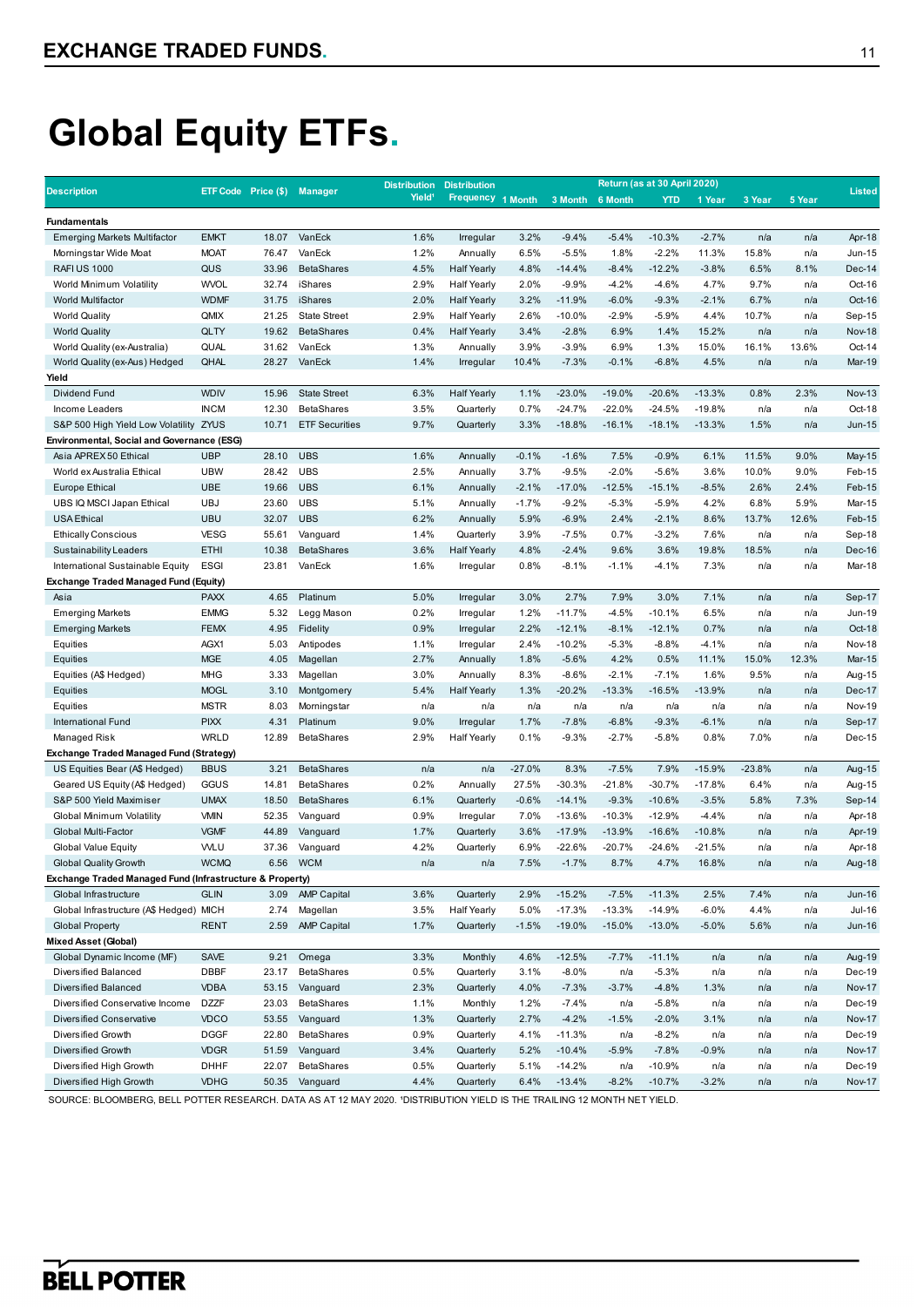## **Fixed Interest ETFs.**

Domestic and global fixed income ETFs each recorded the second consecutive months of negative net flows with \$14m and \$105m, respectively. High interest cash ETFs were the main beneficiaries of net inflows for domestic focused fixed interest ETFs. BetaShares **Australian High Interest Cash ETF (AAA)** recorded net inflows of \$72m for a mandated that seeks to provide exposure to Australian cash deposits, with monthly income distributions that exceed the 30 Bank Bill Swap Rate (BBSW) (after fees and expenses). **iShares Global High Yield Bond (AUD Hedged) ETF (IHHY)** experienced a decrease in the units outstanding of 68% over April, equating to approximately \$118m of net outflows. IHHY has an average credit quality of BB- in the underlying holdings.





#### SOURCE: ASX, BELL POTTER RESEARCH SOURCE: ASX, BELL POTTER RESEARCH

**Code ETF Description Flows** AAA BetaShares Australian High Interest Cash ETF \$71.7m BILL iShares Core Cash ETF \$21.7m IAF iShares Core Composite Bond ETF \$19.3m **ISEC** iShares Enhanced Cash ETF \$16.4m HBRD BetaShares Active Australian Hybrids Fund \$12.5m **Figure 32 - Domestic fixed interest April net fund inflows**

### SOURCE: ASX, BELL POTTER RESEARCH

**Figure 34 - Global fixed interest April net fund inflows**

| Code        | <b>ETF Description</b>                                     | <b>Flows</b> |
|-------------|------------------------------------------------------------|--------------|
| <b>IHCB</b> | iShares Global Corporate Bond ETF                          | \$11.0m      |
| <b>VIF</b>  | Vanguard Intl. Fixed Interest Index (Hedged) ETF           | \$7.9m       |
| <b>IHEB</b> | iShares J.P. Morgan USD Emerging Market Bond               | \$1.0m       |
| <b>VEFI</b> | Vanguard Ethic. Conscious Global Agg. (Hedged)             | \$0.6m       |
| <b>VCF</b>  | Vanguard Intl. Credit Securities Index (Hedged) ETF \$0.1m |              |

SOURCE: ASX, BELL POTTER RESEARCH



SOURCE: ASX, BELL POTTER RESEARCH SOURCE: ASX, BELL POTTER RESEARCH



#### May 19 Jun 19 Jul 19 Aug 19 Sep 19 Oct 19 Nov 19 Dec 19 Jan 20 Feb 20 Mar 20 Apr 20

|             | Figure 33 - Domestic fixed interest April net fund outflows |              |
|-------------|-------------------------------------------------------------|--------------|
| Code        | <b>ETF Description</b>                                      | <b>Flows</b> |
| QPON        | BetaShares Aus Bank Snr. Floating Rate Bond ETF             | -\$49.2m     |
| FLOT        | VanEck Vectors Australian Floating Rate ETF                 | $-$40.8m$    |
| VAF         | Vanguard Australian Fixed Interest Index ETF                | -\$22.6m     |
| PLUS        | VanEck Vectors Aust Corp Bond Plus ETF                      | -\$21.7m     |
| CRED        | BetaShares Aust Invest Grade Corp Bond ETF                  | $-$16.7m$    |
|             | SOURCE: ASX, BELL POTTER RESEARCH                           |              |
|             | Figure 35 - Global fixed interest April net fund outflows   |              |
| Code        | <b>ETF Description</b>                                      | <b>Flows</b> |
| <b>IHHY</b> | iShares Global High Yield Bond ETF                          | $-$117.5m$   |
| GBND        | BetaShares Sust. Leaders Div. Bond ETF (Hedged)             | -\$8.1m      |
| VBND        | Vanguard Global Agg. Bond Index (Hedged) ETF                | -\$4.3m      |
|             |                                                             |              |
|             |                                                             |              |

SOURCE: ASX, BELL POTTER RESEARCH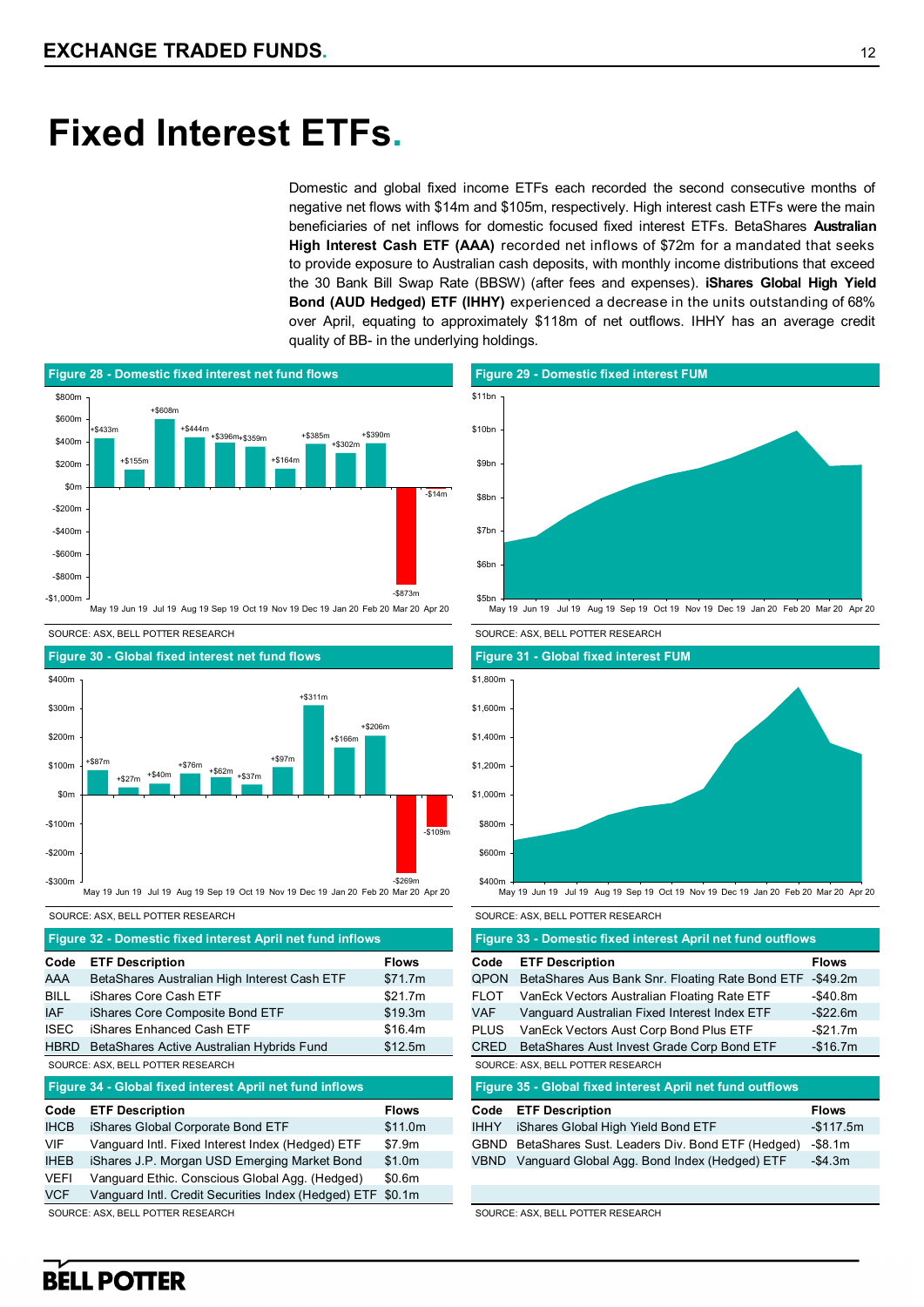# **Fixed Interest ETFs.**

| <b>Description</b>                      |             | ETF Code Price (\$) Manager |                     | <b>Benchmark</b>                                          | <b>Holdings</b> | Strategy MER (%)  |         | (%)  | <b>Spread Market Cap</b><br>(Sm) |
|-----------------------------------------|-------------|-----------------------------|---------------------|-----------------------------------------------------------|-----------------|-------------------|---------|------|----------------------------------|
| Domestic Fixed Interest                 |             |                             |                     |                                                           |                 |                   |         |      |                                  |
| <b>Composite Bonds</b>                  | <b>IAF</b>  | 115.92                      | iShares             | <b>Bloomberg AusBond Composite</b>                        | $-511$          | Passive           | 0.15    | 0.07 | 1,139.7                          |
| <b>Fixed Interest</b>                   | <b>BOND</b> | 28.29                       | <b>State Street</b> | S&P/ASX Australian Fixed Income                           | ~143            | Passive           | 0.24    | 0.22 | 45.8                             |
| <b>Fixed Interest</b>                   | <b>VAF</b>  | 52.59                       | Vanguard            | <b>Bloomberg AusBond Composite</b>                        | $-612$          | Passive           | 0.20    | 0.12 | 1,368.0                          |
| <b>Floating Rate Bonds</b>              | <b>FLOT</b> | 25.00                       | VanEck              | Bloomberg AusBond Credit FRN 0+ Yr                        | ~182            | Passive           | 0.22    | 0.23 | 261.6                            |
| Senior Floating Rate Bonds              | QPON        | 25.66                       | <b>BetaShares</b>   | Solactive Aus Bank Senior Floating Rate Bond              | ~15             | Passive           | 0.22    | 0.25 | 721.2                            |
| Corporate Bond Plus                     | <b>PLUS</b> | 18.05                       | VanEck              | Markit iBoxx AUD Corporates Yield Plus                    |                 | ~120 Smart Beta   | 0.32    | 1.00 | 229.3                            |
| Corporate Fixed Interest                | <b>VACF</b> | 52.74                       | Vanguard            | Bloomberg AusBond Credit 0+ Yr                            | $-380$          | Passive           | 0.26    | 0.41 | 321.7                            |
| Investment Grade Corp. Bond             | CRED        | 26.67                       | <b>BetaShares</b>   | Solactive Aus Invest. Grade Corp. Bond Select TR          |                 | $~5$ 6 Smart Beta | 0.25    | 0.75 | 332.9                            |
| Select Corporate Bonds                  | <b>RCB</b>  | 21.05                       | Russell             | Australian Corporate Bonds                                | $~12$           | Passive           | 0.28    | 0.25 | 228.0                            |
| <b>Subordinated Debt</b>                | <b>SUBD</b> | 24.62                       | VanEck              | iBoxx AUD Investment Grade Subordinated Debt Index        | ~12             | Passive           | 0.29    | 0.85 | 80.8                             |
| Cash                                    | <b>MONY</b> | 19.99                       | <b>UBS</b>          | Australian Cash                                           |                 | n/a Smart Beta    | 0.18    | n/a  | 1.9                              |
| Core Cash                               | <b>BILL</b> | 100.29                      | <b>iShares</b>      | Australian Cash                                           | ~26             | Passive           | 0.07    | 0.02 | 449.9                            |
| <b>Enhanced Cash</b>                    | <b>ISEC</b> | 100.40                      | iShares             | Australian Cash                                           |                 | ~51 Smart Beta    | 0.12    | 0.03 | 208.2                            |
| High Interest Cash                      | AAA         | 50.09                       | <b>BetaShares</b>   | Australian Cash                                           | n/a             | Passive           | 0.18    | 0.02 | 1,764.3                          |
| Government Bonds                        | <b>AGVT</b> | 51.78                       | <b>BetaShares</b>   | Solactive Australian Government 7-12 Year AUD TR Index    | $-41$           | Passive           | 0.22    | 0.52 | 12.4                             |
| Government Bonds                        | <b>RGB</b>  | 23.51                       | Russell             | Australian Government Bonds                               | $-9$            | Passive           | 0.24    | 0.20 | 83.3                             |
| Government Bonds                        | <b>GOVT</b> | 28.51                       | <b>State Street</b> | S&P /ASX Bond                                             | $-81$           | Passive           | 0.22    | 0.22 | 25.9                             |
| Government Bonds                        | <b>VGB</b>  | 53.75                       | Vanguard            | Bloomberg AusBond Government                              | ~116            | Passive           | 0.20    | 0.22 | 483.8                            |
| Government Inflation                    | <b>ILB</b>  | 124.07                      | <b>iShares</b>      | <b>Bloomberg AusBond Inflation Government</b>             | ~16             | Passive           | 0.18    | 1.03 | 133.3                            |
| Semi-Government Bonds                   | <b>RSM</b>  | 21.91                       | Russell             | Australian Semi-Government Bonds                          | ~10             | Passive           | 0.26    | 0.23 | 61.7                             |
| Treasury                                | <b>IGB</b>  | 114.53                      | iShares             | Bloomberg AusBond Treasury                                | ~25             | Passive           | 0.18    | 0.16 | 64.4                             |
| Global Fixed Interest (Currency Hedged) |             |                             |                     |                                                           |                 |                   |         |      |                                  |
| Global High Yield Bond (A\$)            | <b>IHHY</b> | 97.50                       | <b>iShares</b>      | Markit iBoxx Global Dev. Market Liquid HY Cap (A\$)       | ~1              | Passive           | 0.56    | 1.59 | 58.7                             |
| Global Corporate Bond (A\$)             | <b>IHCB</b> | 106.55                      | iShares             | Barclays Global Aggregate Corporate Bond (A\$)            | ~1              | Passive           | 0.26    | 1.13 | 289.0                            |
| USD Em Markets Bond (A\$)               | <b>IHEB</b> | 97.79                       | <b>iShares</b>      | J.P. Morgan EMBI Global Core (A\$)                        | ~2              | Passive           | 0.51    | 1.90 | 30.4                             |
| Global Aggregate Bond (A\$)             | <b>VBND</b> | 53.72                       | Vanguard            | Bloomberg Barclays Global Agg. Float Adj. Scaled (A\$)    | ~27,853         | Passive           | 0.20    | 0.61 | 146.6                            |
| Credit Securities (A\$)                 | <b>VCF</b>  | 49.46                       | Vanguard            | Barclays Global Agg. Gov. Related and Corp. Scaled (A\$)  | $-6,200$        | Passive           | 0.30    | 0.63 | 204.2                            |
| Ethically Conscious Bond (A\$)          | <b>VEFI</b> | 54.46                       | Vanguard            | Bloomberg Barclays MSCI Global Agg SRI EFA (A\$)          |                 | ~3,872 Smart Beta | 0.26    | 0.87 | 17.2                             |
| Fixed Interest (A\$)                    | VIF         | 51.78                       | Vanguard            | Bloomberg Barclays Global Treasury Scaled (A\$)           | $-881$          | Passive           | 0.20    | 0.23 | 481.9                            |
| Sustainability Leaders Diversified GBND |             | 25.26                       | <b>BetaShares</b>   | Solactive Aus & Global Select Sust. Leaders Bond TR (A\$) |                 | ~225 Smart Beta   | 0.49    | 0.93 | 52.5                             |
| Exchange Traded Managed Fund            |             |                             |                     |                                                           |                 |                   |         |      |                                  |
| Australian Bond                         | <b>BNDS</b> | 26.96                       | Western Asset       | <b>Bloomberg AusBond Composite</b>                        | n/a             | Active            | 0.42    | 0.60 | 114.6                            |
| Australian Hybrids                      | <b>HBRD</b> | 9.84                        | Coolabah Capital    | Solactive Australian Hybrid Securities                    | n/a             | Active            | $0.55*$ | 0.22 | 658.4                            |
| Dynamic Cash                            | Z3RO        | n/a                         | Omega               | <b>RBA Cash Rate</b>                                      | n/a             | Active            | 0.00    | n/a  | n/a                              |
| <b>Emerging Market Opportunities</b>    | <b>EBND</b> | 10.09                       | VanEck              | 50/50 J.P. Morgan EM Bond AUD & Government Bond-EM        | ~145            | Active            | $0.95*$ | n/a  | 10.9                             |
| <b>Real Outcome</b>                     | <b>XARO</b> | 26.89                       | Ardea               | CPI                                                       | n/a             | Active            | 0.50    | 0.48 | 174.0                            |

SOURCE: BLOOMBERG, BELL POTTER RESEARCH. DATA AS AT 12 MAY 2020. \*A PERFORMANCE FEE IS ALSO PAYABLE, MORE INFORMATION ON FEES IS AVAILABLE ON PAGE 20.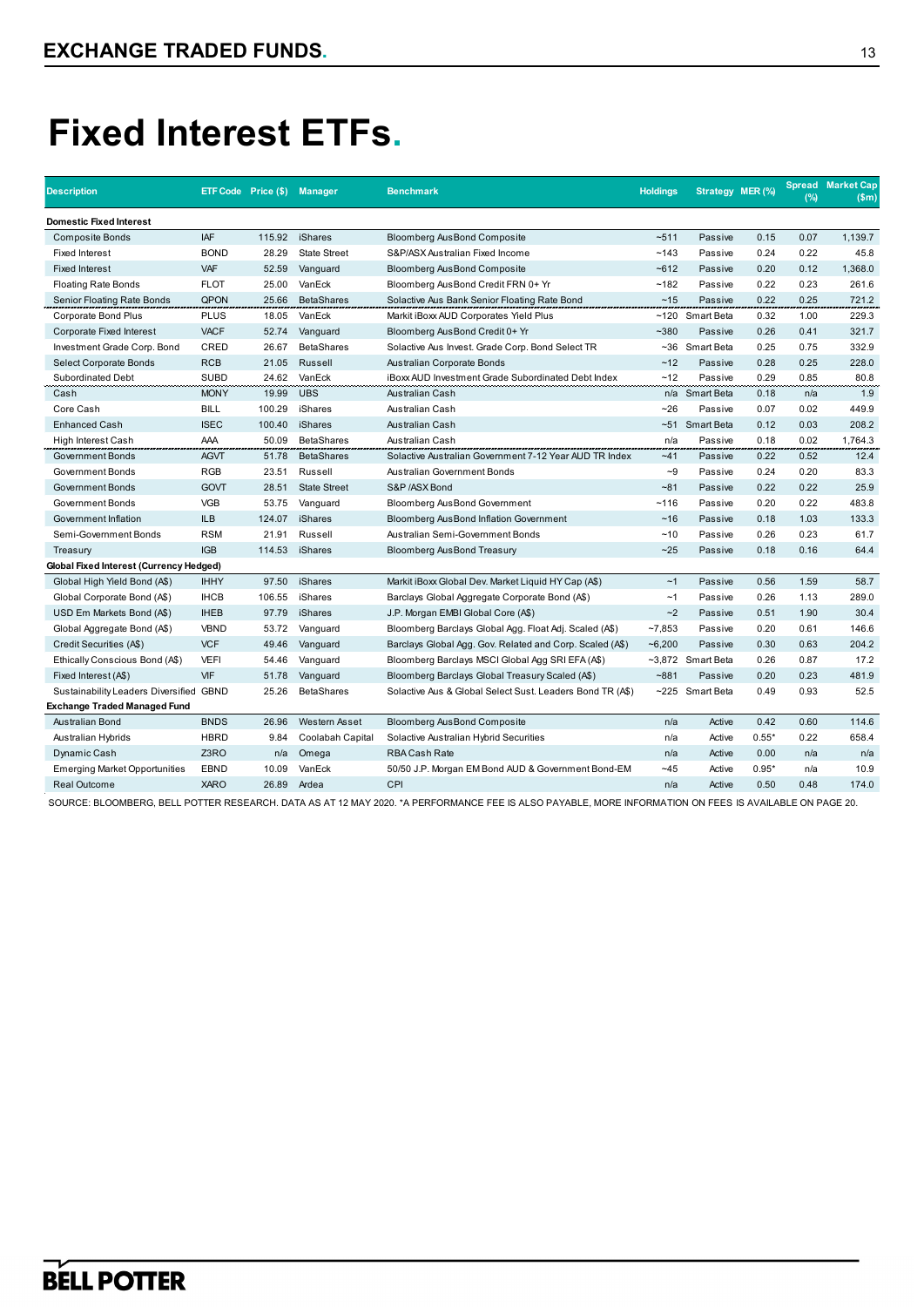# **Fixed Interest ETFs.**

|                                         |             |                             |                     | <b>Distribution</b> | <b>Distribution</b>                   |       | <b>Yield to Av. Credit</b> | Duration <sup>2</sup>                     |            |         | Return (as at 30 April 2020) |        | <b>Listed</b> |
|-----------------------------------------|-------------|-----------------------------|---------------------|---------------------|---------------------------------------|-------|----------------------------|-------------------------------------------|------------|---------|------------------------------|--------|---------------|
| <b>Description</b>                      |             | ETF Code Price (\$) Manager |                     | Yield <sup>1</sup>  | <b>Frequency Maturity<sup>2</sup></b> |       | Quality <sup>2</sup>       |                                           | <b>YTD</b> | 1 Year  | 3 Year                       | 5 Year |               |
| <b>Domestic Fixed Interest</b>          |             |                             |                     |                     |                                       |       |                            |                                           |            |         |                              |        |               |
| <b>Composite Bonds</b>                  | <b>IAF</b>  | 115.92                      | iShares             | 2.0%                | Quarterly                             | 0.92% |                            | n/a 5.74 yrs <sup>^</sup>                 | 2.9%       | 6.2%    | 5.3%                         | 4.3%   | Mar-12        |
| <b>Fixed Interest</b>                   | <b>BOND</b> | 28.29                       | <b>State Street</b> | 1.3%                | Quarterly                             | 0.88% | n/a                        | $6.11$ yrs <sup>x</sup>                   | 3.2%       | 6.8%    | 5.5%                         | 4.4%   | <b>Jul-12</b> |
| <b>Fixed Interest</b>                   | <b>VAF</b>  | 52.59                       | Vanguard            | 2.4%                | Quarterly                             | 0.92% | AA+                        | 5.70 yrs^                                 | 2.8%       | 6.2%    | 5.3%                         | 4.3%   | Oct-12        |
| <b>Floating Rate Bonds</b>              | <b>FLOT</b> | 25.00                       | VanEck              | 2.1%                | Monthly                               | 0.86% | n/a                        | $0.13$ yrs $x$                            | 0.1%       | 1.4%    | n/a                          | n/a    | <b>Jul-17</b> |
| Senior Floating Rate Bonds              | QPON        | 25.66                       | <b>BetaShares</b>   | 1.8%                | Monthly                               | 1.40% |                            | $A+ 0.13$ yrs <sup>x</sup>                | 0.2%       | 1.9%    | n/a                          | n/a    | <b>Jun-17</b> |
| Corporate Bond Plus                     | <b>PLUS</b> | 18.05                       | VanEck              | 3.2%                | Quarterly                             | 2.53% |                            | $n/a$ 4.61 yrs <sup>x</sup>               | $-0.4%$    | 3.8%    | 4.9%                         | n/a    | May-17        |
| Corporate Fixed Interest                | <b>VACF</b> | 52.74                       | Vanguard            | 2.5%                | Quarterly                             | 1.80% |                            | A+ 3.80 yrs <sup>^</sup>                  | 0.4%       | 3.8%    | 4.5%                         | n/a    | May-16        |
| Investment Grade Corp. Bond             | CRED        | 26.67                       | <b>BetaShares</b>   | 4.1%                | Monthly                               | 3.04% |                            | A- 6.45 yrs <sup>x</sup>                  | $-1.9%$    | 3.8%    | n/a                          | n/a    | May-18        |
| <b>Select Corporate Bonds</b>           | <b>RCB</b>  | 21.05                       | Russell             | 3.2%                | Quarterly                             | 1.16% | n/a                        | $3.64$ yrs <sup><math>\wedge</math></sup> | 2.3%       | 5.0%    | 4.5%                         | 4.1%   | Mar-12        |
| <b>Subordinated Debt</b>                | <b>SUBD</b> | 24.62                       | VanEck              | 1.1%                | Irregular                             | 2.81% | n/a                        | $0.12$ yrs <sup>x</sup>                   | $-2.2%$    | n/a     | n/a                          | n/a    | Oct-19        |
| Cash                                    | <b>MONY</b> | 19.99                       | <b>UBS</b>          | 1.1%                | Monthly                               | n/a   | n/a                        | n/a                                       | 0.3%       | 1.1%    | 1.5%                         | n/a    | May-17        |
| Core Cash                               | <b>BILL</b> | 100.29                      | iShares             | 1.1%                | Monthly                               | 0.19% | n/a                        | $0.12$ yrs <sup><math>\wedge</math></sup> | 0.3%       | 1.1%    | n/a                          | n/a    | Jun-17        |
| <b>Enhanced Cash</b>                    | <b>ISEC</b> | 100.40                      | iShares             | 1.2%                | Monthly                               | 0.52% | n/a                        | $0.12$ yrs <sup><math>\wedge</math></sup> | 0.3%       | 1.2%    | n/a                          | n/a    | Jun-17        |
| High Interest Cash                      | AAA         | 50.09                       | <b>BetaShares</b>   | 1.3%                | Monthly                               | 0.70% | n/a                        | n/a                                       | 0.3%       | 1.4%    | 1.8%                         | 2.0%   | Mar-12        |
| Government Bonds                        | <b>AGVT</b> | 51.78                       | <b>BetaShares</b>   | 1.1%                | Monthly                               | 1.10% |                            | AAA 7.79 yrs <sup>x</sup>                 | 4.1%       | n/a     | n/a                          | n/a    | <b>Jul-19</b> |
| Government Bonds                        | <b>RGB</b>  | 23.51                       | Russell             | 2.3%                | Quarterly                             | 0.73% |                            | AAA 7.10 yrs <sup>^</sup>                 | 3.5%       | 8.0%    | 6.3%                         | 4.9%   | Mar-12        |
| Government Bonds                        | <b>GOVT</b> | 28.51                       | <b>State Street</b> | 1.7%                | Quarterly                             | 0.76% |                            | AAA $6.54$ yrs <sup>x</sup>               | 3.5%       | 7.2%    | 5.7%                         | 4.5%   | $Jul-12$      |
| Government Bonds                        | <b>VGB</b>  | 53.75                       | Vanguard            | 2.2%                | Quarterly                             | 0.79% |                            | AAA 6.30 yrs <sup>^</sup>                 | 3.4%       | 6.9%    | 5.6%                         | 4.4%   | Apr-12        |
| Government Inflation                    | <b>ILB</b>  | 124.07                      | <b>iShares</b>      | 1.5%                | Quarterly                             | 0.88% |                            | AAA 8.68 yrs <sup>x</sup>                 | $-2.3%$    | 1.5%    | 3.4%                         | 2.5%   | <b>Mar-12</b> |
| Semi-Government Bonds                   | <b>RSM</b>  | 21.91                       | Russell             | 1.6%                | Quarterly                             | 0.74% | n/a                        | $4.22$ yrs <sup>x</sup>                   | 2.5%       | 5.3%    | 4.2%                         | 3.6%   | Mar-12        |
| Treasury                                | <b>IGB</b>  | 114.53                      | iShares             | 1.7%                | Quarterly                             | 0.67% |                            | AAA 6.72 yrs^                             | 3.6%       | 7.1%    | 5.7%                         | 4.4%   | Mar-12        |
| Global Fixed Interest (Currency Hedged) |             |                             |                     |                     |                                       |       |                            |                                           |            |         |                              |        |               |
| Global High Yield Bond (A\$)            | <b>IHHY</b> | 97.50                       | iShares             | 7.0%                | 3xa yr                                | 5.28% |                            | BB- 3.79 yrs <sup>^</sup>                 | $-9.6%$    | $-5.7%$ | 1.1%                         | n/a    | Dec-15        |
| Global Corporate Bond (A\$)             | <b>IHCB</b> | 106.55                      | iShares             | 2.7%                | 3xayr                                 | 3.01% | n/a                        | 6.96 yrs^                                 | $-0.3%$    | 5.9%    | 4.2%                         | n/a    | Dec-15        |
| USD Em Markets Bond (A\$)               | <b>IHEB</b> | 97.79                       | <b>iShares</b>      | 2.7%                | 3xa yr                                | 5.87% | n/a                        | 7.75 yrs^                                 | $-11.6%$   | $-5.4%$ | $-0.1%$                      | n/a    | Dec-15        |
| Global Aggregate Bond (A\$)             | <b>VBND</b> | 53.72                       | Vanguard            | 1.9%                | Quarterly                             | 0.98% | AA-                        | 7.30 yrs^                                 | 2.5%       | 7.0%    | n/a                          | n/a    | Oct-17        |
| Credit Securities (A\$)                 | <b>VCF</b>  | 49.46                       | Vanguard            | 2.3%                | Quarterly                             | 1.80% |                            | A 7.00 yrs <sup>^</sup>                   | 0.0%       | 5.1%    | 4.1%                         | n/a    | Dec-15        |
| Ethically Conscious Bond (A\$)          | <b>VEFI</b> | 54.46                       | Vanguard            | 1.8%                | Irregular                             | 0.91% |                            | AA- 7.20 yrs^                             | 3.0%       | 7.2%    | n/a                          | n/a    | Sep-18        |
| Fixed Interest (A\$)                    | <b>VIF</b>  | 51.78                       | Vanguard            | 1.4%                | Quarterly                             | 0.39% |                            | AA- 8.70 yrs <sup>^</sup>                 | 4.0%       | 8.1%    | 4.8%                         | n/a    | Dec-15        |
| Sustainability Leaders Diversified GBND |             | 25.26                       | <b>BetaShares</b>   | 0.3%                | Quarterly                             | 1.01% |                            | AA 7.08 yrs <sup>x</sup>                  | 2.0%       | n/a     | n/a                          | n/a    | Nov-19        |
| Exchange Traded Managed Fund            |             |                             |                     |                     |                                       |       |                            |                                           |            |         |                              |        |               |
| Australian Bond                         | <b>BNDS</b> | 26.96                       | Western Asset       | 2.8%                | Monthly                               | 1.43% |                            | AA 5.53 yrs <sup>x</sup>                  | 2.2%       | 5.7%    | n/a                          | n/a    | <b>Nov-18</b> |
| Australian Hybrids                      | <b>HBRD</b> | 9.84                        | Coolabah Capital    | 3.3%                | Monthly                               | n/a   | n/a                        | n/a                                       | $-2.4%$    | 1.3%    | n/a                          | n/a    | Nov-17        |
| Dynamic Cash                            | Z3RO        | n/a                         | Omega               | 0.6%                | Monthly                               | 0.47% | n/a                        | $0.09$ yrs <sup><math>\wedge</math></sup> | 0.3%       | n/a     | n/a                          | n/a    | Aug-19        |
| <b>Emerging Market Opportunities</b>    | <b>EBND</b> | 10.09                       | VanEck              | 1.2%                | Irregular                             | n/a   | n/a                        | n/a                                       | n/a        | n/a     | n/a                          | n/a    | Feb-20        |
| <b>Real Outcome</b>                     | <b>XARO</b> | 26.89                       | Ardea               | 1.9%                | Quarterly                             | n/a   | n/a                        | n/a                                       | 1.8%       | 6.5%    | n/a                          | n/a    | Dec-18        |

SOURCE: BLOOMBERG, BELL POTTER RESEARCH, DATA AS AT 12 MAY 2020. 'DISTRIBUTION YIELD IS THE TRAILING 12 MONTH NET YIELD.<sup>2</sup> DATA AS AT 30 APR 2020.

^ EFFECTIVE DURATION - AN OPTION-ADJUSTED MEASURE OF THE SENSITIVITY OF THE VALUE OF THE PORTFOLIO TO CHANGES IN INTEREST RATES. IT IS USED TO CALCULATE AN APPROXIMATION OF THE MODIFIED DURATION OF A BOND WITH AN EMBEDDED OPTION.

ˣ MODIFIED DURATION - MEASURES THE SENSITIVITY OF THE VALUE OF THE PORTFOLIO TO CHANGES IN INTEREST RATES. IT FOLLOWS THE CONCEPT THAT INTEREST RATE AND BOND PRICES MOVE IN OPPOSITE DIRECTIONS. A MODIFIED DURATION OF 6.0 YEARS IMPLIES THAT A 1% INCREASE IN THE INTEREST RATE WILL REDUCE THE VALUE OF THE<br>PORTFOLIO BY 6.0%, AND VICE-VERSA FOR A DECREASE IN THE INTEREST RATE.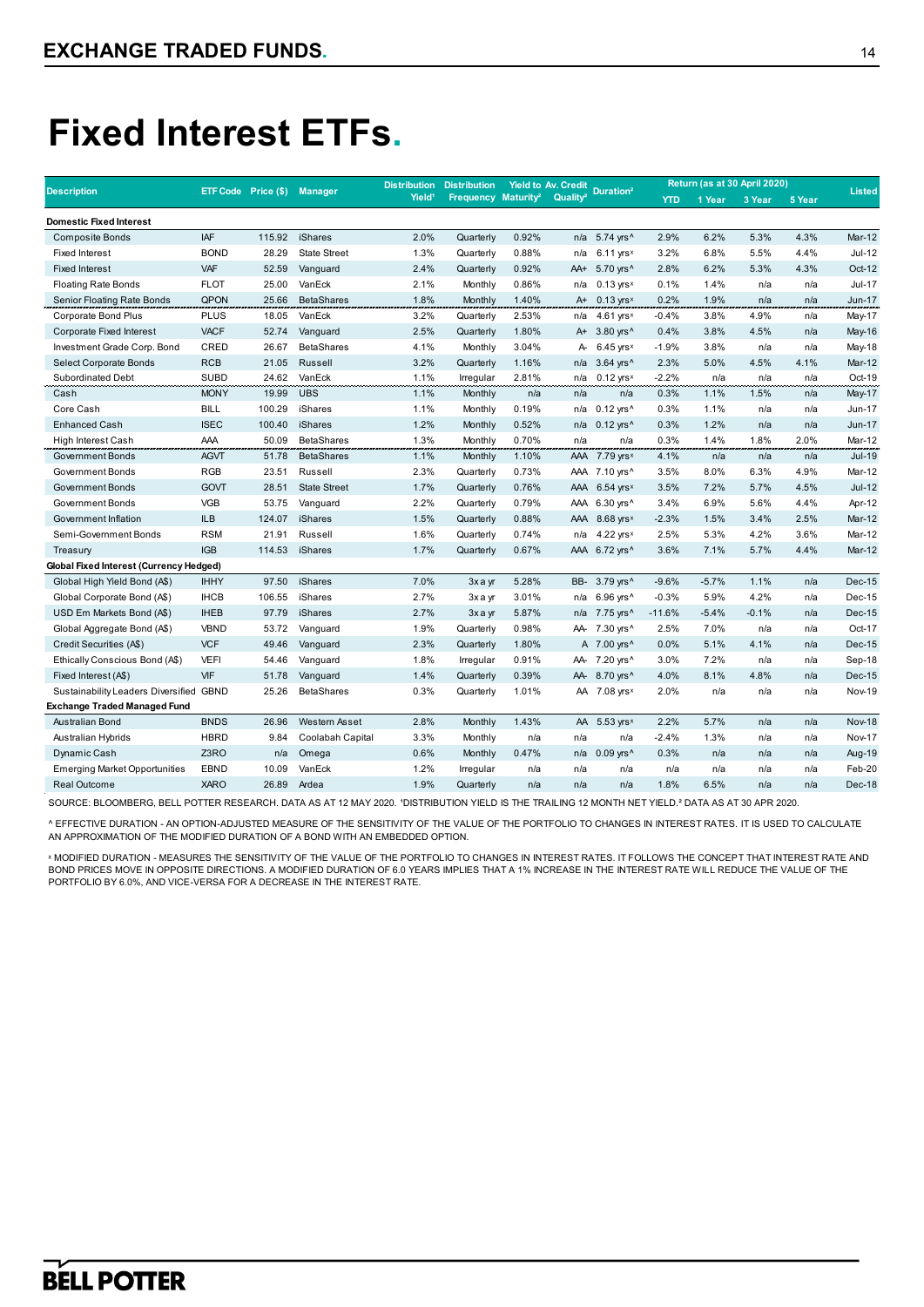## **Commodity & Currency ETFs.**

Commodities again received strong net inflows, with \$211m in April. **BetaShares Crude Oil Index ETF - Currency Hedged (Synthetic) (OOO)** increased the units outstanding by 585% over the month. The Bell Potter March 2020 ETF Report highlighted the risks associated with OOO, which during the month changed the investment mandate to add further protection from the volatility of the futures price of WTI crude oil. OOO has effectively become an actively managed fund during this period which should add further caution to potential investors seeking to gain exposure to a potential rebound in the price of oil. The futures exposure that OOO aims to provide to unitholders is now at the discretion of the fund provider until further notice. **ETFS Physical Palladium (ETPMPD)** returned -19.6% in April as a reduction in auto sales may have modestly contracted the demand for the precious metal. Gold continued to see strong net inflows as a hedge to the volatility in the global markets.



SOURCE: ASX, BELL POTTER RESEARCH SOURCE: ASX, BELL POTTER RESEARCH



#### SOURCE: ASX, BELL POTTER RESEARCH SOURCE: ASX, BELL POTTER RESEARCH

|               | <b>Figure 40 - Commodity April net fund inflows</b> |              |             | Figure 41 - Commodity 1 year net fund inflows       |
|---------------|-----------------------------------------------------|--------------|-------------|-----------------------------------------------------|
| Code          | <b>ETF Description</b>                              | <b>Flows</b> | Code        | <b>ETF Description</b>                              |
| 000           | BetaShares Crude Oil Index ETF- Hedged              | \$133.8m     | <b>GOLD</b> | <b>ETFS Physical Gold</b>                           |
| <b>PMGOLD</b> | Perth Mint Gold                                     | \$35.6m      | PMGOLD      | Perth Mint Gold                                     |
| <b>GOLD</b>   | <b>ETFS Physical Gold</b>                           | \$32.0m      | OOO         | BetaShares Crude Oil Index ETF- Hed                 |
| <b>ETPMAG</b> | <b>ETFS Physical Silver</b>                         | \$6.6m       | QAU         | BetaShares Gold Bullion ETF - Hedge                 |
| QAU           | BetaShares Gold Bullion ETF - Hedged                | \$2.6m       |             | ETPMAG ETFS Physical Silver                         |
|               | SOURCE: ASX, BELL POTTER RESEARCH                   |              |             | SOURCE: ASX, BELL POTTER RESEARCH                   |
|               | <b>Figure 42 - Currency April net fund inflows</b>  |              |             | <b>Figure 43 - Currency April net fund outflows</b> |
| Code          | <b>ETF Description</b>                              | <b>Flows</b> | Code        | <b>ETF Description</b>                              |
| <b>USD</b>    | BetaShares U.S. Dollar ETF                          | \$9.6m       |             | AUDS BetaShares Strong Australian Dollar Fund       |
| <b>ZUSD</b>   | <b>ETFS Physical Us Dollar ETF</b>                  | \$1.2m       |             |                                                     |
|               |                                                     |              |             |                                                     |
|               |                                                     |              |             |                                                     |



May 19 Jun 19 Jul 19 Aug 19 Sep 19 Oct 19 Nov 19 Dec 19 Jan 20 Feb 20 Mar 20 Apr 20







May 19 Jun 19 Jul 19 Aug 19 Sep 19 Oct 19 Nov 19 Dec 19 Jan 20 Feb 20 Mar 20 Apr 20

|               | Figure 41 - Commodity 1 year net fund inflows       |              |
|---------------|-----------------------------------------------------|--------------|
| Code          | <b>ETF Description</b>                              | <b>Flows</b> |
| GOLD          | <b>ETFS Physical Gold</b>                           | \$669.8m     |
| <b>PMGOLD</b> | Perth Mint Gold                                     | \$226.7m     |
| 000           | BetaShares Crude Oil Index ETF- Hedged              | \$187.3m     |
| QAU           | BetaShares Gold Bullion ETF - Hedged                | \$113.3m     |
|               | <b>ETPMAG</b> ETFS Physical Silver                  | \$42.5m      |
|               | SOURCE: ASX, BELL POTTER RESEARCH                   |              |
|               | <b>Figure 43 - Currency April net fund outflows</b> |              |
| Code          | <b>ETF Description</b>                              | <b>Flows</b> |
|               | AUDS BetaShares Strong Australian Dollar Fund       | $-$ \$6.5m   |
|               |                                                     |              |
|               |                                                     |              |
|               |                                                     |              |

SOURCE: ASX, BELL POTTER RESEARCH

**BELL POTTER** 

SOURCE: ASX, BELL POTTER RESEARCH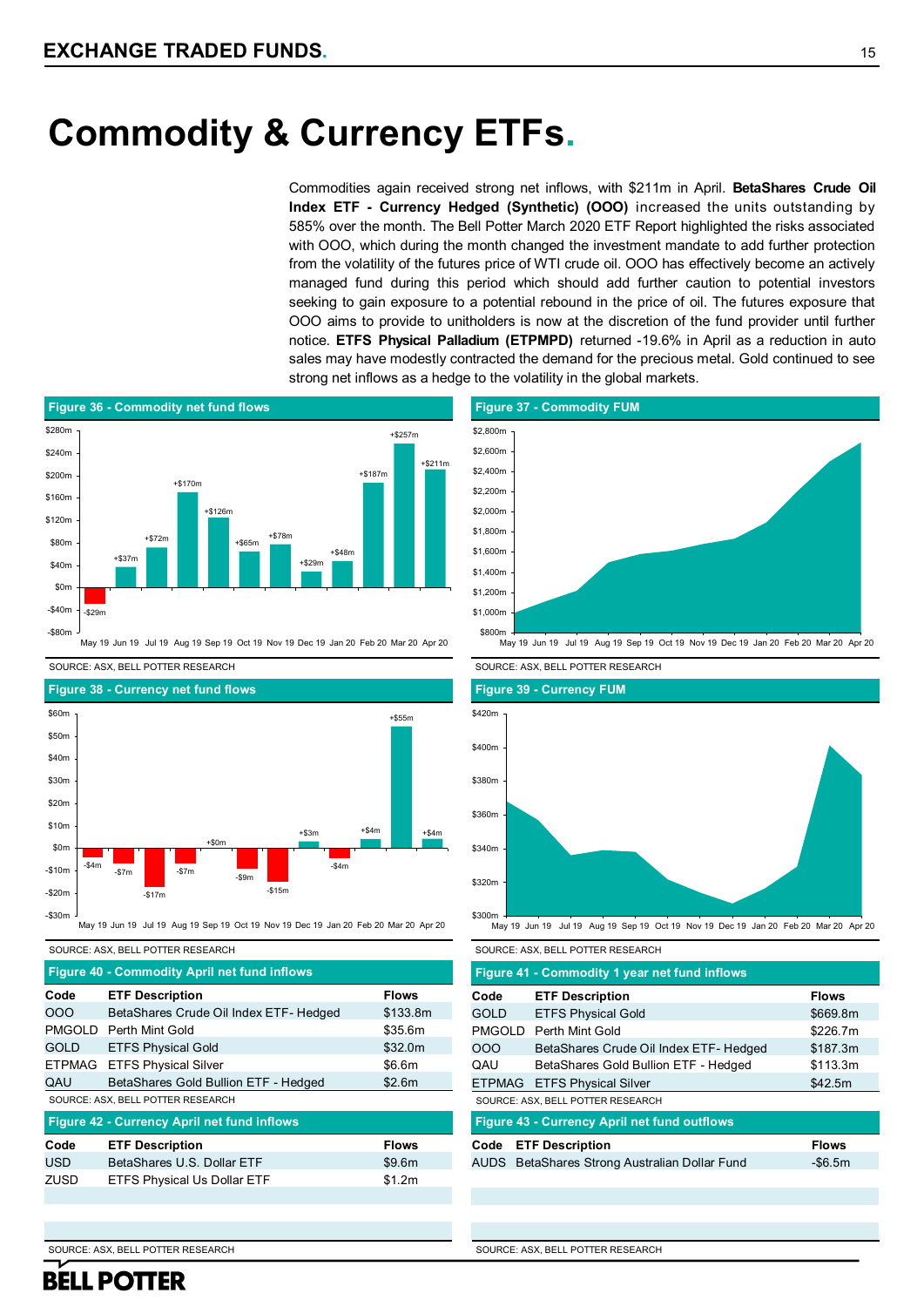# **Commodity & Currency ETFs.**

| <b>Description</b>                  |               | ETF Code Price (\$) | <b>Manager</b>        | <b>Benchmark</b>                                                                                                                                       | <b>Holdings</b> |         | Strategy MER (%) | $(\%)$ | <b>Spread Market Cap</b><br>(Sm) |
|-------------------------------------|---------------|---------------------|-----------------------|--------------------------------------------------------------------------------------------------------------------------------------------------------|-----------------|---------|------------------|--------|----------------------------------|
| <b>Commodities</b>                  |               |                     |                       |                                                                                                                                                        |                 |         |                  |        |                                  |
| <b>Physical Gold</b>                | <b>GOLD</b>   | 247.14              | <b>ETF Securities</b> | Gold                                                                                                                                                   | n/a             | Passive | 0.40             | 0.14   | 1,701.6                          |
| Spot Gold                           | <b>PMGOLD</b> | 26.41               | Perth Mint            | Gold                                                                                                                                                   | n/a             | Passive | n/a              | 0.23   | n/a                              |
| <b>Physical Silver</b>              | <b>ETPMAG</b> | 22.70               | <b>ETF Securities</b> | Silver                                                                                                                                                 | n/a             | Passive | 0.49             | 0.36   | 108.4                            |
| Physical Platinum                   | <b>ETPMPT</b> | 114.50              | <b>ETF Securities</b> | Platinum                                                                                                                                               | n/a             | Passive | 0.49             | 2.35   | 5.7                              |
| Physical Palladium                  | <b>ETPMPD</b> | 282.50              | <b>ETF Securities</b> | Palladium                                                                                                                                              | n/a             | Passive | 0.49             | 3.25   | 6.5                              |
| Physical Precious Metal Basket      | <b>ETPMPM</b> | 197.82              | <b>ETF Securities</b> | Basket of precious metals                                                                                                                              | n/a             | Passive | 0.44             | 2.66   | 13.8                             |
| <b>Commodities (AUD Hedged)</b>     |               |                     |                       |                                                                                                                                                        |                 |         |                  |        |                                  |
| Agricultural (Synthetic)            | QAG           | 4.78                | <b>BetaShares</b>     | S&P/GSCI Agriculture                                                                                                                                   | n/a             | Passive | 0.69             | 1.62   | 2.9                              |
| Spot Gold                           | QAU           | 16.80               | <b>BetaShares</b>     | Gold                                                                                                                                                   | ~1              | Passive | 0.59             | 0.22   | 227.6                            |
| Commodities (Synthetic)             | QCB           | 6.00                | <b>BetaShares</b>     | S&P/GSCI Light Energy                                                                                                                                  | n/a             | Passive | 0.69             | 2.65   | 6.7                              |
| Crude Oil (Synthetic)               | 000           | 2.95                | <b>BetaShares</b>     | S&P/GSCI Crude Oil                                                                                                                                     | n/a             | Passive | 0.69             | 0.48   | 183.8                            |
| Currency                            |               |                     |                       |                                                                                                                                                        |                 |         |                  |        |                                  |
| <b>EUR</b>                          | EEU           | 16.06               | <b>BetaShares</b>     | Euro                                                                                                                                                   | n/a             | Passive | 0.45             | 0.18   | 10.7                             |
| <b>GBP</b>                          | POU           | 18.62               | <b>BetaShares</b>     | <b>British Pound</b>                                                                                                                                   | n/a             | Passive | 0.45             | 0.12   | 21.4                             |
| <b>USD</b>                          | <b>ZUSD</b>   | 11.83               | <b>ETF Securities</b> | <b>US Dollar</b>                                                                                                                                       | n/a             | Passive | 0.30             | 0.17   | 12.2                             |
| <b>USD</b>                          | <b>USD</b>    | 15.11               | <b>BetaShares</b>     | <b>US Dollar</b>                                                                                                                                       | n/a             | Passive | 0.45             | 0.12   | 325.8                            |
| <b>Exchange Traded Managed Fund</b> |               |                     |                       |                                                                                                                                                        |                 |         |                  |        |                                  |
| Strong Australian Dollar            | <b>AUDS</b>   | 8.81                | <b>BetaShares</b>     | <b>AUD</b>                                                                                                                                             | n/a             | Active  | 1.38             | 0.47   | 10.6                             |
| Strong US Dollar                    | <b>YANK</b>   | 14.93               | <b>BetaShares</b>     | <b>USD</b>                                                                                                                                             | n/a             | Active  | 1.38             | 0.41   | 11.2                             |
|                                     |               |                     |                       | SOURCE: BLOOMBERG. BELL POTTER RESEARCH. DATA AS AT 12 MAY 2020. *A PERFORMANCE FEE IS ALSO PAYABLE. MORE INFORMATION ON FEES IS AVAILABLE ON PAGE 20. |                 |         |                  |        |                                  |

|                                     | <b>ETF Code</b> | Price $(§)$ | <b>Manager</b>        | <b>Distribution</b><br>Yield <sup>1</sup> | <b>Distribution</b> |          | Return (as at 30 April 2020) |                 |            |          |          |          | <b>Listed</b> |
|-------------------------------------|-----------------|-------------|-----------------------|-------------------------------------------|---------------------|----------|------------------------------|-----------------|------------|----------|----------|----------|---------------|
| <b>Description</b>                  |                 |             |                       |                                           | <b>Frequency</b>    | 1 Month  |                              | 3 Month 6 Month | <b>YTD</b> | 1 Year   | 3 Year   | 5 Year   |               |
| <b>Commodities</b>                  |                 |             |                       |                                           |                     |          |                              |                 |            |          |          |          |               |
| <b>Physical Gold</b>                | <b>GOLD</b>     | 247.14      | <b>ETF Securities</b> | n/a                                       | n/a                 | $-1.1%$  | 9.8%                         | 18.4%           | 19.9%      | 42.2%    | 14.9%    | 11.3%    | Mar-03        |
| Spot Gold                           | <b>PMGOLD</b>   | 26.41       | Perth Mint            | n/a                                       | n/a                 | $-0.5%$  | 11.2%                        | 20.2%           | 19.6%      | 43.2%    | 15.5%    | 11.6%    | n/a           |
| <b>Physical Silver</b>              | <b>ETPMAG</b>   | 22.70       | <b>ETF Securities</b> | n/a                                       | n/a                 | 2.9%     | $-12.4%$                     | $-10.8%$        | $-8.9%$    | 9.5%     | $-0.3%$  | 1.8%     | Jan-09        |
| <b>Physical Platinum</b>            | <b>ETPMPT</b>   | 114.50      | <b>ETF Securities</b> | n/a                                       | n/a                 | $-1.4%$  | $-18.3%$                     | $-14.0%$        | $-15.3%$   | $-7.7%$  | $-3.0%$  | $-4.5%$  | Jan-09        |
| <b>Physical Palladium</b>           | <b>ETPMPD</b>   | 282.50      | <b>ETF Securities</b> | n/a                                       | n/a                 | $-19.6%$ | $-11.6%$                     | 16.2%           | 10.9%      | 55.5%    | 39.5%    | 24.5%    | $Dec-08$      |
| Physical Precious Metal Basket      | <b>ETPMPM</b>   | 197.82      | <b>ETF Securities</b> | n/a                                       | n/a                 | $-6.9%$  | $-2.5%$                      | 10.4%           | 9.9%       | 35.9%    | 15.7%    | 10.9%    | Jan-09        |
| <b>Commodities (AUD Hedged)</b>     |                 |             |                       |                                           |                     |          |                              |                 |            |          |          |          |               |
| Agricultural (Synthetic)            | QAG             | 4.78        | <b>BetaShares</b>     | n/a                                       | Annually            | $-5.7%$  | $-12.7%$                     | $-13.3%$        | $-14.9%$   | $-11.2%$ | $-12.0%$ | $-9.7%$  | <b>Dec-11</b> |
| Spot Gold                           | QAU             | 16.80       | <b>BetaShares</b>     | n/a                                       | Annually            | 6.4%     | 6.7%                         | 11.4%           | 10.7%      | 29.5%    | 8.5%     | 6.0%     | May-11        |
| Commodities (Synthetic)             | QCB             | 6.00        | <b>BetaShares</b>     | n/a                                       | Annually            | $-5.0%$  | $-25.4%$                     | $-28.5%$        | $-31.1%$   | $-31.2%$ | $-12.3%$ | $-12.0%$ | <b>Dec-11</b> |
| Crude Oil (Synthetic)               | 000             | 2.95        | <b>BetaShares</b>     | 42.1%                                     | Quarterly           | $-45.5%$ | $-79.0%$                     | $-80.0%$        | $-82.2%$   | $-83.2%$ | $-40.4%$ | $-36.2%$ | <b>Nov-11</b> |
| Currency                            |                 |             |                       |                                           |                     |          |                              |                 |            |          |          |          |               |
| <b>EUR</b>                          | EEU             | 16.06       | <b>BetaShares</b>     | n/a                                       | Annually            | $-6.8%$  | 0.8%                         | 2.8%            | 4.5%       | 4.3%     | 4.2%     | 2.8%     | $Jul-11$      |
| <b>GBP</b>                          | POU             | 18.62       | <b>BetaShares</b>     | 0.5%                                      | Irregular           | $-4.9%$  | $-2.2%$                      | 2.6%            | 2.2%       | 4.1%     | 3.6%     | $-0.3%$  | $Jul-11$      |
| <b>USD</b>                          | <b>ZUSD</b>     | 11.83       | <b>ETF Securities</b> | 1.5%                                      | Quarterly           | $-6.5%$  | 2.4%                         | 5.8%            | 7.7%       | 9.2%     | 5.8%     | n/a      | <b>Jun-15</b> |
| <b>USD</b>                          | <b>USD</b>      | 15.11       | <b>BetaShares</b>     | 2.2%                                      | Annually            | $-6.5%$  | 2.4%                         | 5.7%            | 7.6%       | 8.9%     | 5.7%     | 4.3%     | Feb-11        |
| <b>Exchange Traded Managed Fund</b> |                 |             |                       |                                           |                     |          |                              |                 |            |          |          |          |               |
| Strong Australian Dollar            | <b>AUDS</b>     | 8.81        | <b>BetaShares</b>     | n/a                                       | Irregular           | 12.9%    | $-14.3%$                     | $-20.3%$        | $-23.2%$   | $-26.4%$ | $-15.1%$ | n/a      | <b>Nov-16</b> |
| Strong US Dollar                    | <b>YANK</b>     | 14.93       | <b>BetaShares</b>     | 17.7%                                     | Annually            | $-13.9%$ | $-1.1%$                      | 5.3%            | 9.9%       | 12.0%    | 6.9%     | n/a      | <b>Nov-16</b> |

SOURCE: BLOOMBERG, BELL POTTER RESEARCH. DATA AS AT 12 MAY 2020. ¹DISTRIBUTION YIELD IS THE TRAILING 12 MONTH NET YIELD.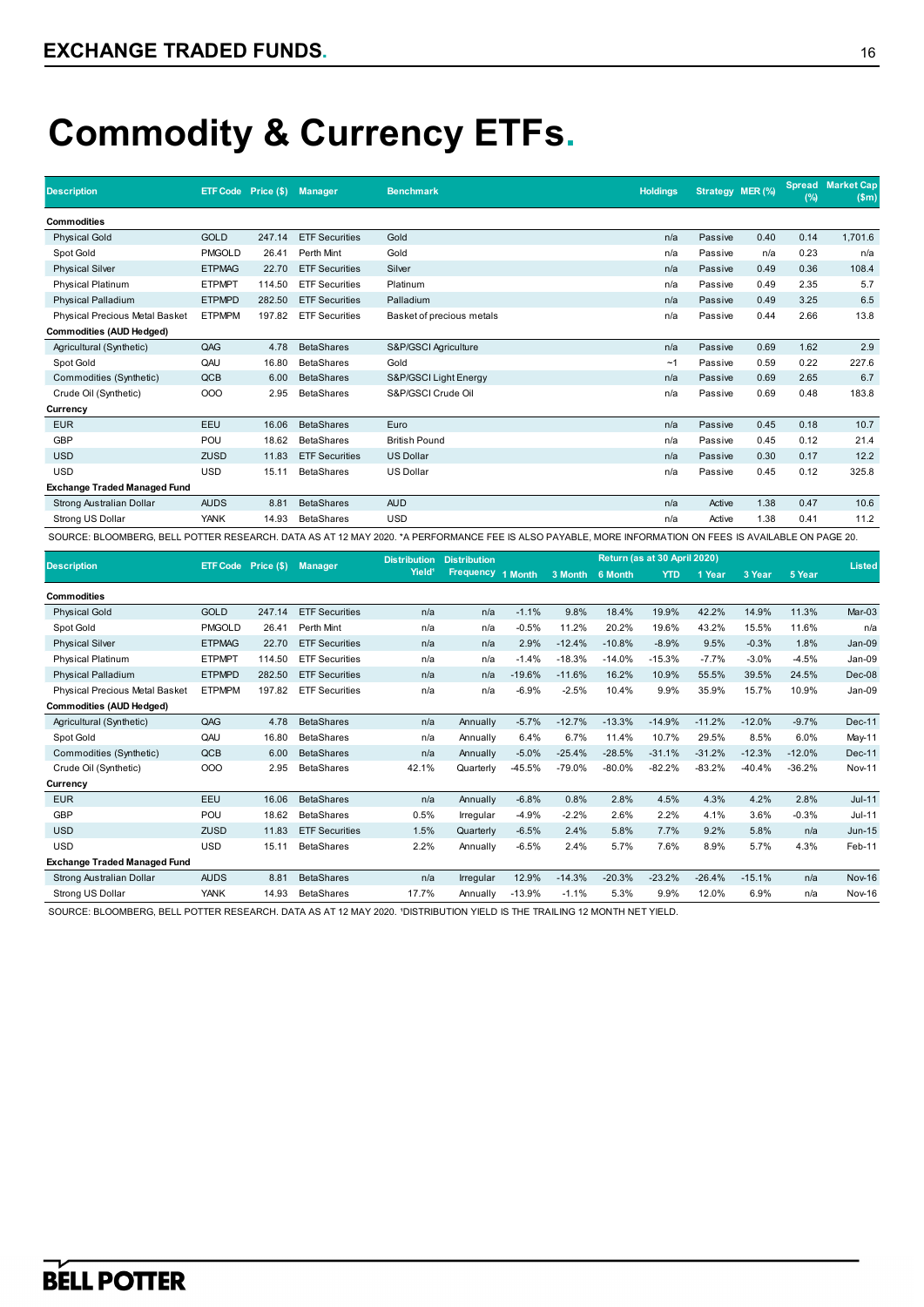## **Global Returns.**

### **Figure 44 - 5 year net total returns in AUD**



SOURCE: BLOOMBERG, BELL POTTER RESEARCH. DATA AS AT 30 APRIL 2020 **Figure 45 - 10 year net total returns in AUD**



SOURCE: BLOOMBERG, BELL POTTER RESEARCH. DATA AS AT 30 APRIL 2020

| Indices used for each region with Bloomberg code in brackets. Converted to AUD: |                                                                  |              |                                                                    |  |  |  |  |
|---------------------------------------------------------------------------------|------------------------------------------------------------------|--------------|--------------------------------------------------------------------|--|--|--|--|
| Australia                                                                       | S&P/ASX 200 Accumulation Index (ASA51 Index)                     | Japan        | MSCI Japan Net Total Return in AUD (NDDLJN Index)                  |  |  |  |  |
| Brazil                                                                          | MSCI Brazil Net Total Return Local Index in AUD (NDLEBRAF Index) | MSCI ACWI    | MSCI ACWI Net Total Return USD Index in AUD (NDUEACWF Index)       |  |  |  |  |
| Canada                                                                          | S&P/TSX Composite Total Return Index in AUD (0000AR Index)       | Russia       | MOEX Russia Total Return Index in AUD (MCFTR Index)                |  |  |  |  |
| China                                                                           | CSI 300 Total Return Index in AUD (CSIR0300 Index)               | South Africa | FTSE JSE All Share Index Total Return Value in AUD (JALSHTR Index) |  |  |  |  |
| Europe (ex-UK)                                                                  | EURO STOXX 50 Net Return Index in AUD (SX5T Index)               | U.K.         | FTSE 100 Total Return Index in AUD (TUKXG Index)                   |  |  |  |  |
| India                                                                           | NSE Fifty 500 Total Return Index in AUD (NSE500TR Index)         | USA          | S&P 500 Total Return Index in AUD (SPXT Index)                     |  |  |  |  |
|                                                                                 |                                                                  |              |                                                                    |  |  |  |  |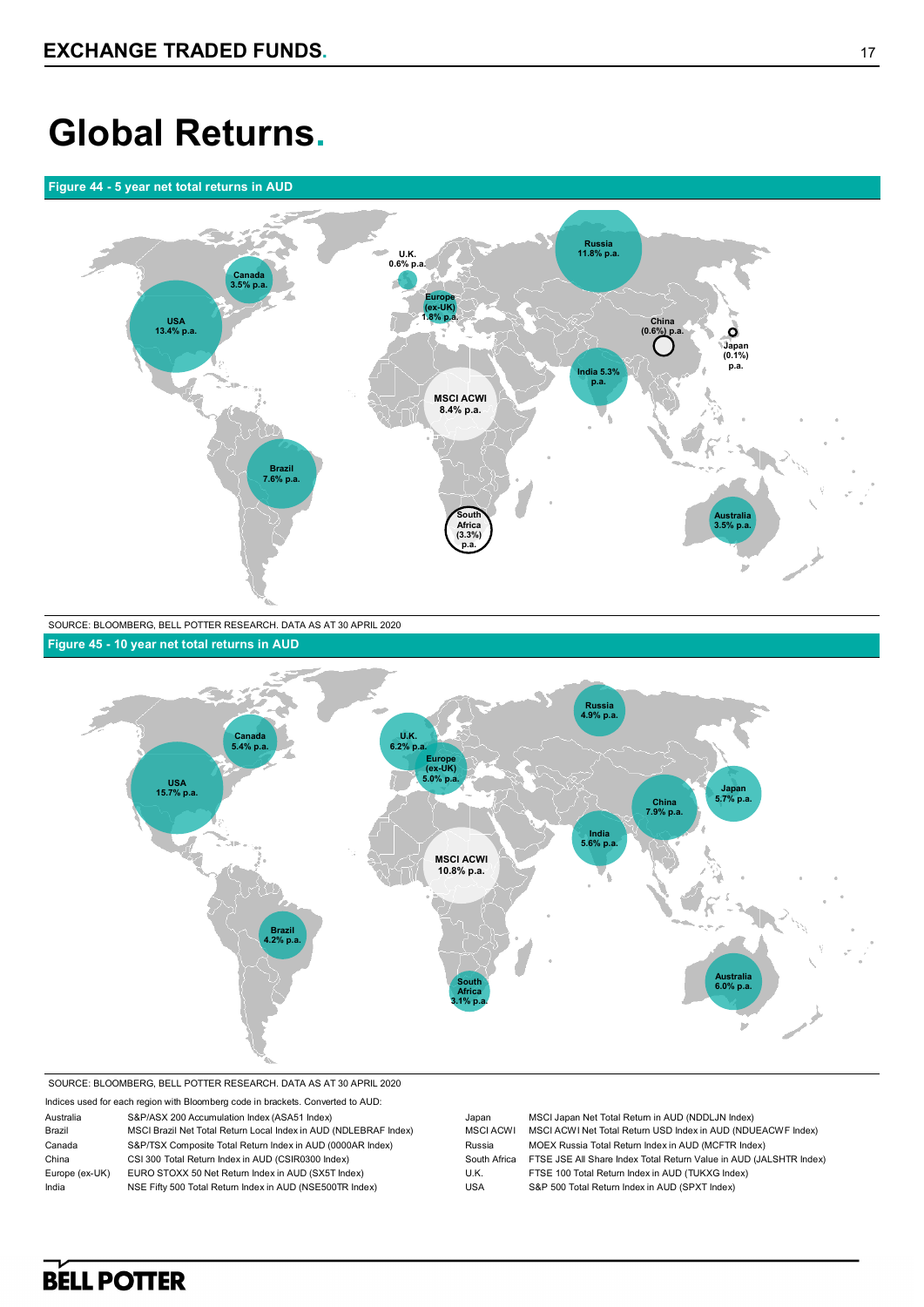## **5-Year Index Returns.**



SOURCE: BLOOMBERG, BELL POTTER RESEARCH SOURCE: BLOOMBERG, BELL POTTER RESEARCH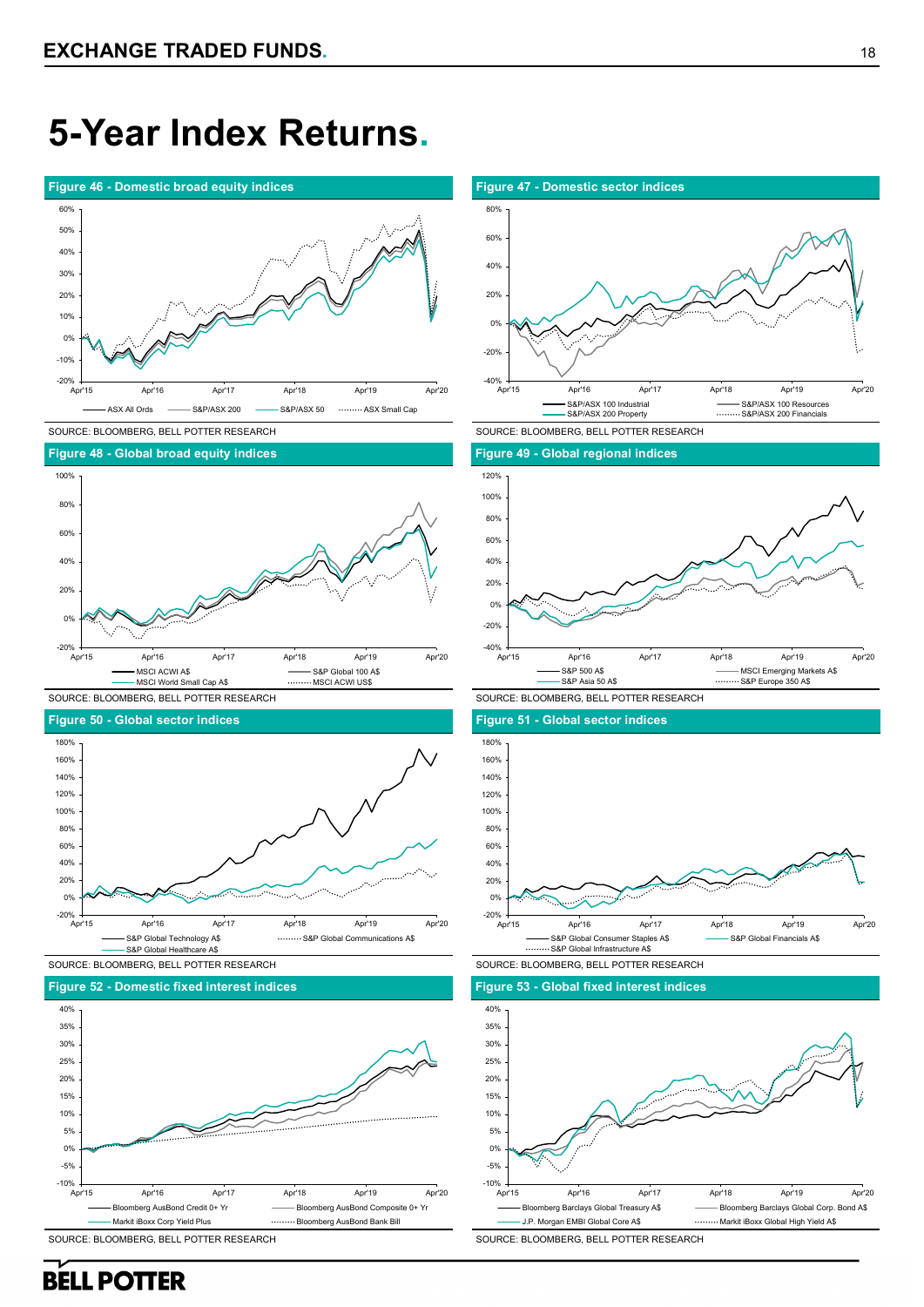## **Macro Trends.**















SOURCE: BLOOMBERG, BELL POTTER RESEARCH

**Figure 60 - Domestic inflation**







SOURCE: BLOOMBERG, BELL POTTER RESEARCH



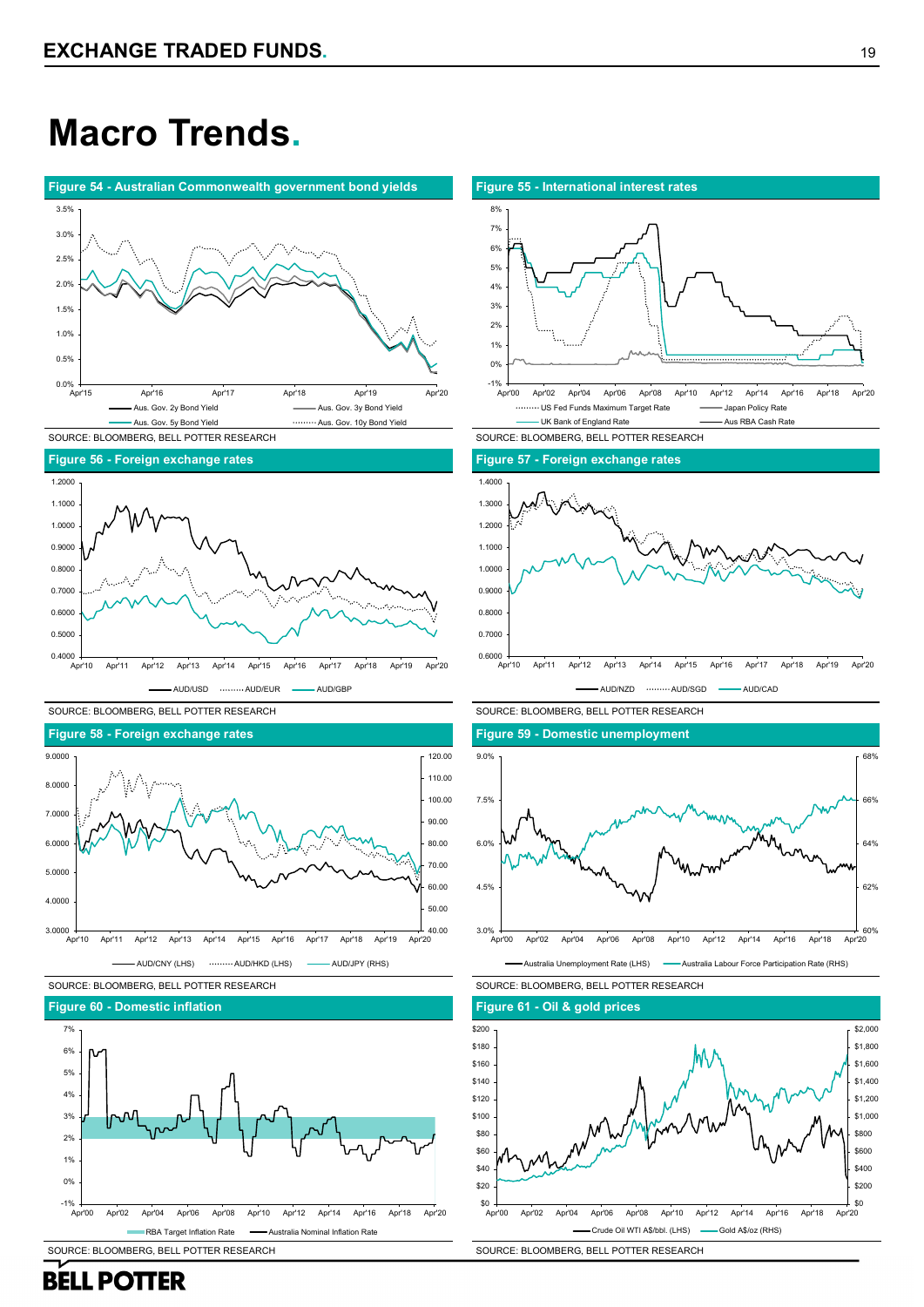## **Appendix.**

### **Performance Fees:**

**KSM** - 15.38% p.a. (incl. GST & RITC) of the amount by which the NAV exceeds the High Water Mark. The fund must also exceed a net 6% p.a. hurdle before a performance fees applies on total performance.

**IMPQ** - 20% of the Trust's net return in excess of the S&P/ASX Small Ordinaries Accumulation Index return.

**SMLL** - A performance fee of 15.5% (inclusive of GST less reduced input tax credits) of the outperformance of the Fund may be paid to the Responsible Entity, based on the Fund's total return over the performance benchmark (the S&P/ASX Small Ordinaries Accumulation Index) in a calendar quarter.

**PAXX** - 15% of outperformance over benchmark (MSCI AC Asia ex-Japan Net Index (A\$))

**AGX1** - 15% of net return in excess of MSCI All Country World Net Index in AUD, net of the management fee

**KII** - 20.5% p.a. (incl. GST & RITC) of the amount by which the NAV exceeds the High Water Mark.

**MGE** - 10% of excess return over the higher of the MSCI World Net Total Return Index (AUD) and the yield of 10-year Australian Government Bonds, subject to a high water mark.

**MHG** - 10% of excess return over the higher of the MSCI World Net Total Return Index (hedged to AUD) and the yield of 10-year Australian Government Bonds, subject to a high water mark.

**MOGL** - 15.38% of the total return of The Fund after management fees and expenses have been deducted, that is in excess of the MSCI World Net Total Return Index (AUD), subject to a high water mark.

**PIXX** - 15% of outperformance over MSCI AC World Net Index (A\$), subject to a high water mark

**WCMQ** - 10% excess return above MSCI All Country World Index ex-Australia after Management Fee

**MICH** - 10% of excess return over the higher of the S&P Global Infrastructure Index A\$ Hedged Net Total Return and the yield of 10-year Australian Government Bonds, subject to a high water mark.

**HBRD** - 15.5% of outperformance above Solactive Australian Hybrid Securities Index

Please refer to the relevant Product Disclosure Statement (PDS) for full disclosure of the fees and additional costs that may be incurred in the management of the ETF.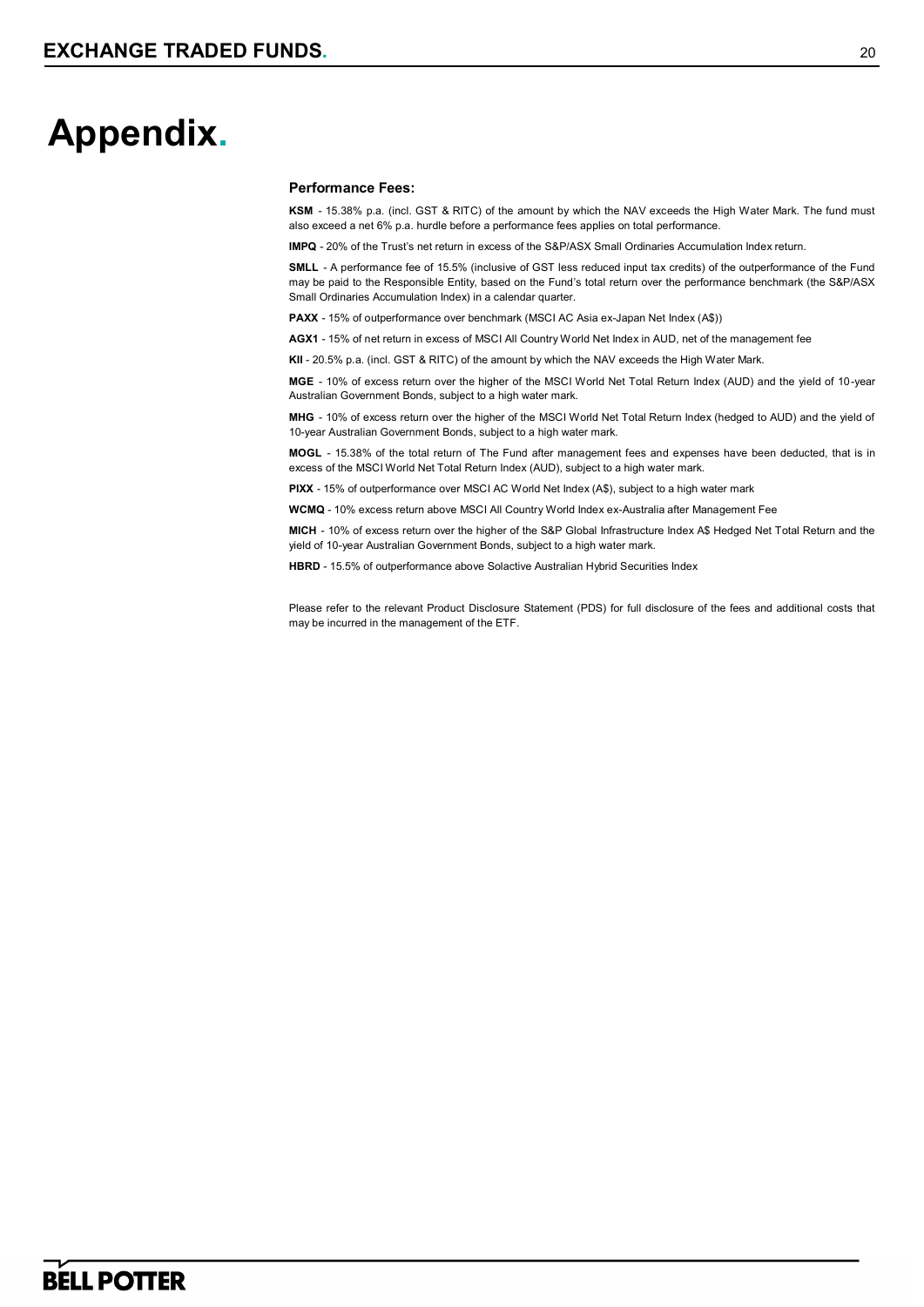## **Appendix.**

#### **How an ETF operates:**

ETFs are open ended securities that trade on an exchange. Open ended denotes that new products can be created and redeemed on the Primary Market, without the requirement to release a new prospectus, ad infinitum. The open ended nature of ETFs is unique to this product class, and what keeps the underlying Net Asset Value (NAV) in line with the assets' market price. This process is managed by the Authorised Participants and Market Makers who are engaged by the ETF operator to continually create and redeem shares to ensure the discount to NAV is managed within a defined range.

This results in a two tiered market structure: The Primary Market and the Secondary Market. The Primary Market is the market in which Market Makers, via the Authorised Participants, are able to create and redeem units. The Secondary Market is the market in which investors are able to buy and sell these units on an exchange.

#### **Mechanics of the Primary Market**

The Authorised Participant applies to the issuer to create new ETF units via creation units. In return for each creation unit, the Authorised Participant will deliver a basket of securities that has been specified by the Issuer. This basket will be transferred and held by a Custodian. Following settlement, the Authorised Participant has an inventory of ETF securities (shares) that can be accessed by the Market Makers and sold on the ASX in the Secondary Market.

The redemption process operates in a similar manner. The Authorised Participant applies to redeem the securities in creation units. In return for each creation unit, the Authorised Participant will receive a basket of securities in kind. Each ETF security effectively represents a sliver of a creation unit.

#### **Mechanics of the Secondary Market**

The Secondary Market is the market in which investors are able to buy and sell ETF units with the assistance of the Market Maker. The Market Maker will access the Authorised Participants (Primary Market) if additional inventory is required (create) or alternatively sold (redeem), to in effect make the market. Hence, the liquidity of the ETF is as liquid as the underlying market.

The Market Maker effectively ensures liquidity in the market place by quoting Buy and Sell prices during the trading day. These prices are continuously updated to reflect the underlying changes in the securities. The ETF Issuer generally has a formal arrangement with at least one Market Maker with a mandate to make the market within a specified range of spread. However, in dislocated markets, Market Makers can suspend operations until the market stabilises.



### **Appendix Figure 1 - ETF Market Structure: Primary and Secondary Market**

SOURCE: BELL POTTER RESEARCH